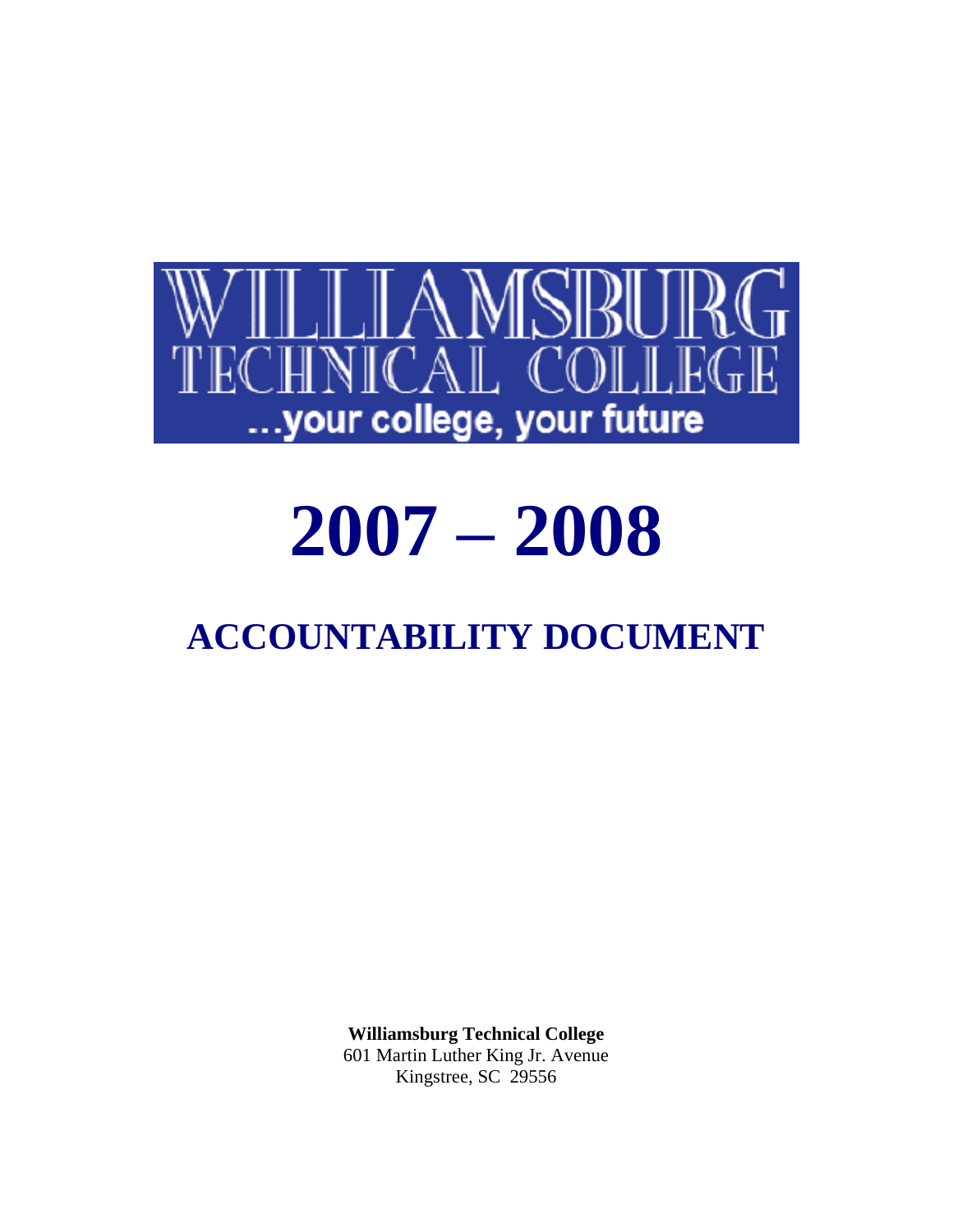#### **Section 1 – Executive Summary**

#### **1. Organization's stated purpose, mission, and values**

## **Purpose Statement**

Williamsburg Technical College, a public two-year college granting associate degrees, diplomas, certificates and continuing education units, provides quality, affordable, and accessible learning opportunities so students can gain knowledge and skills to achieve their educational goals and provides training opportunities to meet area business and industry needs in a supportive environment that is fiscally, administratively and academically sound.

#### **Mission Statement**

Williamsburg Technical College, a member of the South Carolina Technical College System, is a public, two-year, associate degree, diploma, and certificate granting institution serving Williamsburg County. The mission of Williamsburg Technical College is to offer quality, affordable, and accessible educational opportunities and experiences that enable students to acquire the knowledge and skills to achieve their goals and to encourage economic development in Williamsburg County. The College offers to residents of Williamsburg County with varying academic skill levels the opportunity for postsecondary vocational, technical, and occupational programs leading directly to employment or maintenance of employment in any of the area's manufacturing firms specializing in textiles, plastics, or metal fabrication. Additionally, Williamsburg Technical College offers postsecondary vocational programs leading directly to employment or maintenance of employment in many of the county's service industries to include cosmetology, nursing, and automotive repair. Associate degree programs are also offered which enable students to gain access through transfer to other postsecondary education. Through curricular programs and extensive continuing education and special programs and in cooperation with business and industry, the College attempts to produce ethical and skilled employees with leadership abilities who are also competent in their fields, capable of adjusting to change, and knowledgeable of current technological advances.

# **Values**

Williamsburg Technical College affirms the following values as guides for the institution to fulfill its mission, goals, philosophy, and operational procedures. The College is committed to the following: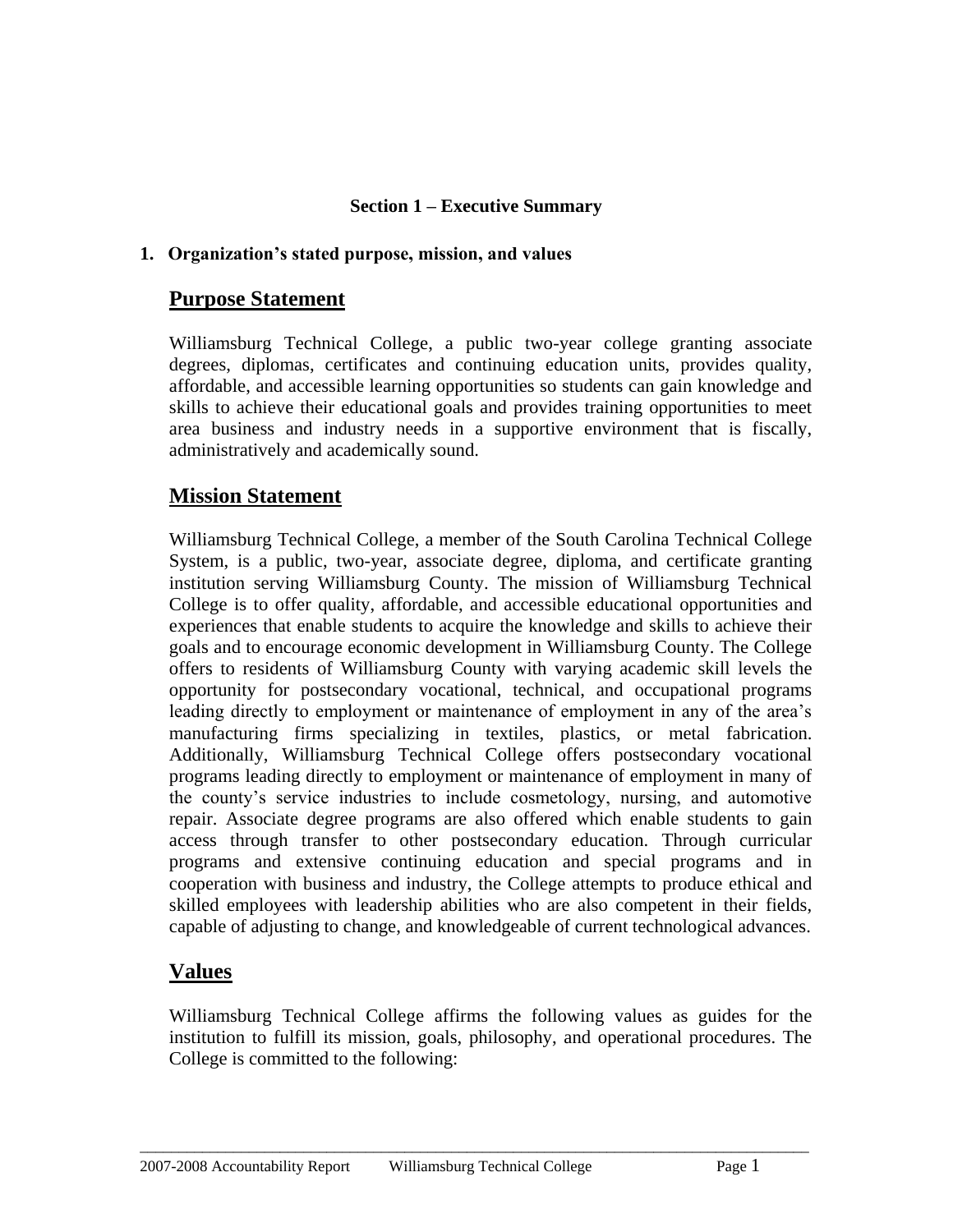- *Students*: belief in the capacity of individuals to be productive, to grow, and to achieve their highest potential.
- *Quality Education:* commitment to high standards for educational programs that enhance the personal, social, and economic potential of the individual.
- Access: commitment to educational access for all who are eligible and who have the desire and ability to benefit from program offerings.
- *Contribution to Community:* recognition of a partnership with and respect for cultural diversity in the community which supports local civic, economic, educational and cultural needs, and enriches the quality of community life.
- *Quality Work Environment:* commitment to instructional and organizational development which results in open communication and involvement in planning and decision making in an ethical environment.

#### **2. Major achievements from the past year**

During the 2007-2008 academic year, Williamsburg Technical College has accomplished many long-term project goals as well as a number of improvements in the way courses are delivered and in the services offered to the students and to the faculty and staff. The most notable accomplishments for the year are as follows:

#### **100% Pass Rate for Practical Nursing Program Graduates**.

The need for Practical Nursing instruction at Williamsburg Technical College has long been evident, and offering this diploma program has been a goal of the college for a number of years. Approval of the program was finally achieved during the summer of 2006, and the first cohort of 16 students began the program in Fall 2006. Of these 16 students, 9 completed the program to graduation for a 56.25 percent graduation rate which is higher than nearly all Practical Nursing programs in the state. All nine graduates passed the licensure exam for a 100% pass rate on the NCLEX. Additionally, the college was granted final approval from the South Carolina State Board of Nursing and will not require additional reviews for five years.

#### **Early College Program Initiated.**

Williamsburg Technical College and the Williamsburg County School District have broadened and expanded their long standing relationship during the 2007-2008 year by creating an Early College High School, affecting collegebound students in the ninth through twelfth grade. The Early College High School was offered on the Williamsburg Technical College campus in Fall 2007 with an initial cohort of 75 ninth grade students. The Early College High School intends to be similar to an honors college for those students who score in the upper 10 percent of standardized tests. Students enrolled in the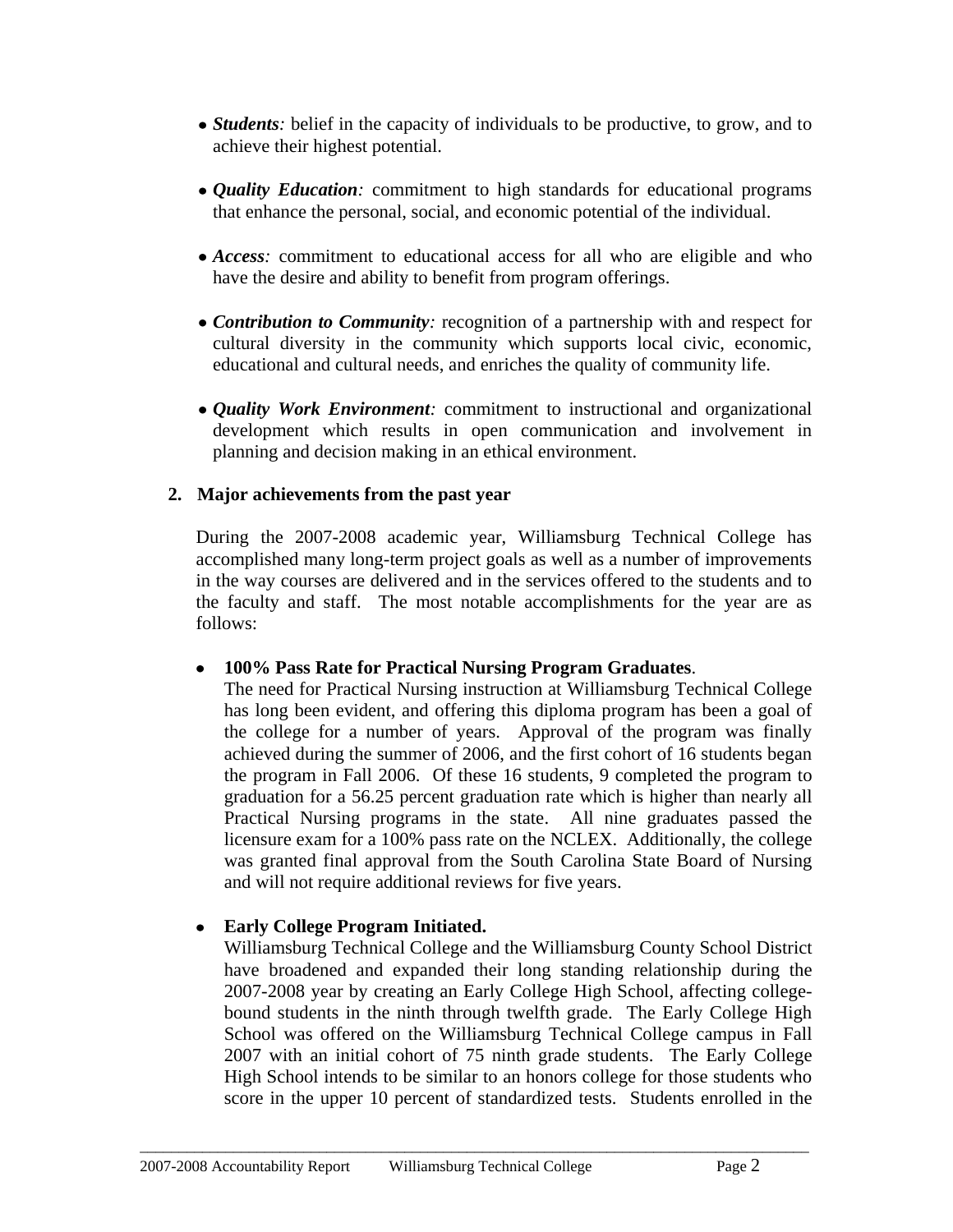Early College program will be university bound students who will be taking coursework for dual enrollment in their junior and senior years. Top performing students could conceivably graduate from high school with nearly a year and a half of transferable coursework completed.

The Early College project compliments the dual enrollment industrial technology program which has been in existence on the Williamsburg Technical College campus for many years. As reported last year, three new certificate programs were created in 2006, offering high school juniors and seniors the mechanism by which they can learn basic skills in either Automotive Repair Technology, Machine Tool Technology or Welding Technology and then use the credits earned for both high school and college credit, leading to one of these certificates and ultimate use in the Associate in Occupational Technology Degree if they so choose. All three programs are taught on the college's campus with college instructors. An initial cohort of 47 students started the program in Fall 2006, and the numbers grew to 60 in the Fall 2007 term.

#### **Establishment of Core General Education Competencies.**

Throughout the 2007-2008 term, several IE Workshops were conducted for both faculty and staff, with the intent of reviewing and revising the Institutional Effectiveness Process at the college. Following these workshops, the Academic Council established six core general education competencies which it deemed important to be taught or reinforced in every course offered by Williamsburg Technical College. These competencies and the appropriate outcomes will be initiated in the Fall 2008 term and will be communicated to students and faculty via a master course syllabus which was also developed during this period. The core competencies and subsequent outcomes will be assessed in each course and the use of the results from these assessments will be used to improve the course and/or programs. The six Core General Education Competencies established are as follows:

- **<sup>O</sup>** Communication: Students will be able to communicate effectively through reading, writing, speaking and listening.
- **Mathematical Reasoning:** Students will apply those mathematical skills appropriate to their program of study.
- **Critical Thinking:** Students will employ effective processes for resolving problems and making decisions.
- **Technology Utilization:** Students will apply knowledge of computers on a level compatible with job and/or educational demands.
- **Interpersonal Skills:** Students will deal effectively and appropriately with others.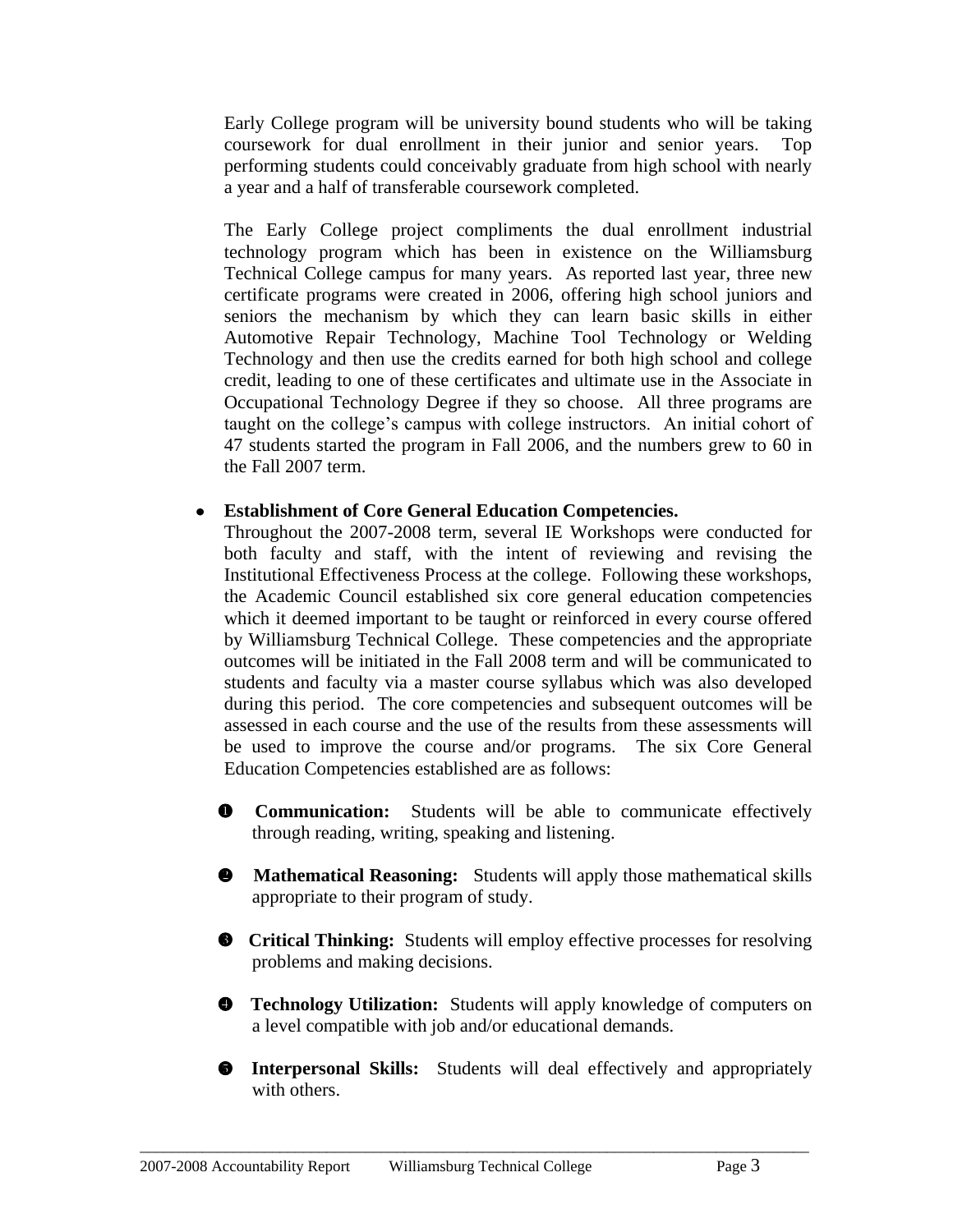**O** Professionalism: Students will exhibit professionalism through observances of a code of ethics, a sense of responsibility, good habits, and a positive attitude.

#### **Other Major Achievements.**

The Industrial Technology Department has initiated work with Apprenticeship Carolina and has set plans with Peddinghaus to establish two, possibly three, Federal Registered Apprenticeship Programs in machine tool technology and welding technology.

#### **3. Key Strategic Goals**

Williamsburg Technical College, as the only local source of post-secondary education available to residents of Williamsburg County, strives to be the central partner within the community, supporting the educational needs of its citizens and industry. To guide the college and form the framework of continued improvement, the college established four initiatives:

- Build and foster external and internal relationships.
- Provide continuous quality improvement to the educational process.
- Integrate and utilize improved systems of data collection, analysis, and communication.
- Provide educational and training programs to support current and anticipated service area work force needs.

#### **Objectives for 2009-10**

To achieve the four guiding initiatives of the college, ten objectives were established and defined by the college divisions and officers:

- Expand relationships with all publics (friends, alumni, campus personnel, business, industry, school district, etc.) to enhance the college's image in the community.
- Develop, prepare, and manage appropriate grants in support of community work force needs.
- Enhance the physical appearance of the college.
- Develop and implement a realistic, attainable, professional and personal improvement plan to be made part of the employee evaluation process.
- Prioritize and sustain campus-wide quality improvement processes.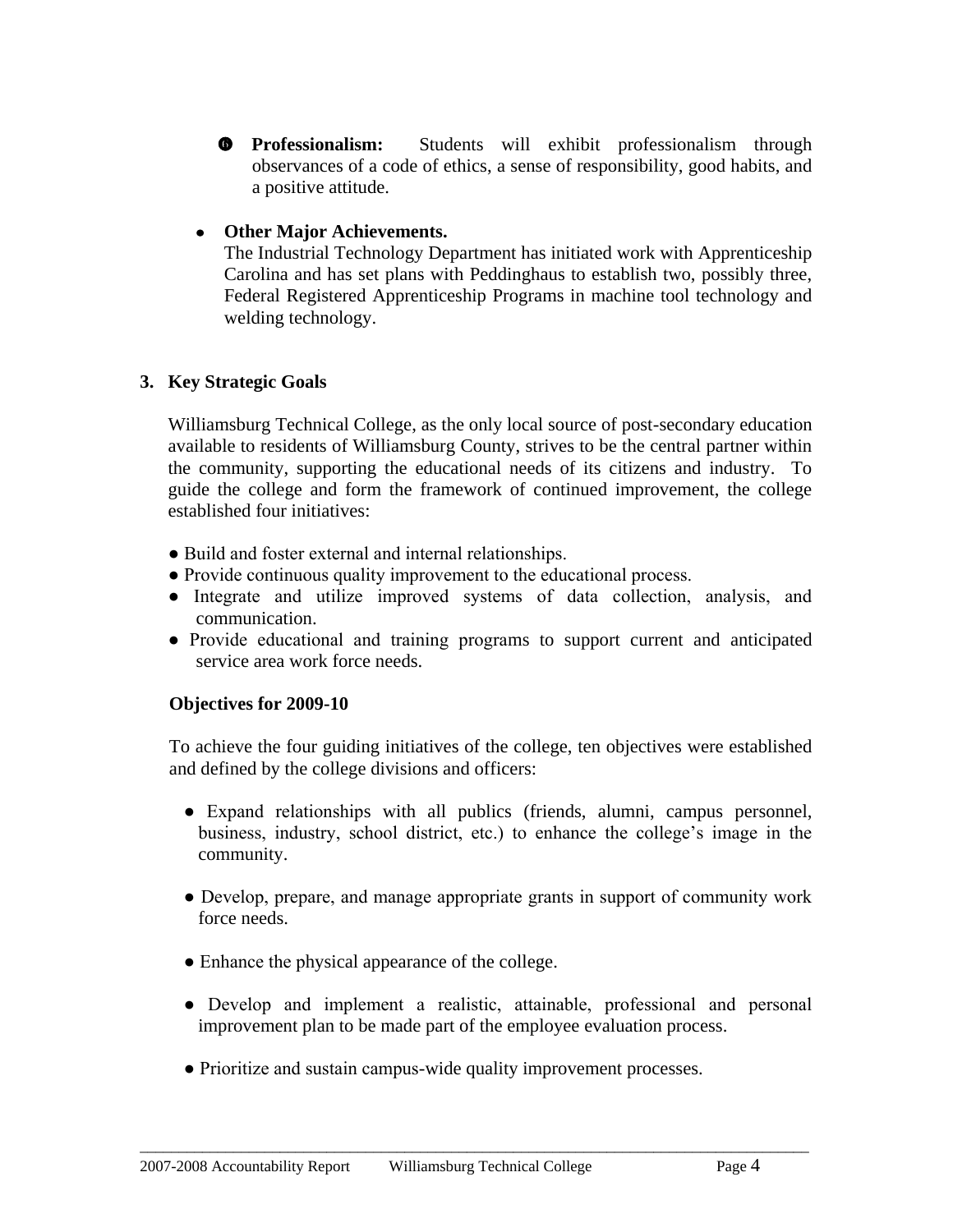- Refine and enhance budget procedures tied to college priorities/initiatives.
- Develop and implement policies and procedures for inputting/extracting and communicating data, e.g., WTC website, WebAdvisor, Donor2, Datatel, and all on-line transactions.
- Utilize information as a tool for strategic and operational decision-making.
- Scan the local environment for additional programmatic needs and respond accordingly.
- Increase enrollment and improve retention through innovative marketing and customer service strategies.

## **4. Key strategic challenges**

Key strategic challenges include operational, human resources, financial, and community-related items. As the smallest technical college, serving only one rural, economically disadvantaged county, the college has few external resources to employ. A weak economy plagued by few large industries and high unemployment compound the problem of funding support. Disproportionate salaries and few local qualified applicants make finding suitable, well trained employees a difficult task. Many of the school administrators as well as the faculty live out of the county and commute daily. While the college is small, the reporting requirements and administrative requirements are the same as those for larger colleges with more staff, resulting in many individuals having to perform in multiple roles. The danger with one person performing several jobs, however, is that a replacement who can also perform multiple tasks is needed should someone retire or resign. The overall problem is that little depth exists in critical positions and there is a lack of funds to cross-train individuals.

#### **5. Use of the accountability report**

Williamsburg Technical College continues to develop a specific plan related to the use of the Accountability Report results. The Area Commission and the Administrative Staff are being educated about the content of the report and the accomplishment of stated goals and objectives. As the state of South Carolina moves forward in this process and more clearly defines the specific uses of the report, the Area Commission and college staff will be better positioned to use the results of the report for the betterment of the college. College staff and leaders annually review the attainment of goals and address action for improvement or revision of goals.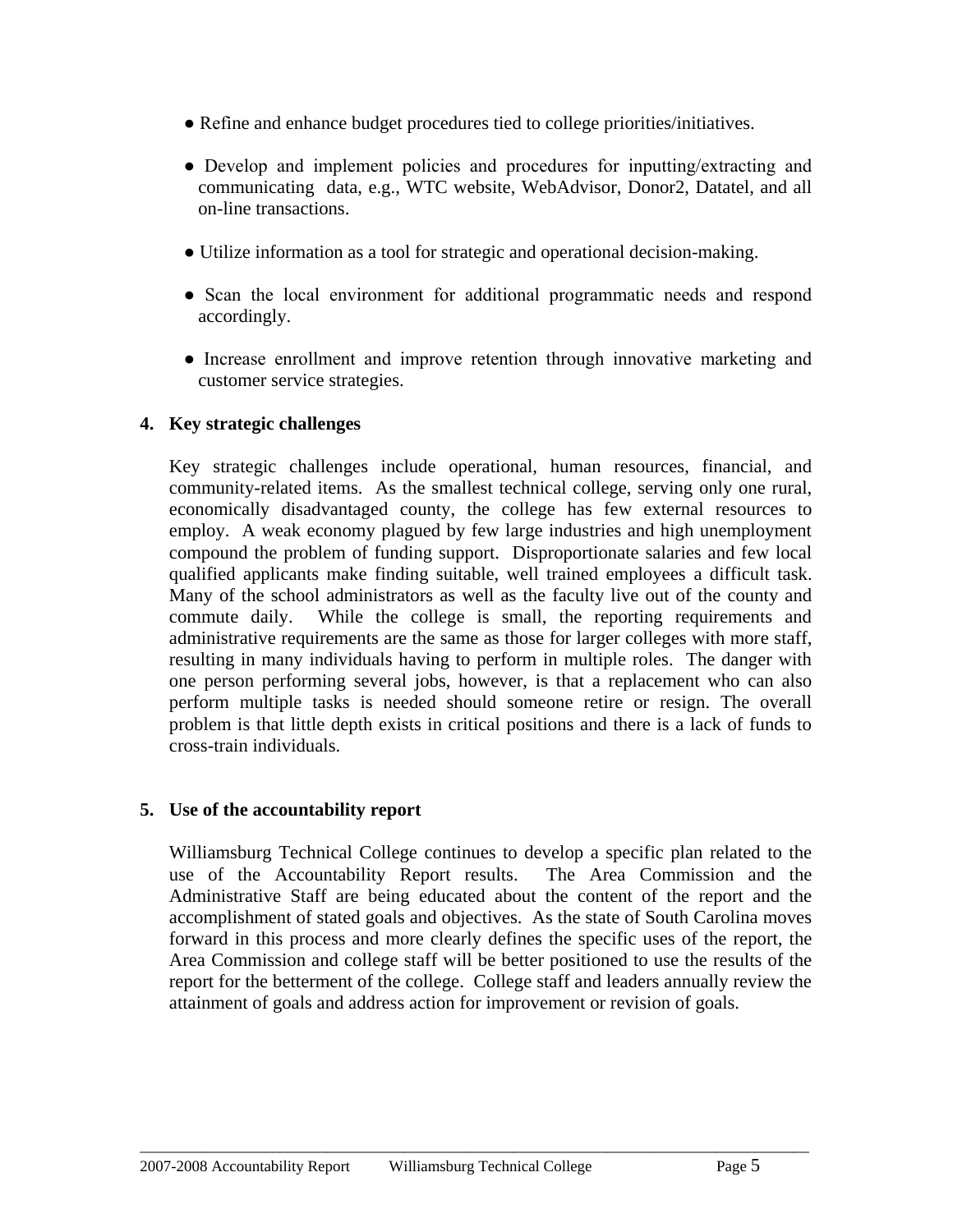#### **Section II – Organizational Profile**

#### **1. Organization's main educational programs, offerings, and services and the primary methods by which these are delivered**

Williamsburg Technical College offers a variety of curriculum programs through the primary use of traditional lecture and lecture/lab methods. A very limited number (less than 1%) of the total course offering are available via the TechOnline Consortium, of which the college is a member with York Technical College, Piedmont Technical College, Northeastern Technical College, and Spartanburg Community College. A few courses in either criminal justice or psychology are typically received by the college each semester via interactive audio/video through a partnership with Northeastern Technical College, the sending institution.

Additionally, the college offers a variety of continuing education classes and training seminars designed for either personal enrichment or workforce development. Most of these classes and training sessions are delivered traditionally, but a few are available on-line through Education-2-Go.

The curriculum programs offered by the college include the following:

#### Degrees:

- Associate in Arts
- Associate in Science
- Associate in Business major in Administrative Office Technology
- Associate in Business major in General Business
- Associate in Occupational Technology major in General Technology
- Associate in Public Service major in Early Care and Education

#### Diplomas

- Administrative Support
- Health Science with a major in Practical Nursing
- Cosmetology

#### Certificates

- Automotive Repair and Basic Automotive Repair
- Criminal Justice
- Drafting and Design Technology
- Early Childhood Development
- Electrical Technology
- General College Studies
- Human Services
- HVAC/R Technology
- Machine Tool Technology and Basic Machine Tool Technology

 $\_$  ,  $\_$  ,  $\_$  ,  $\_$  ,  $\_$  ,  $\_$  ,  $\_$  ,  $\_$  ,  $\_$  ,  $\_$  ,  $\_$  ,  $\_$  ,  $\_$  ,  $\_$  ,  $\_$  ,  $\_$  ,  $\_$  ,  $\_$  ,  $\_$  ,  $\_$  ,  $\_$  ,  $\_$  ,  $\_$  ,  $\_$  ,  $\_$  ,  $\_$  ,  $\_$  ,  $\_$  ,  $\_$  ,  $\_$  ,  $\_$  ,  $\_$  ,  $\_$  ,  $\_$  ,  $\_$  ,  $\_$  ,  $\_$  ,

• Medical Office Clerical Assistant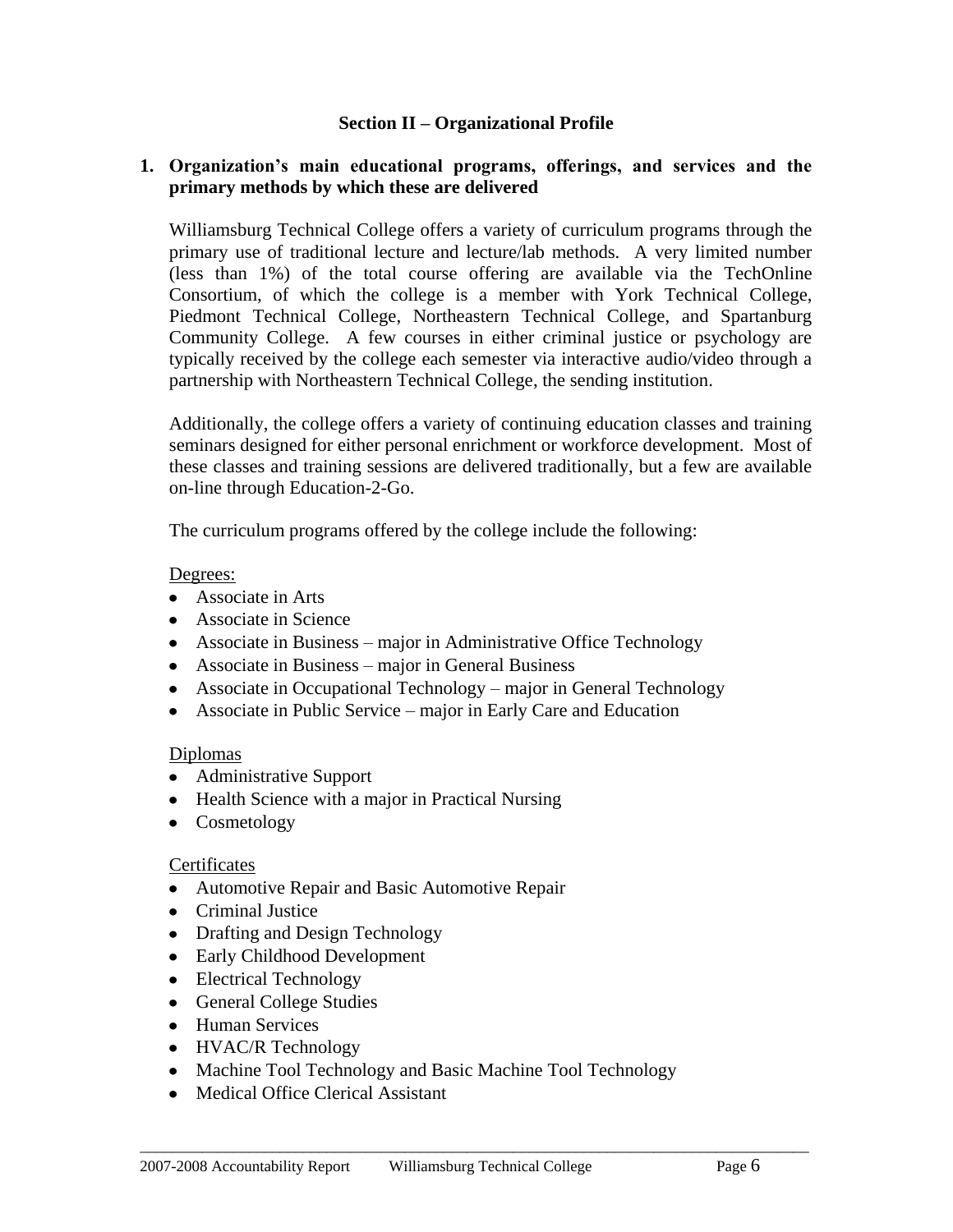- Microcomputer Business Applications
- Nail Technology
- Pre-nursing
- Small Business Management
- Welding and Basic Welding
- Word Processing

#### **2. Key student segments, stakeholder groups, and market segments**

#### Students

Williamsburg Technical College considers its students as its major and most important group. There is diversity in students' ages, races, and reasons for being enrolled in courses for credit or for continuing education. Generally, the largest group of students is African American, over twenty-five years of age, female, and enrolled in courses for credit to enhance their employability.

#### Stakeholders

Stakeholders include students, the community in general including the local school district, the Area Commission, the staff and faculty of the college, and local business and industry and governmental units.

#### Market Segments

Market segments include traditional students recently graduated from high school or within the past 3-5 years of high school graduation, transient students taking classes at WTC to transfer to four-year institutions, older students returning to continue their education either by choice or as the result of business closings and layoffs, business personnel seeking employment upgrades (for credit or for Continuing Education Units), and students employed on shift work or homebound seeking online instruction.

#### **3. Operating locations**

All Williamsburg Technical College's operations are located in Kingstree in Williamsburg County, its designated service area. The institution consists of four buildings on a 40-acre campus plus a warehouse/classroom building located about five miles outside the town limits.

#### **4. Number of Employees**

At the time of this report, the college employs 67 full-time employees. Included in this figure are 20 full time faculty, including the head librarian. Demographically, 12 employees are white males including 7 faculty; 13 are black males including 2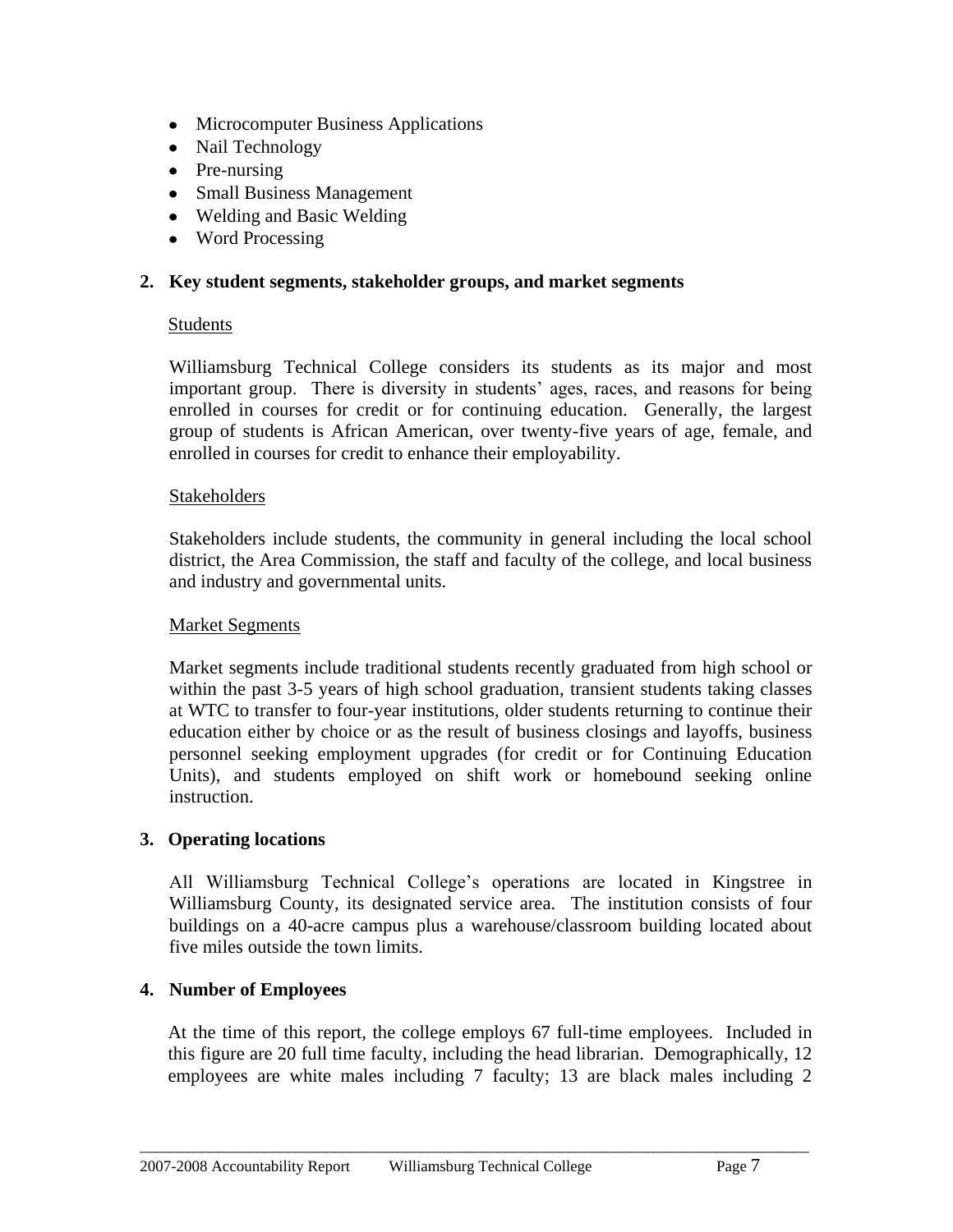faculty; 22 employees are white females with 6 of these being faculty; and 20 are black females with 5 being faculty.

The college also employs a number of part-time employees for a variety of purposes, including adjunct faculty, tutors and administrative support. Typically, the number of adjunct faculty number between 22-25 and the other part-time employees number between 30-40.

#### **5. Regulatory environment**

Williamsburg Technical College is one of the sixteen technical or community colleges in the South Carolina Technical College System. As such, it is regulated by the State Board for Technical and Comprehensive Education Policies and Procedures, and has reporting responsibilities to the local Area Commission, the South Carolina Commission on Higher Education (CHE), the Commission on Colleges of the Southern Association of Colleges and Schools (SACS), the United States Department of Education, and other accrediting agencies and boards.

#### **6. Governance system**

As established by the South Carolina Legislature in 1969, Williamsburg Technical College is governed locally by the eleven-member Williamsburg Technical College Area Commission, which sets policies. The college president reports to the Commission, and the senior leaders of the institution report to the president. The president and senior administrators establish procedures and make major decisions regarding the college operations on a day-to-day basis. There are no vice presidents, but the senior administrators include the following: Dean of Instruction, Dean of Student Services/Financial Aid, Chief Business Officer, Chief Development Officer, Director of Continuing Education, and Human Resources Manager.

#### **7. Key suppliers and partners**

Key partners (nonfunding) are the Williamsburg County School District, Williamsburg Regional Hospital, Williamsburg County Economic Development Board, Williamsburg County Home Town Chamber, Williamsburg Technical College Foundation, SC Economic Security Commission, South Carolina State University and ReadySC. Workforce Investment Act (Waccamaw Workforce Investment Board of the Waccamaw Regional Council of Governments) is often a funding partner for selected activities.

Williamsburg Technical College works with suppliers such as Farmers Telephone, Santee Electric Cooperative, The Kingstree News, National Welders, Barnes and Noble, Prentice Hall, Datatel, Verizon, Fisher Scientific, Office Depot, Control Management, and Johnson Controls.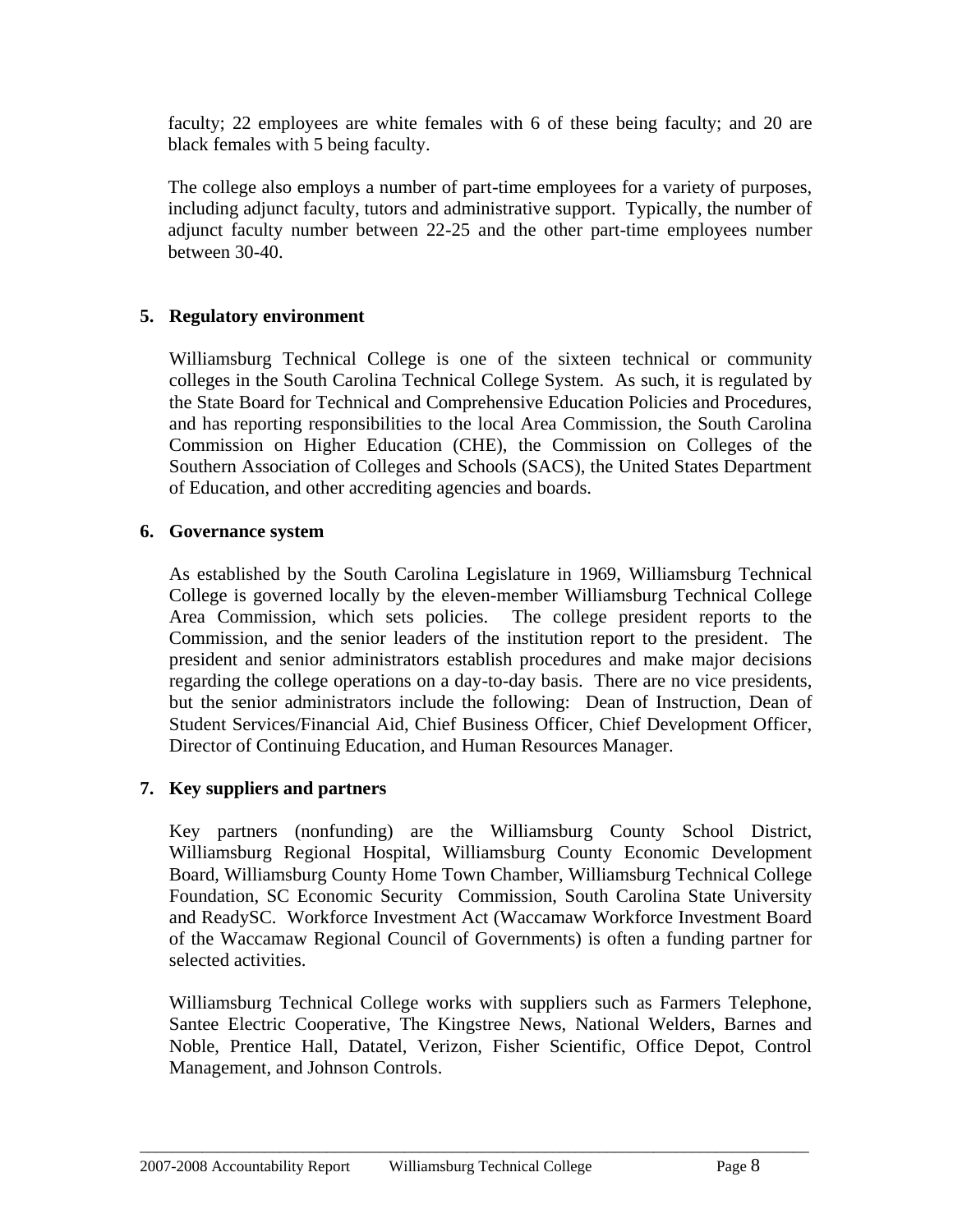#### **8. Key competitors**

In the offering of university transfer coursework, Williamsburg Technical College is the only two-year college within the service area of Williamsburg County, but Limestone College (a private four-year institution) offers some college courses on a block schedule format in the area. Many colleges across the entire United States, both four-year and two-year, however, offer a multitude of courses via on-line delivery through the world-wide web. There is no accurate method, unfortunately, to determine specifically how many colleges or how many students in our service area are utilizing the service. Limestone is not only a competitor for our students, but also a competitor for adjunct faculty in the area.

The only direct competitor in the offering of vocational training in the area is the Personal Touch Beauty and Barbering Complex which competes with the WTC cosmetology program only. Palmetto Training, located outside of our service area, is another private company which competes primarily with our Continuing Education programs in the offering of short-term vocational training and upgrade training in several areas to include welding and machine tool.

#### **9. Factors contributing to competitive success**

Williamsburg Technical College offers a number of additional services not offered by competitors in the area such as financial aid, free tutoring and an on-site bookstore. Additionally, as a small college, the classes are small, offering students more one-onone help which greatly enhances the benefits of the WTC experience. WTC also has a much lower tuition rate when compared to competitors. College faculty and staff strive to maximize the personal touch and are willing to devote their time, energy and personal resources to the benefit of students. This interaction brings a friendly face to an otherwise daunting challenge to many first-generation college students.

#### **10. Performance improvement system**

As one of the sixteen technical colleges in the South Carolina system and as a college fully accredited by the Southern Association of Colleges and Schools, Williamsburg Technical College is required to measure institutional effectiveness and to report to several external agencies regarding assessment of the WTC programs and support services. To comply with these requirements, WTC has established a routine of surveys of administration, goal setting, and data review to constantly improve its programs and services. The process, itself, is also frequently reviewed. During the 2007-2008 term the process was revised slightly as it relates to the IE Calendar, but the steps below are accurate as of the timeline for this report:

1. July Executives review purpose, vision, IE process, and conduct the SWOT analysis to identify initiatives and goals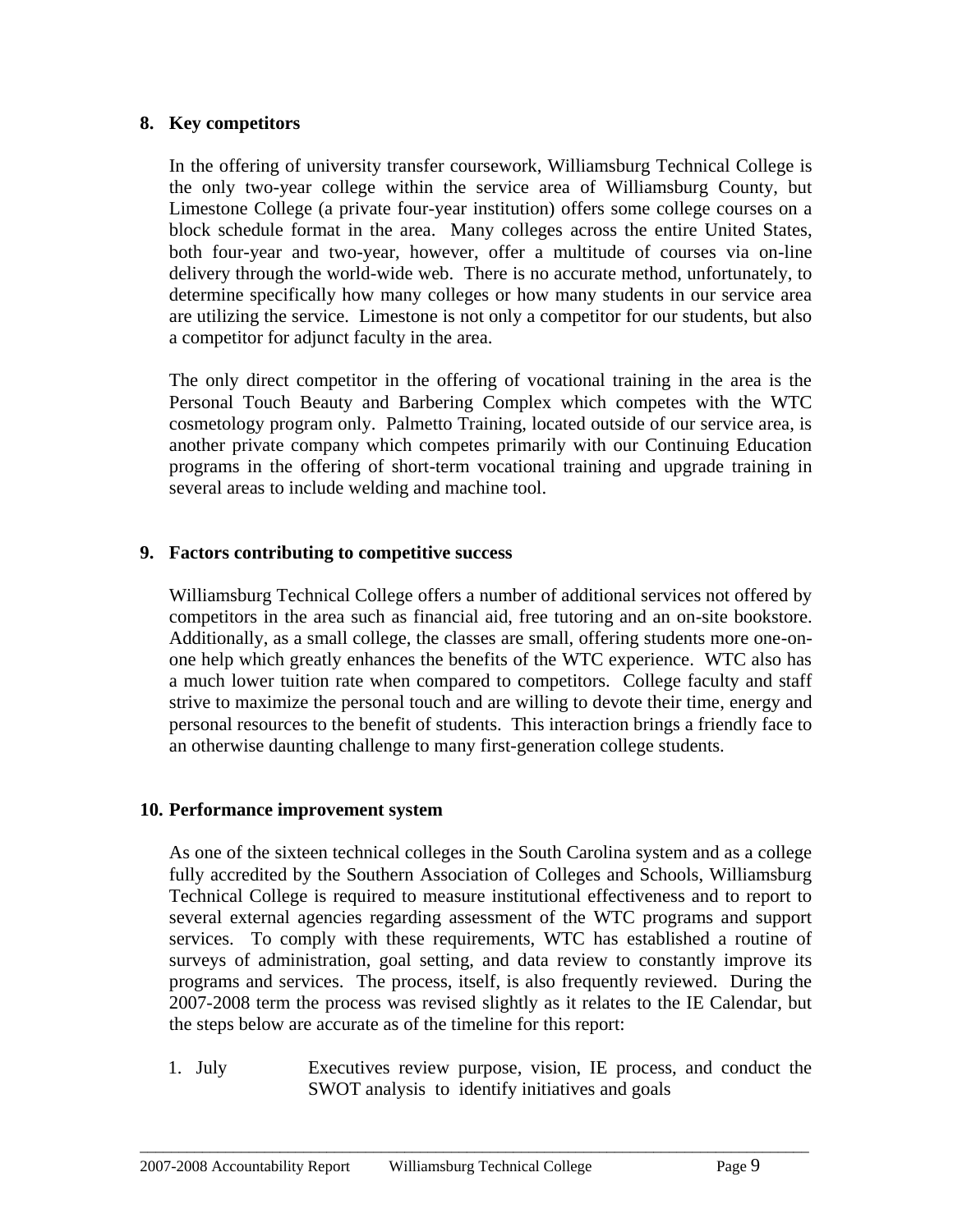| 2. August    | Area Commission approves revisions and identifies initiatives and<br>goals                                                                                                      |
|--------------|---------------------------------------------------------------------------------------------------------------------------------------------------------------------------------|
| 3. August    | IE Committee develops a draft of the Strategic Plan (SP)                                                                                                                        |
| 4. August    | President's Staff approves SP; WTC begins the Operational Plan<br>(OP)                                                                                                          |
| 5. August    | WTC develops divisional, departmental objectives to support the<br>Strategic Plan                                                                                               |
| 6. September | The IE Committee reviews the objectives of the Divisions and<br>Departments                                                                                                     |
| 7. September | Institutional Research develops a plan for assessing the objectives                                                                                                             |
| 8. April     | WTC departments and divisions submit results, use of results, and<br>objectives for next cycle                                                                                  |
| 9. May       | The IE Committee reviews results and completes the Assessment<br><b>Record Book</b>                                                                                             |
| 10. June     | Administrators review the Assessment Record Book and the use of<br>results for possible needed inclusion in the strategic plan for next<br>cycle and to determine funding needs |
| $11.$ July   | The process cycles back to step 1                                                                                                                                               |

Within each division, each manager submits specific goals, means of measurement, and then records the actual results/outcomes. The outcomes are analyzed and reviewed and kept for further development or altered depending on the results. If the outcomes are unsuccessful, the division or department devises methods to remedy or correct the situation. Improving overall performance through this cyclical process is the primary objective of institutional effectiveness.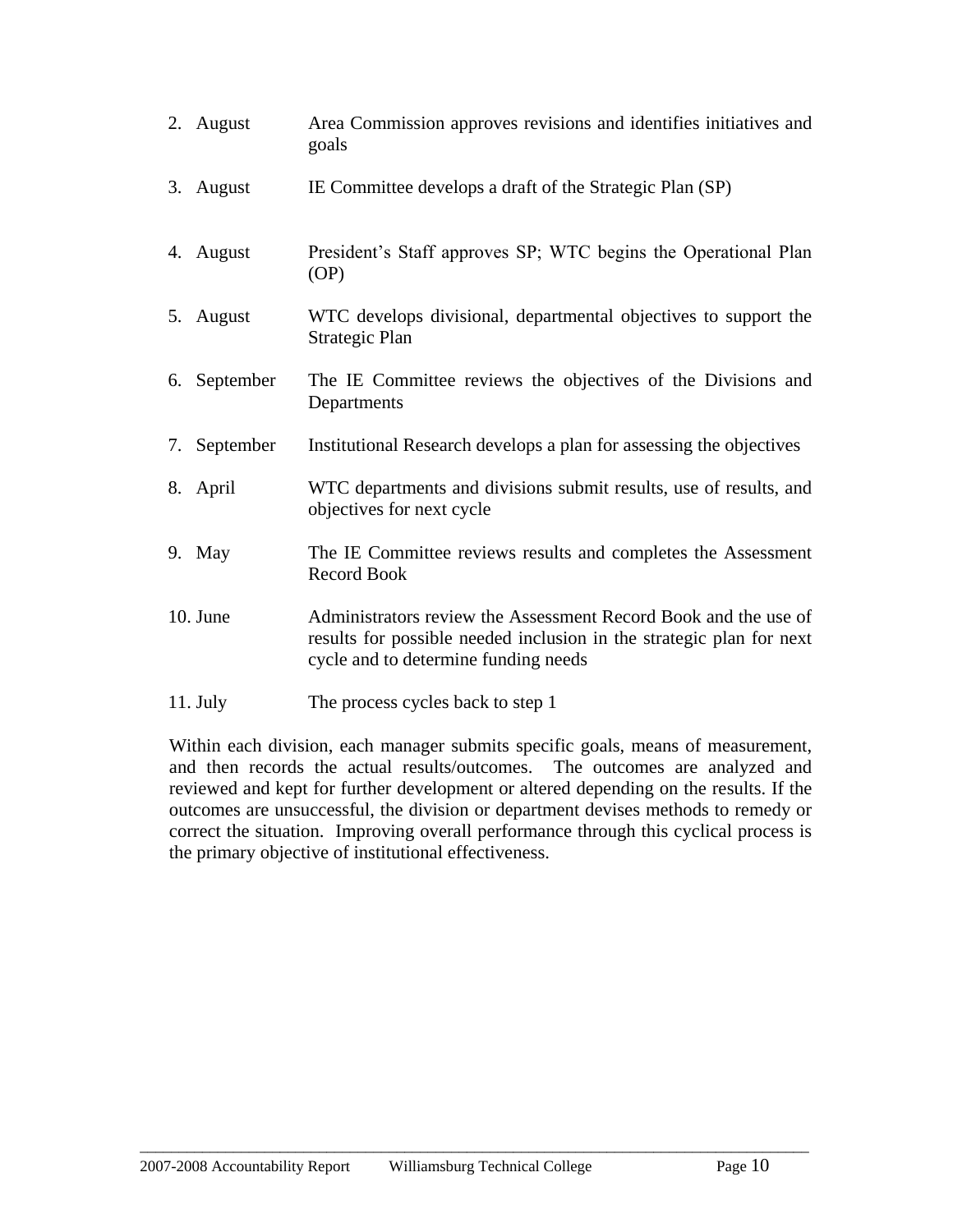#### **11. Organizational Structure**

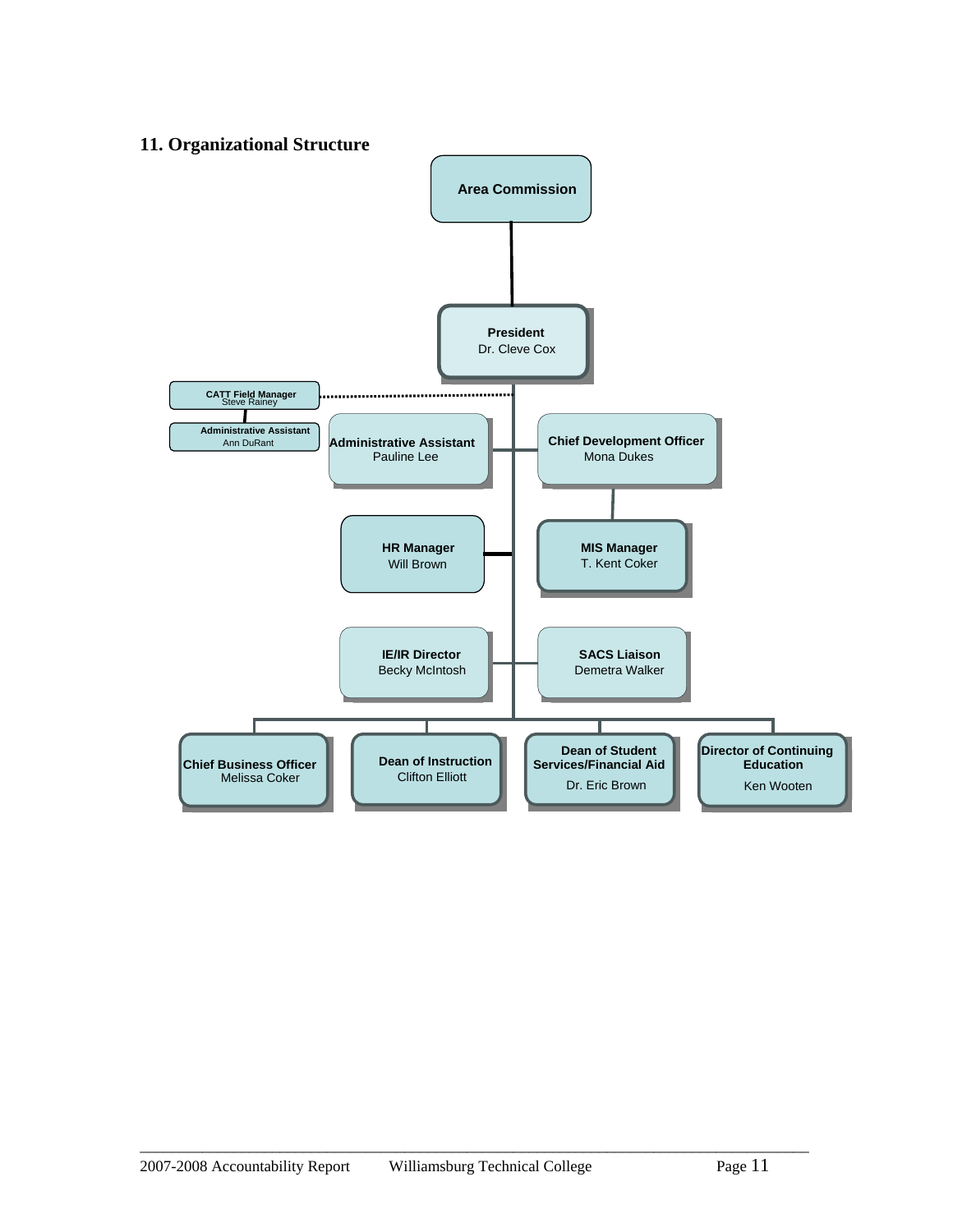## **12. Expenditures/Appropriations Chart**

#### **Accountability Report Appropriations/Expenditures Chart**

#### **Base Budget Expenditures and Appropriations**

| FY 06-07 Actual Expenditures      |    |                    |          |                         | FY 07-08 Actual Expenditures |    |                         | FY 08-09 Appropriations Act |                    |    |                         |
|-----------------------------------|----|--------------------|----------|-------------------------|------------------------------|----|-------------------------|-----------------------------|--------------------|----|-------------------------|
| <b>Major Budget</b><br>Categories |    | <b>Total Funds</b> |          | General<br><b>Funds</b> | <b>Total Funds</b>           |    | General<br><b>Funds</b> |                             | <b>Total Funds</b> |    | General<br><b>Funds</b> |
| <b>Personal Service</b>           | \$ | 2,919,028          | <b>S</b> | $1,233,165$ \$          | 3,041,867                    |    | 1,308,826.00            | - \$                        | 3,072,285          | \$ | 1,192,253               |
| <b>Other Operating</b>            | \$ | 1,981,033          |          |                         | \$<br>2,483,555              |    |                         | \$                          | 2,000,000          |    |                         |
| Special Items                     |    |                    |          |                         |                              |    |                         |                             |                    |    |                         |
| Permanent<br>Improvements         |    |                    |          |                         |                              |    |                         |                             |                    |    |                         |
| <b>Case Services</b>              |    |                    |          |                         |                              |    |                         |                             |                    |    |                         |
| Distributions to<br>Subdivisions  |    |                    |          |                         |                              |    |                         |                             |                    |    |                         |
| <b>Fringe Benefits</b>            | \$ | 786,088 \$         |          | 338,898 \$              | 829,283                      |    | 369,530.00              | <b>S</b>                    | 845,856 \$         |    | 397,415                 |
| Non-recurring                     | \$ |                    |          | 110,787                 |                              | \$ | 74,638                  |                             |                    |    |                         |
| Total                             | \$ | 5,796,936 \$       |          | 1,682,850 \$            | 6,354,705                    | \$ | $1,752,994$ \$          |                             | $5,918,141$ \$     |    | 1,589,668               |

#### **Other Expenditures**

| Sources of<br><b>Funds</b> | FY 06-07 Actual<br><b>Expenditures</b> |         |   | FY 07-08 Actual<br><b>Expenditures</b> |  |  |  |
|----------------------------|----------------------------------------|---------|---|----------------------------------------|--|--|--|
| Supplemental Bills         |                                        |         |   | 220,592                                |  |  |  |
| Capital Reserve Funds      |                                        |         | S | 39,191                                 |  |  |  |
| <b>Bonds</b>               | \$                                     | 107,556 |   | 59,158                                 |  |  |  |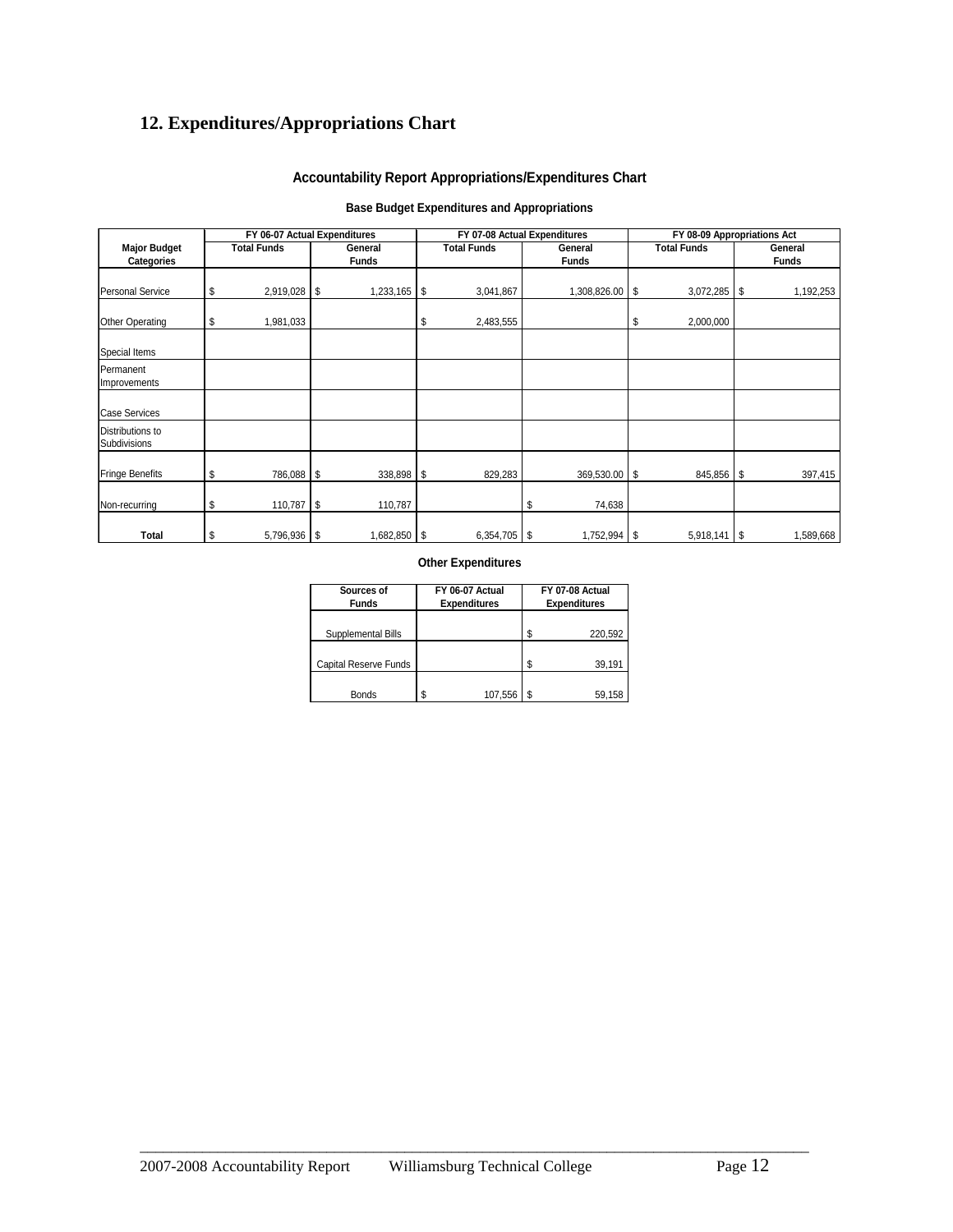#### **13. Major Program Areas Chart**

|                          |                                      |                            | FY 06-07              |          | FY 07-08                   |                                           |
|--------------------------|--------------------------------------|----------------------------|-----------------------|----------|----------------------------|-------------------------------------------|
| Program<br><b>Number</b> | <b>Major Program Area</b><br>Purpose |                            |                       |          | <b>Budget Expenditures</b> | <b>Key Cross</b><br><b>References for</b> |
| and Title                |                                      | <b>Budget Expenditures</b> |                       |          |                            | <b>Financial Results*</b>                 |
|                          | (Brief)                              |                            |                       |          |                            |                                           |
|                          |                                      | State:                     | 1,682,850.00          | State:   | 1,678,356.00               |                                           |
|                          |                                      | Federal:                   | 2,574,150.00          | Federal: | 2,403,733.00               |                                           |
|                          | Instrucational                       | Other:                     | 1,539,936.00          | Other:   | 2,272,616.00               |                                           |
|                          |                                      | Total:                     | 5,796,936.00          | Total:   | 6,354,705.00               |                                           |
|                          |                                      |                            | 100% of Total Budget: |          | 100% of Total Budget:      |                                           |
|                          |                                      | State:                     |                       | State:   |                            |                                           |
|                          |                                      | Federal:                   |                       | Federal: |                            |                                           |
|                          |                                      | Other:                     |                       | Other:   |                            |                                           |
|                          |                                      | Total:                     |                       | Total:   |                            |                                           |
|                          |                                      |                            | % of Total Budget:    |          | % of Total Budget:         |                                           |
|                          |                                      | State:                     |                       | State:   |                            |                                           |
|                          |                                      | Federal:                   |                       | Federal: |                            |                                           |
|                          |                                      | Other:                     |                       | Other:   |                            |                                           |
|                          |                                      | Total:                     |                       | Total:   |                            |                                           |
|                          |                                      |                            | % of Total Budget:    |          | % of Total Budget:         |                                           |
|                          |                                      | State:                     |                       | State:   |                            |                                           |
|                          |                                      | Federal:                   |                       | Federal: |                            |                                           |
|                          |                                      | Other:                     |                       | Other:   |                            |                                           |
|                          |                                      | Total:                     |                       | Total:   |                            |                                           |
|                          |                                      |                            | % of Total Budget:    |          | % of Total Budget:         |                                           |
|                          |                                      | State:                     |                       | State:   |                            |                                           |
|                          |                                      | Federal:                   |                       | Federal: |                            |                                           |
|                          |                                      | Other:                     |                       | Other:   |                            |                                           |
|                          |                                      | Total:                     |                       | Total:   |                            |                                           |
|                          |                                      |                            | % of Total Budget:    |          | % of Total Budget:         |                                           |

#### **Major Program Areas**

**Below: List any programs not included above and show the remainder of expenditures by source of funds.**

| <b>Remainder of Expenditures:</b> | State:             | State:             |
|-----------------------------------|--------------------|--------------------|
|                                   | Federal:           | Federal:           |
|                                   | Other:             | <b>Other:</b>      |
|                                   | Total:             | Total:             |
|                                   | % of Total Budget: | % of Total Budget: |

 $\_$  ,  $\_$  ,  $\_$  ,  $\_$  ,  $\_$  ,  $\_$  ,  $\_$  ,  $\_$  ,  $\_$  ,  $\_$  ,  $\_$  ,  $\_$  ,  $\_$  ,  $\_$  ,  $\_$  ,  $\_$  ,  $\_$  ,  $\_$  ,  $\_$  ,  $\_$  ,  $\_$  ,  $\_$  ,  $\_$  ,  $\_$  ,  $\_$  ,  $\_$  ,  $\_$  ,  $\_$  ,  $\_$  ,  $\_$  ,  $\_$  ,  $\_$  ,  $\_$  ,  $\_$  ,  $\_$  ,  $\_$  ,  $\_$  ,

\* Key Cross-References are a link to the Category 7 - Organizational Performance Results. These References provide a Chart number that is included in the 7th section of this document.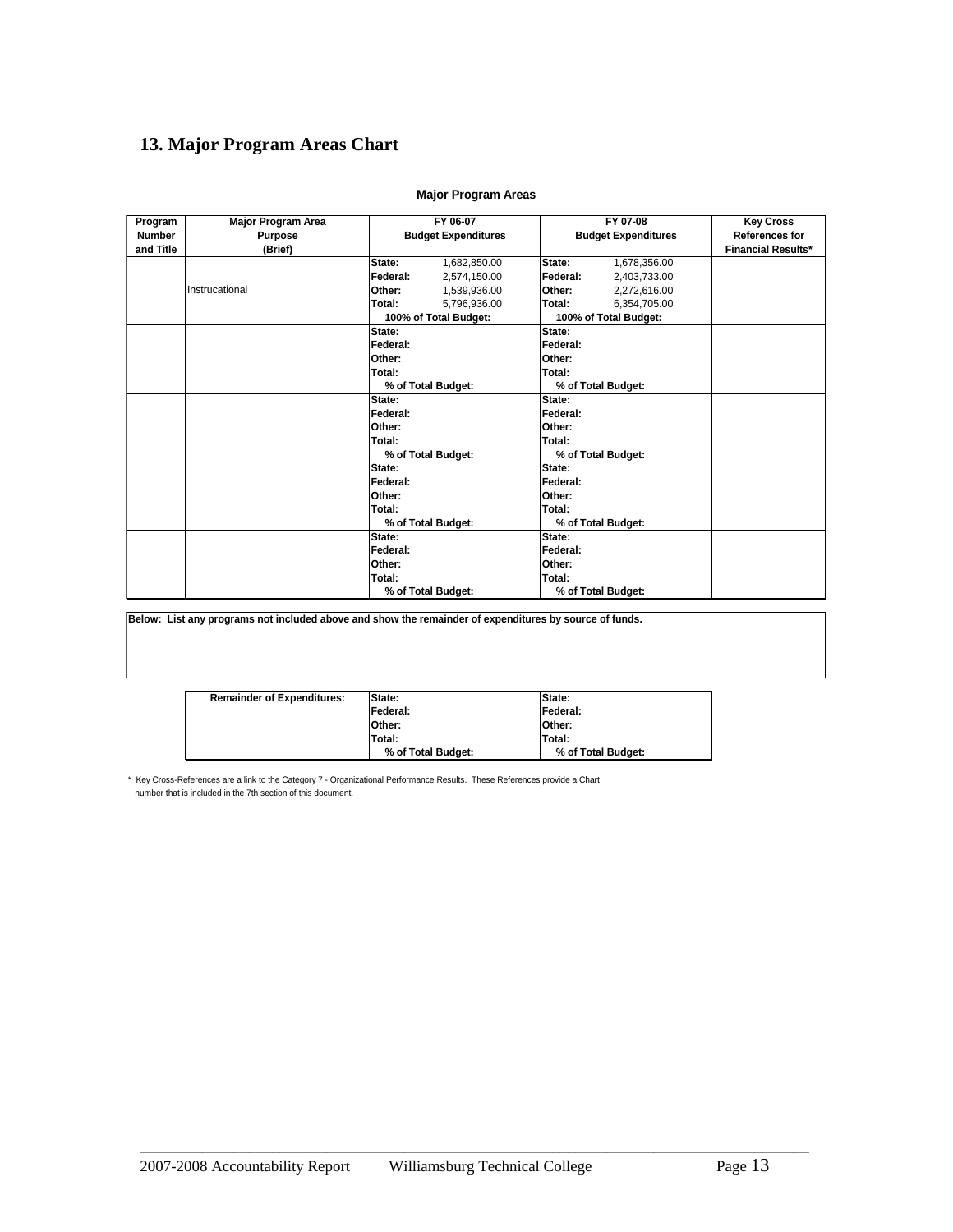#### **Section III – Elements of Malcolm Baldrige Criteria**

#### **Section III, Category 1 – Senior Leadership, Governance, and Social Responsibility**

*1.1 How do senior leaders develop and deploy their organization's vision and values throughout the leadership system, to the workforce, to key suppliers and partners, and to students and stakeholders, as appropriate? How do their personal actions reflect a commitment to the organizational values?*

Under the direct leadership of the Area Commission, the President and senior leaders set, deploy, and communicate short- and long-term direction through a variety of mechanisms. An Administrative Team, under the President's direction, reviews policy and other major functions regularly. At Administrative Team meetings, held weekly, the group shares information on college initiatives, progress, and causes for concern. These meetings allow for joint decision making by leaders with varying responsibilities working together to achieve goals and promote intradepartmental cooperation.

Throughout the process, each Administrative Team member works with his/her departmental staff to provide guidance in day-to-day operations. The flow of communications throughout the college is enhanced by the posting of minutes of each Administrative Team meeting to the college intranet and by the publication each Thursday of the "E-News," which is sent electronically to all employees.

The college president writes a weekly column for the local newspaper, *The Kingstree News,* in which he highlights various perspectives of educational opportunities at Williamsburg Technical College.

*1.2 How do senior leaders create a sustainable organization with a focus on action to accomplish the organization's strategic objectives, improve performance, and attain your vision?*

Annually, a college-wide meeting is held to assess strengths, weaknesses, opportunities, and threats. This is a brain-storming session where all constituents are free to make contributions. From these identified conditions, strategic objectives and innovations are developed for the coming year.

Additionally, the president conducts a post-registration meeting three times per year, soliciting input from all college employees on how to improve the registration process by discussing problems identified at the previous registration/pre-registration period. The president has also established multiple college committees with varying responsibilities, such as the College Council comprised of representatives throughout the college which is responsible for addressing, identifying and planning corrective action for any general problem facing the college campus and its workforce. The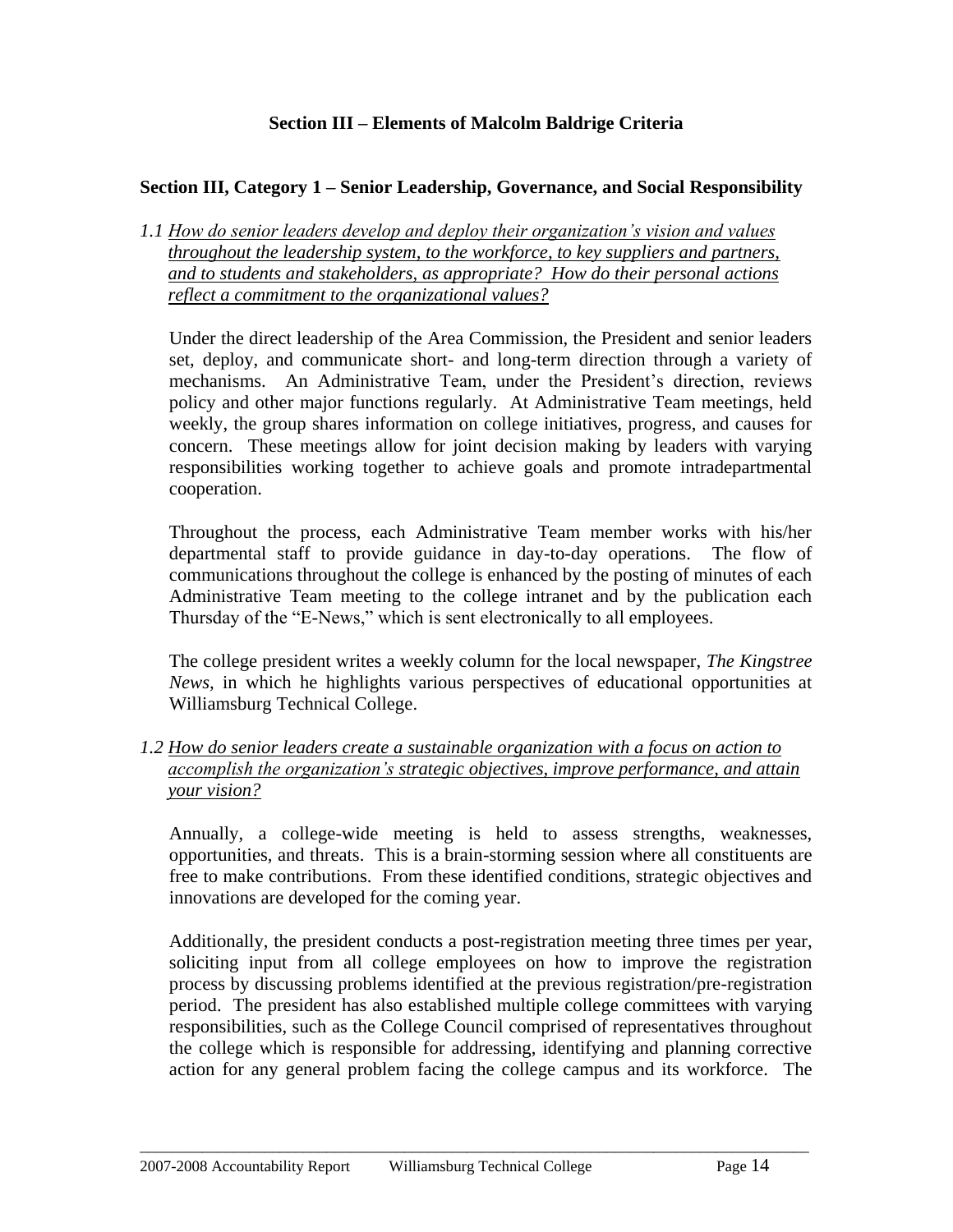president is the liaison for this committee and brings their concerns to the Administrative Team for action.

The Dean of Instruction conducts an annual faculty orientation where problems or issues are addressed and corrected for the coming year. Every academic department conducts an Advisory Committee meeting at least annually where business and industry leaders as well as academic leaders in the community are invited and encouraged to make recommendations to the current curriculum or make recommendations for new programs.

*1.3 How do senior leaders personally promote and support an organizational environment that fosters and requires: legal and ethical behavior; and, fiscal, legal, and regulatory accountability? How are these monitored?*

During this reporting period, all employees of the college were required to sign an ethics statement, listing multiple examples of improper conduct for state employees. The employee's signature signified that they understood the ethical demands of state employment.

Additionally, the president and his administrative team continually focus on accountability. The recent trend of budget reductions and lower state revenues has put an increased emphasis on accountability to ensure that all funds are expended in the most efficient, goal-oriented manner.

Management accountability is accomplished through the monthly meetings with the Area Commission. In these meetings, any significant initiatives or changes in policy, procedure, or state and federal regulations are reviewed. The Area Commission annually reviews the president's performance and the president annually reviews the performance of the division heads.

The fiscal, legal and regulatory accountabilities of the institution are monitored regularly via an array of audits from several regulatory agencies as well as independent external audits of business affairs. For example, there are federal program audits which monitor and check the financial aspects and grant compliance of the TRIO Program grants. There are also several regulatory requirements which are auditable by the State Board of Nursing, the State Board of Cosmetology, DHEC, the Department of Education, the Department of Labor, and accrediting agencies. The results of these audits are regularly reviewed by senior administrators and by the Area Commission.

#### *1.4 How do senior leaders create an environment for organizational and workforce learning?*

All faculty and staff are eligible to enroll on campus in 9 semester credit hours per calendar year with no tuition charge. In addition, a number of faculty have utilized various grant funds to take graduate level online courses to upgrade their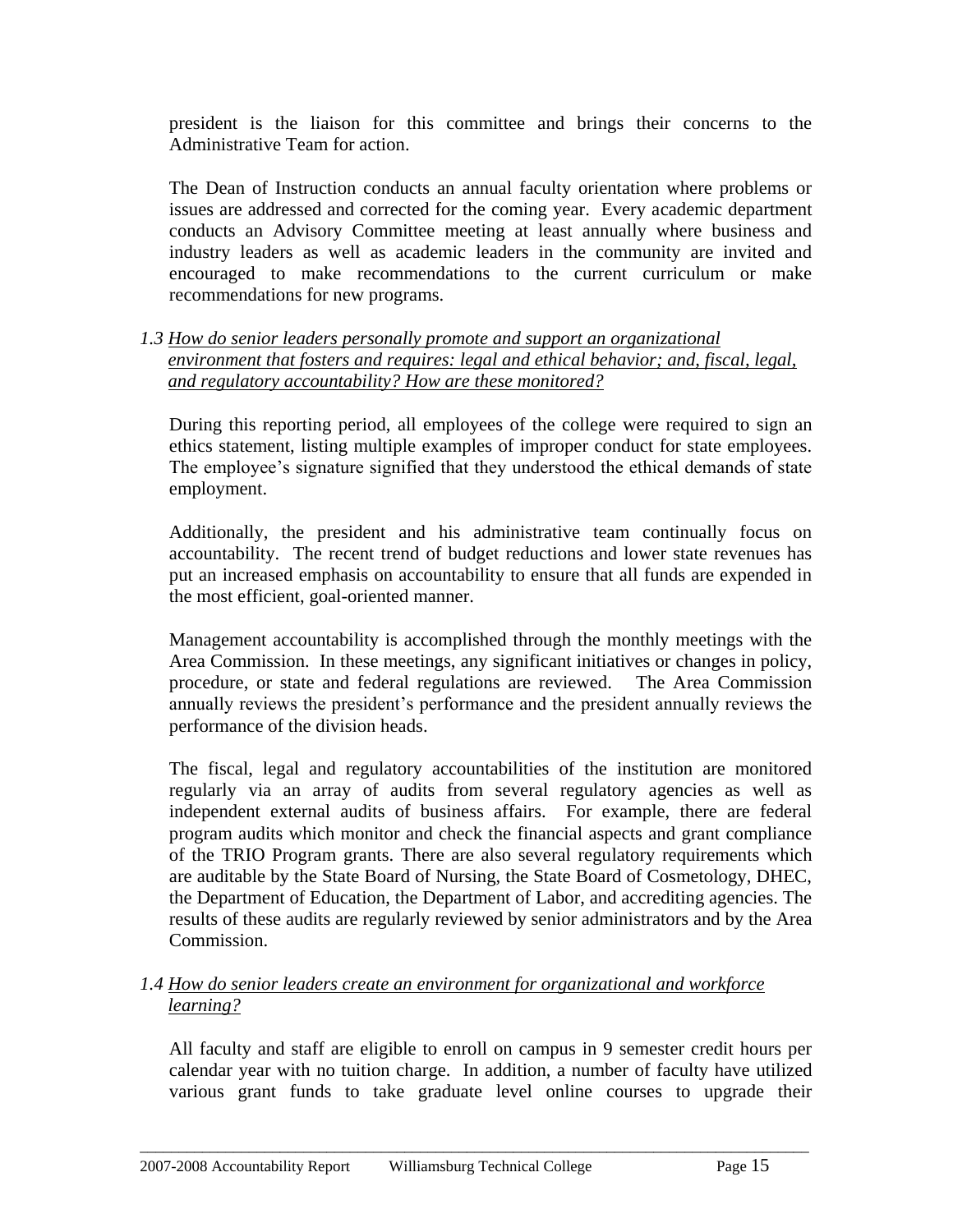qualifications and to gain experience in online operations so that new WTC online courses could be developed. Additionally, the Instruction Division sponsored two workshops for faculty and staff during this reporting period: both focused on the review and revision of the IE Process and also educated new employees about the institutional effectiveness program at the college.

The Professional Development Committee also provides numerous professional development opportunities for the faculty and staff. In 2007-08, these included Harassment Prevention, Family Medical Leave Act, American's with Disabilities Act, Interview and Selection Procedures, Fire Extinguisher Training, and an informative session about the SC Retirement System.

#### *1.5 How do senior leaders promote and personally participate in succession planning and the development of future organizational leaders?*

By allowing and encouraging staff members to take courses (see question 1.4), senior leaders promote the development of future organizational leaders. Classes are not scheduled during the annual South Carolina Technical Education Association conference in February so that staff and faculty may participate in the workshops and networking opportunities available at that meeting. The college also strives to sponsor one employee each year in the South Carolina Technical College System Leadership Academy.

*1.6 How do senior leaders communicate with, engage, empower, and motivate the entire workforce throughout the organization? How do senior leaders take an active role in faculty and staff reward and recognition processes to reinforce high performance throughout the organization?*

Senior leaders take every opportunity to recognize and reward outstanding performance in big and small ways. By nominating worthy candidates for state and national awards, by personally thanking employees, and by assigning more responsibility as earned, senior leaders engage, empower, and motivate faculty and staff.

As an illustration of the direct and active role from senior leaders, a full-time faculty member is nominated for the Governor's Professor of Year Award each year and the president and Dean of Instruction accompany the nominee and their spouse to a luncheon in Columbia held in the nominee's honor. Additionally, an adjunct faculty member is selected for a special award each year recognizing Excellence in Teaching. This award is given by the Dean of Instruction during the May commencement ceremony in front of the entire graduating class and faculty.

Annually, the college selects three employees as campus winners in three categories for the South Carolina Technical Education Association Educator of Year award in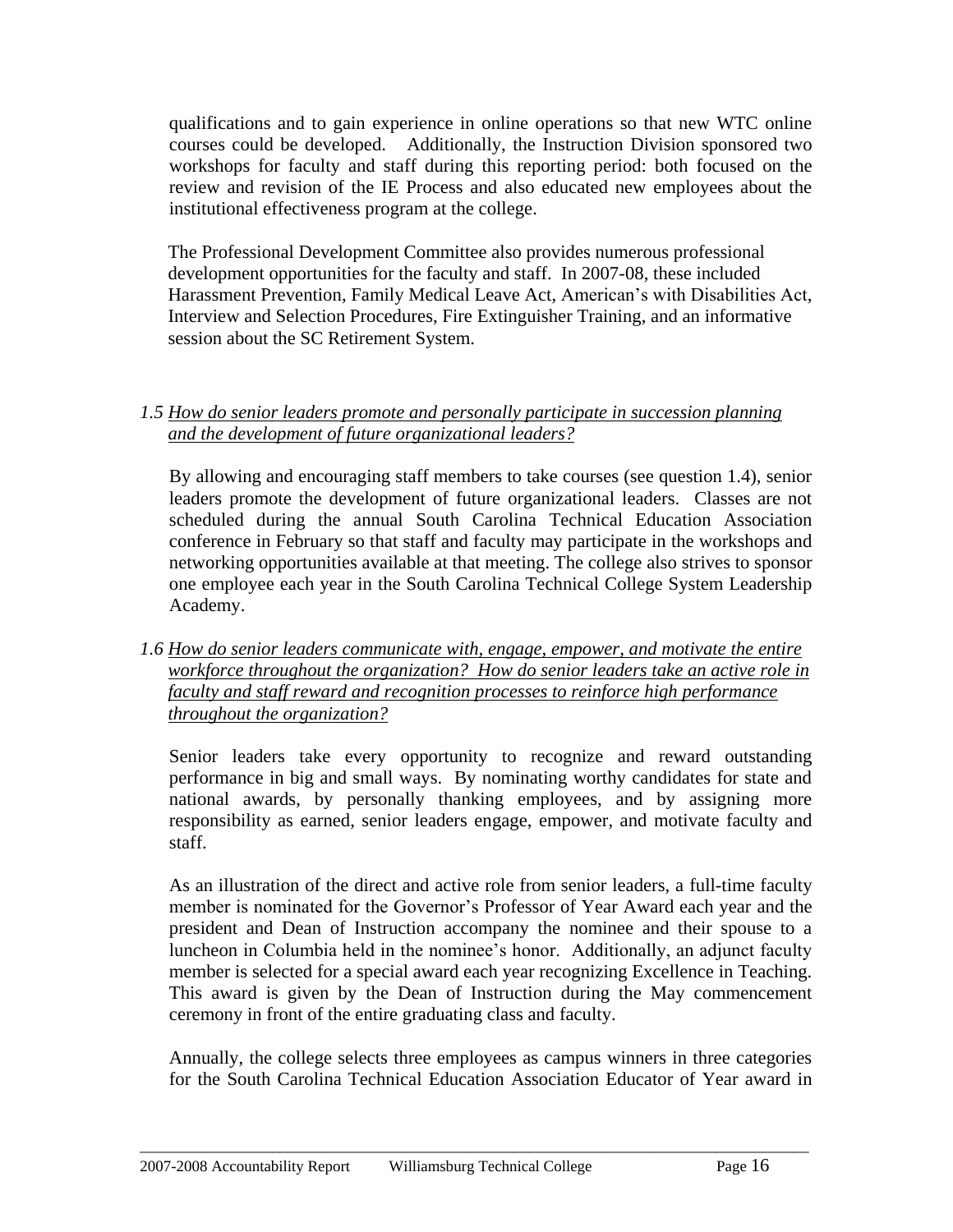the administrator, instructor, and support staff category. The president and several of the senior staff attend the annual banquet in honor of these winners.

*1.7 How does your organization evaluate the performance of your senior leaders including the head of the organization, and the governance board/policy making body? How do senior leaders use these performance reviews to improve their own leadership effectiveness and that of the board and leadership system, as appropriate?*

The performance evaluation of senior leaders is a one-way process. The President, as is the case with all technical college presidents, is now classified as an Agency Head, thus the Agency Head evaluation process is used by the Area Commission, then the Agency Head Salary Commission. The Area Commission evaluates the president; the president evaluates the deans and others who report directly to him; the executive staff members, who are evaluated by the president, evaluate those who report to them, etc. The Area Commissioners are not evaluated. Performance reviews are incorporated into the next year's action plans. Senior leaders utilize employee suggestions to develop new ways to improve employee communication and performance.

*1.8 What performance measures do senior leaders regularly review to inform them on needed actions?*

The Institutional Effectiveness Committee at Williamsburg Technical College identified nine Indicators of Effectiveness. The committee and the President agreed that these indicators should be measured on a periodic and recurring basis so as to identify "abnormalities" or potential "health problems" of the college.

The list of Indicators of Effectiveness as selected by the IE Committee and approved by the President is as follows:

- **1. General Education (Competencies Demonstrated)**
- **2. Majors (Competencies Demonstrated)**
- **3. Educational Objective Achievement (Graduate Survey Results)**
- **4. Student Affective Development (ACT Alumni Survey Results)**
- **5. Positive Opinion of Program's Quality (Student Opinion Survey Results)**
- **6. Graduation Rate**
- **7. Retention Rate**
- **8. Graduate Job Placement Rate**
- **9. Performance of Transfers at 4-Year Colleges.**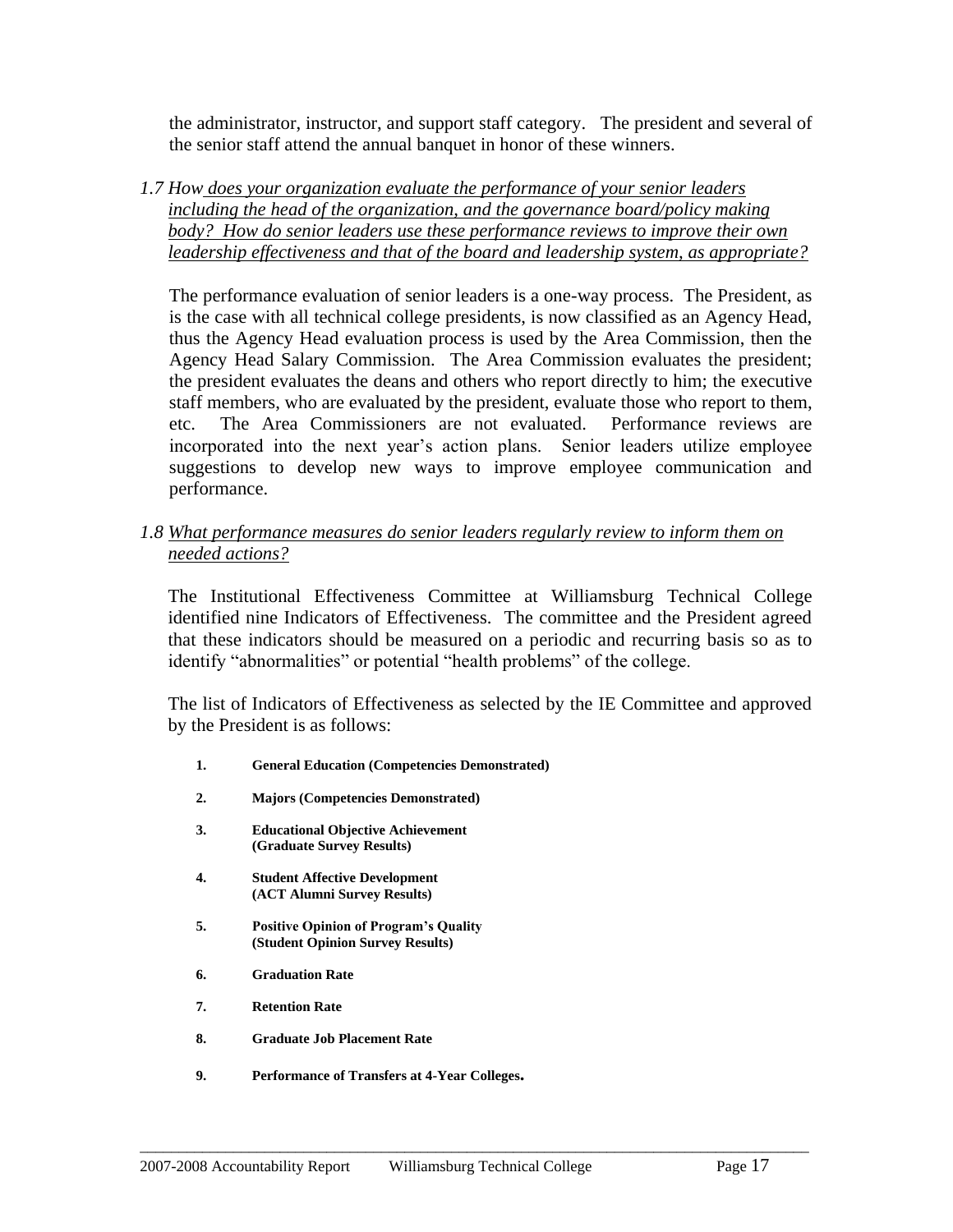*1.9 How does your organization address and anticipate any adverse impacts of its programs, offerings, services, and operations? What are the key compliance related processes, goals, and measures?*

A Curriculum Review Committee, comprised of faculty, admissions staff and the registrar, meet each semester to review and report on the ongoing status of programs. This committee reviews all recommended additions and changes to current programs as well as all recommendations for the termination of programs. Since 2003, the college has cancelled five certificate programs and a diploma program due to low enrollment and insufficient business need. In this same time period, the college has added one associate degree program, a diploma program, and five certificate programs due largely to community demand, student interest and projected employment needs. During this reporting period, the college changed the name of one of its associate degrees as the result of studies on the state level which revealed a lack of clear program description in a more technically active environment. At the college level, the Curriculum Review Committee, with input from the faculty and external studies, decided to adopt a college skills course and to add that course as a requirement in every program offered by the college. Annually, the college reports to the South Carolina Technical College System Office on the viability of its programs, including enrollment, graduation, and employment data. The system office determines appropriate thresholds of enrollment, graduation and employment for program viability; however, the college may choose to cancel a program if demand or funding is expected to decline.

*1.10 How do senior leaders actively support and strengthen the communities in which your organization operates? Include how senior leaders determine areas of emphasis for organizational involvement and support, and how senior leaders, the workforce, and the organization's students contribute to improving these communities.* 

Annually during the strategic planning process, the president and executive staff review the mission, vision, and values of the college. One of the values of the college, which was affirmed by the senior leaders, that guides the emphasis for organizational involvement and support, simply states the following:

*Contribution to Community:* recognition of a partnership with and respect for cultural diversity in the community which supports local civic, economic, educational and cultural needs, and enriches the quality of community life.

With this value as a guide, college workforce participates in numerous charity and civic events and activities including the Relay for Life, Rotary Club, Home Town Chamber activities, Hospital Board, local festivals, and many church-related activities. These activities are links to the community, reinforcing the fact that the college is a viable and responsive partner in the demands of the community.

The values of the college also speak to equal access to all the people of Williamsburg County and in providing a quality learning environment. To demonstrate to the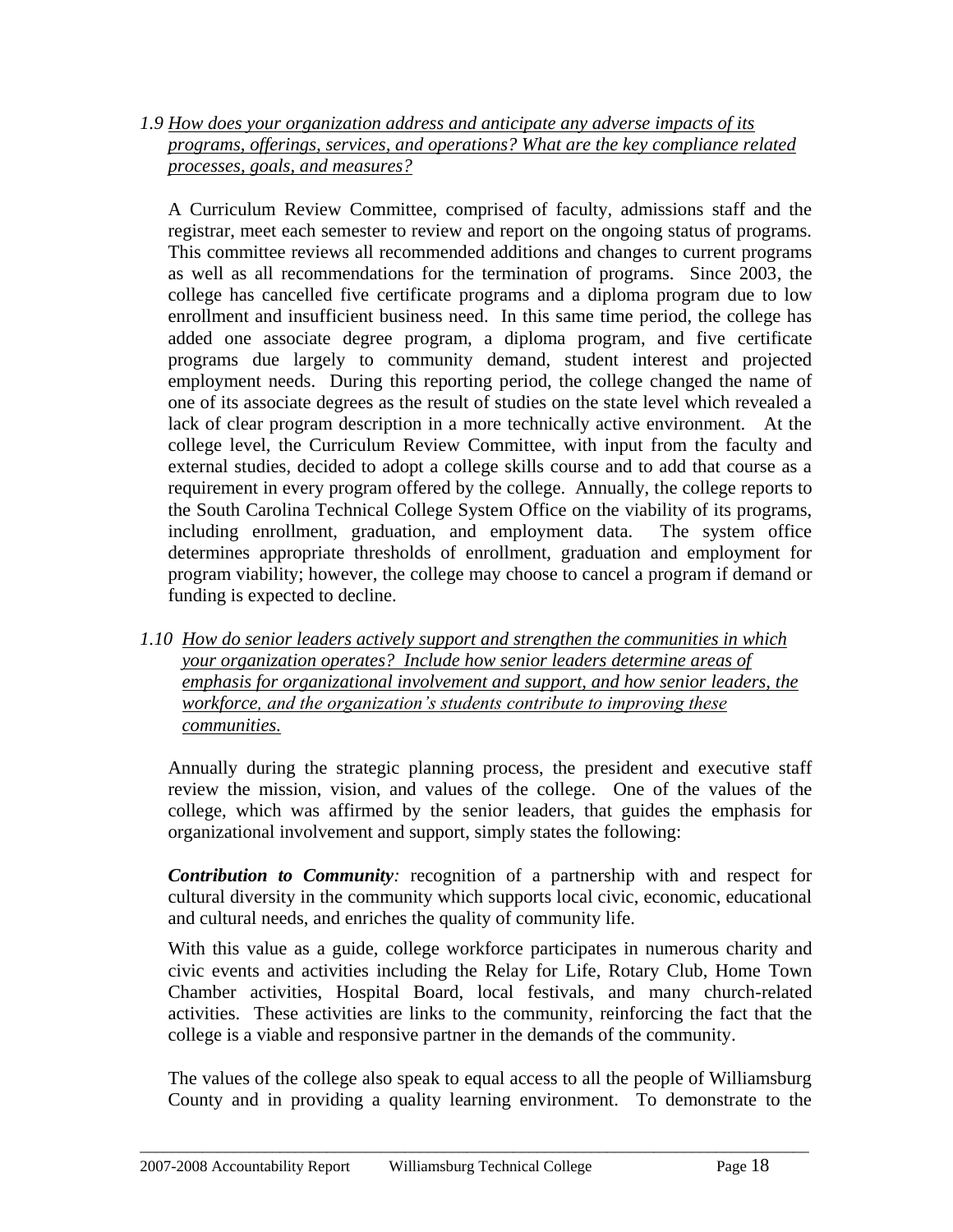citizens of the community what their technical college had to offer, the college held an "Open-House" with the intent of educating the community about the programs available to them and to highlight how their tax dollars were being wisely spent. The event was a success and there are plans to continue these type activities on an annual basis.

Students are also guided by the values of the college through the faculty advisors of the various student organizations. Phi Theta Kappa, for example, has completed several community-oriented projects this year. They collected food and books for distribution to special needs children and collected over \$1200 for the Red Cross Heroes Program. As a result of their community involvement projects, the Phi Theta Kappa chapter at Williamsburg Technical College was awarded second place at the annual South Carolina Technical Educator's Association meeting in February for best student organization project of the year. The president and several other senior leaders, as well as the faculty advisors, were on hand at the awards program to show their support for the students in this organization.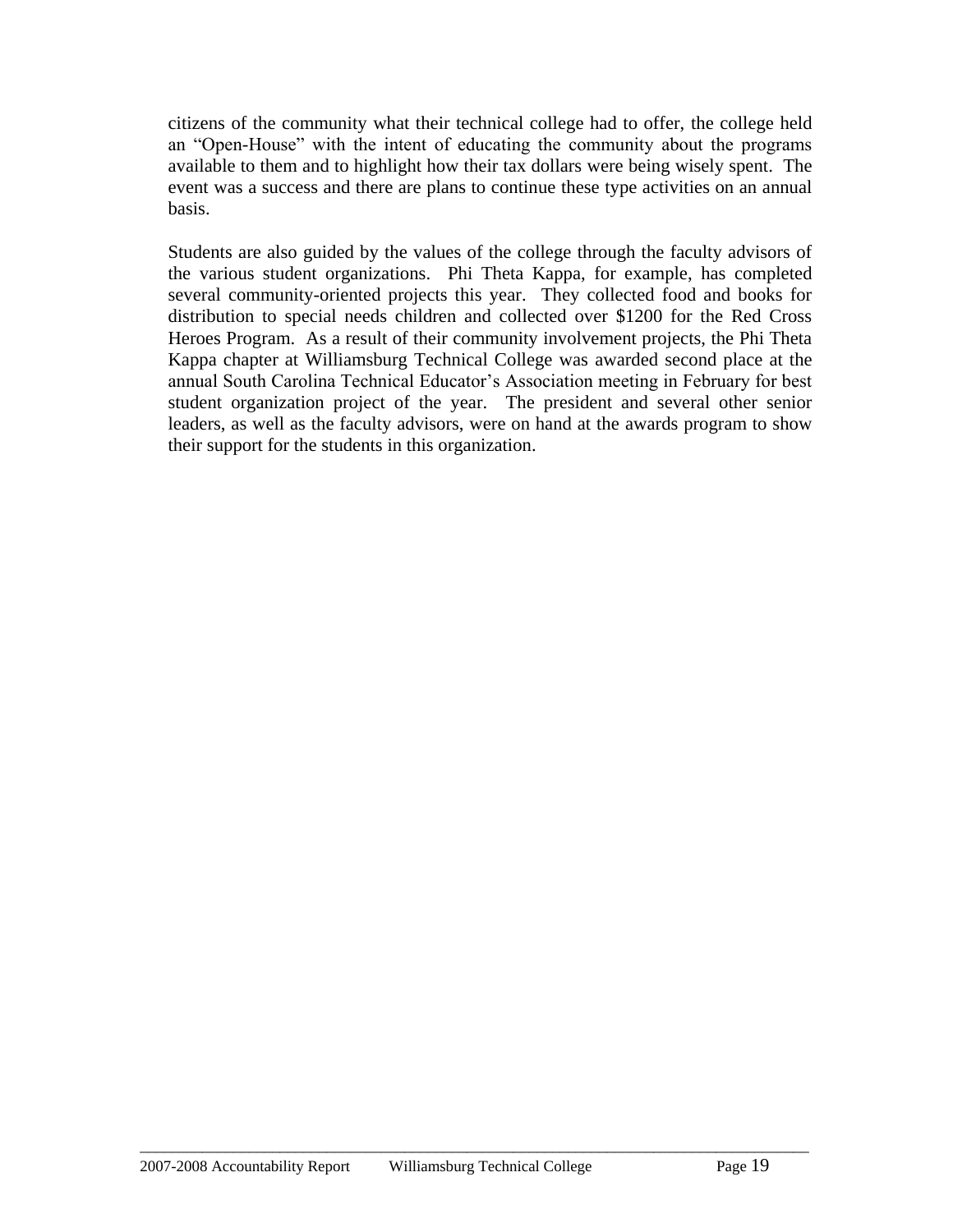#### **Section III, Category 2 - Strategic Planning**

#### *2.1 What is your Strategic Planning process, including key participants, and how does it address:*

- a. *your organizations' strengths, weaknesses, opportunities and threats*
- *b. financial, regulatory, and other potential risks*
- *c. shifts in technology, student and community demographics, markets, and competition*
- *d. human resource capabilities and needs*
- e. *long-term organizational sustainability and organizational continuity in emergencies including your ability to execute the strategic plan*

| <b>TOPIC</b><br><b>RESPONSIBILITY</b>                                          | The                        |
|--------------------------------------------------------------------------------|----------------------------|
| <b>Q</b> Report on the Analysis                                                | colleg                     |
| of Internal and/or External                                                    | (IE Coordinator)<br>folloy |
| Environment.                                                                   | institu                    |
|                                                                                | define                     |
| >Status of Strategic Plan Goal Achievement<br>>College Strengths & Weaknesses. | which                      |
| >Demographics of Service Area                                                  | to ac                      |
| >Community Needs                                                               | perio                      |
| Economic Trends                                                                | realiz                     |
| >Legislative Mandates                                                          | While                      |
|                                                                                | Strate                     |
| Review & Revision of<br>❷                                                      | for th                     |
| <b>Current College Documents</b>                                               | (President's Staff)        |
| >Purpose Statement<br>>Role/Scope                                              | annua                      |
| $\triangleright$ Vision<br>$\triangleright$ IE Process                         | and r                      |
| $\triangleright$ Values                                                        | begin                      |
|                                                                                | retrea                     |
| (President's Staff)<br>❸<br>Develop Strategic                                  | Presio                     |
| Direction                                                                      | utilizi                    |
| > Priority Initiatives                                                         | Institu                    |
| >Institutional Goals                                                           | analy                      |
| $\triangleright$ Resources                                                     | reviey                     |
| (a) Availability                                                               | Proce                      |
| (b) Allocation                                                                 | initiat                    |
|                                                                                |                            |
| ❹<br>Develop Evaluation<br>(President's Staff)<br>Plan                         | The I                      |
|                                                                                | agend                      |
| >Goals and Priority Initiatives                                                | has b                      |
| $\blacktriangleright$ Indicators of Effectiveness                              | The                        |
| $\triangleright$ Assessment of Outcomes                                        | Retre                      |
|                                                                                | includ                     |
|                                                                                | box to                     |
|                                                                                |                            |

Strategic Plan directs the ge in the path it should  $w$  to meet the mission of the ution. It consists of broadly defined institutional *initiatives***,**  h the college should strive chieve within a three-year d, allowing the college to re its vision for the future. e the initiatives set in the egic Plan guide the college ree years, they are assessed ally. The process for review evision of the Strategic Plan is in July of each year. At a t scheduled by the dent, the President's Staff, ing data provided by utional Research and zed by the IE Coordinator, ws the mission, vision, IE ss, and institutional tives of the Strategic Plan.

IE Coordinator prepares the la for the retreat once a date been set by the President. agenda for the Planning at should, as a minimum, de the topics listed in the o the left.

At the close of the retreat, The President's Staff will have either approved, or recommended changes to, the institutional initiatives, purpose statement, vision, IE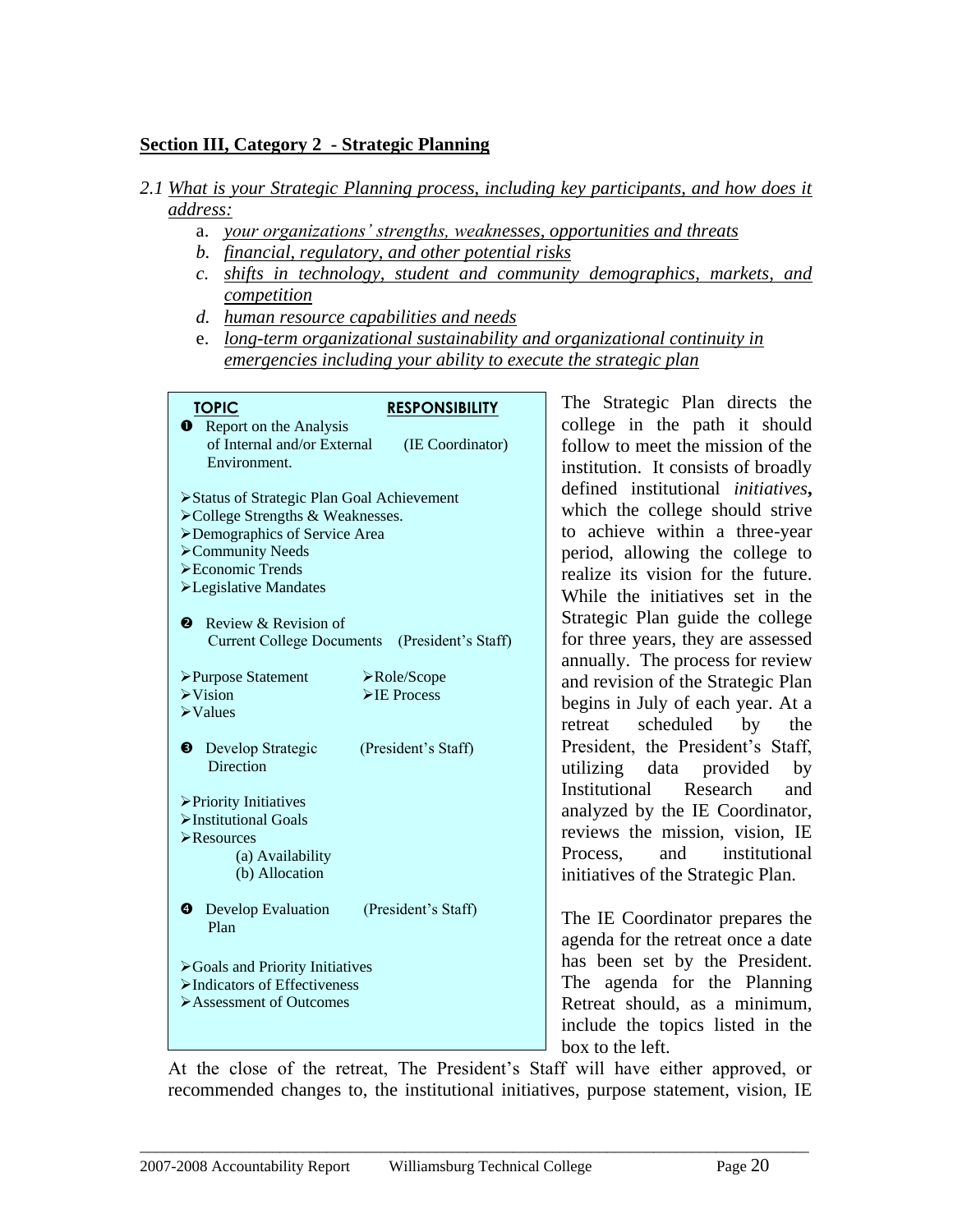Process, etc. The IE Coordinator is the person responsible for recording the changes/revisions made and for preparing the draft document containing the changes or revisions.

All recommended changes to institutional initiatives or to the purpose statement must be forwarded from the IE Coordinator to the President for inclusion in the August agenda of the Area Commission meeting. The Area Commission reviews, approves, or revises the institutional initiatives and/or purpose statement submitted by the President at this meeting.

Following the commission's August meeting, the President's staff will meet to discuss the initiatives and develop annual goals to be achieved for each year in the three-year strategic planning period towards the accomplishment of the initiatives. Once completed, the plan will be disseminated to each division. This step in the review/ revision process is completed by the middle of August of each year.

#### *2.2 How do your strategic objectives address the strategic challenges you identified in your Executive Summary?*

Specific objectives were crafted to address challenges facing the college in areas of low enrollment, funding, and expected staff shortages due to retirement (see Section II, Item 2.7).

#### *2.3 How do you evaluate and improve your strategic planning process?*

As part of the Strategic Planning Process, the process, itself, is reviewed to ensure compliance with the stated goals and objectives of the college and the intent of accrediting agencies. In fact, the process is presently being reviewed and plans are underway for the 2008-2009 period to change some of the aspects of the process to bring more attention and focus on student learning outcomes as part of the strategic planning process.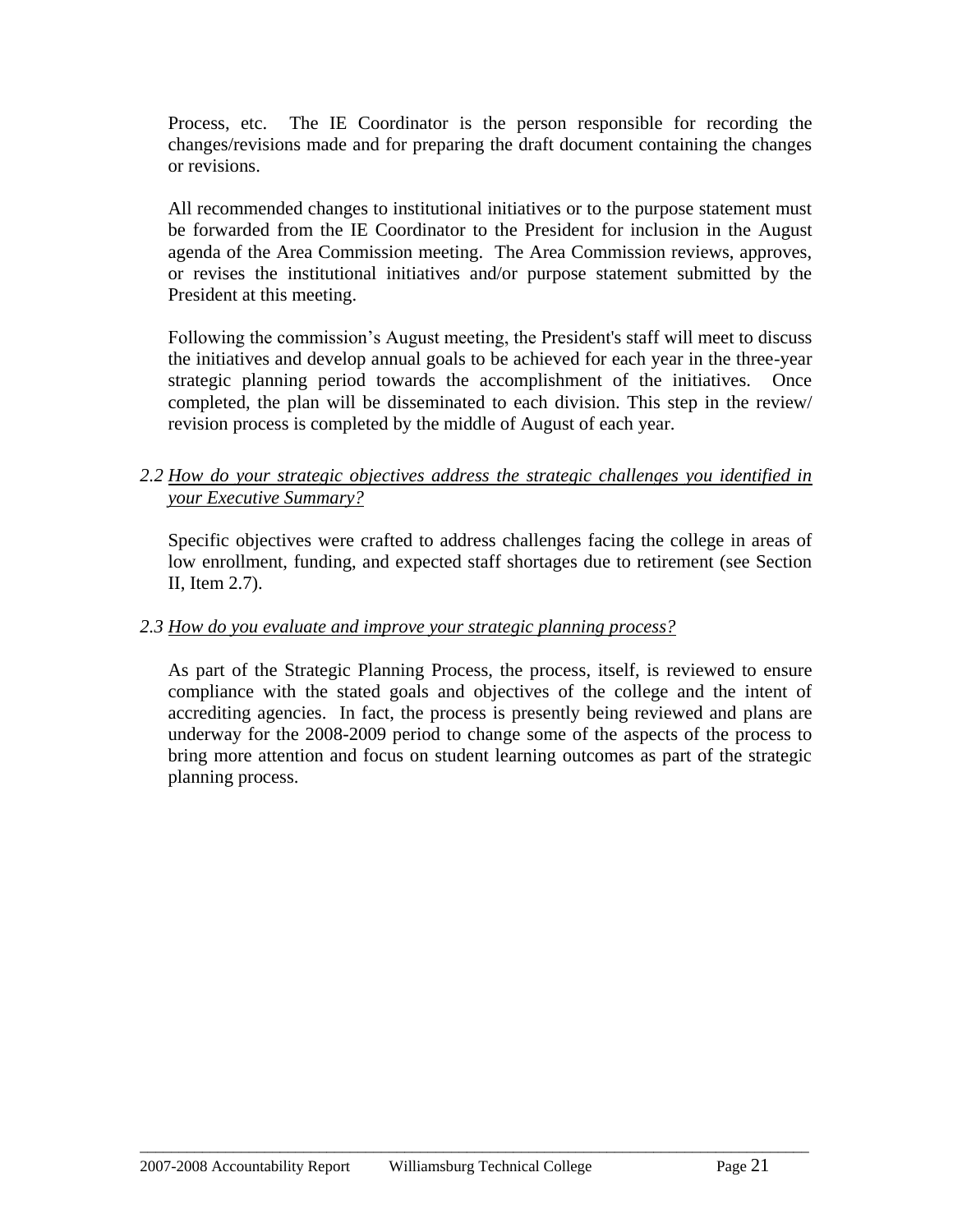| <b>Program</b><br><b>Number and</b><br><b>Title</b> | <b>Supported Organization</b><br><b>Strategic Planning</b><br><b>Goal/Objective</b>                       | <b>Related FY 07-08 Key Action</b><br><b>Plan/Initiative(s)</b>                                                                                                                                                              | <b>Key Cross References for</b><br><b>Performance Measures</b> |
|-----------------------------------------------------|-----------------------------------------------------------------------------------------------------------|------------------------------------------------------------------------------------------------------------------------------------------------------------------------------------------------------------------------------|----------------------------------------------------------------|
| <b>Instruction</b>                                  | Build and foster external and<br>internal relationships.                                                  | 1.1 Expand relationships with all publics<br>(friends, alumni, campus personnel, business,<br>industry, school district, etc.) to enhance the<br>college's image in the community.                                           | $(7.6)$ $(7.1-1)$ $(7.1-2)$ $(7.1-3)$<br>$(7.2-3)$             |
|                                                     |                                                                                                           | 1.2 Develop, prepare, and manage appropriate<br>grants in support of community work force<br>needs.                                                                                                                          | $(7.3-1)$                                                      |
|                                                     |                                                                                                           | 1.3 Enhance the physical appearance of the<br>college.                                                                                                                                                                       | $(7.3-5)$ $(7.3-6)$ $(7.3-7)$                                  |
|                                                     | * Reaffirm our commitment to<br>quality improvement to the<br>educational process.                        | 2.1 Develop and implement a realistic,<br>provide a system of continuous attainable, professional and personal<br>improvement plan to be made part of the<br>employment evaluation process.                                  | $(7.4-1)$ $(7.4-2)$                                            |
|                                                     |                                                                                                           | 2.2 Prioritize and sustain campus-wide quality<br>improvement processes.                                                                                                                                                     | $(7.3-5)$ $(7.3-6)$                                            |
|                                                     |                                                                                                           | 2.3 Refine and enhance budget procedures tied<br>to college priorities/initiatives.                                                                                                                                          | $(7.6)$ $(7.4-2)$                                              |
|                                                     | systems of data collection,<br>analysis, and communication.                                               | 3.1 Develop and implement policies and<br>* Integrate and utilize improved procedures for inputting/extracting and<br>communicating data, e.g., WTC website,<br>WebAdvisor, Donor2, Datatel, and all on-line<br>transactions | $(7.4-3)$                                                      |
|                                                     |                                                                                                           | 3.2 Utilize information as a tool for strategic and<br>operational decision-making.                                                                                                                                          | $(7.3-6)$ $(7.3-5)$ $(7.3-2)$ $(7.3-3)$                        |
|                                                     | * Provide educational and<br>training programs to support<br>current and anticipated work<br>force needs. | 4.1 Scan the local environment for additional<br>programmatic needs and respond accordingly,<br>e.g., federal prison, agreement with 4-year<br>institutions, distance education, increased<br>recruitment advertisement.     | $(7.4-3)$ $(7.3-4)$                                            |
|                                                     |                                                                                                           | 4.2 Increase enrollment and improve retention<br>through innovative marketing and customer<br>service strategies.                                                                                                            | $(7.2-3)$ $(7.2-4)$ $(7.1-4)$ $(7.1-5)$                        |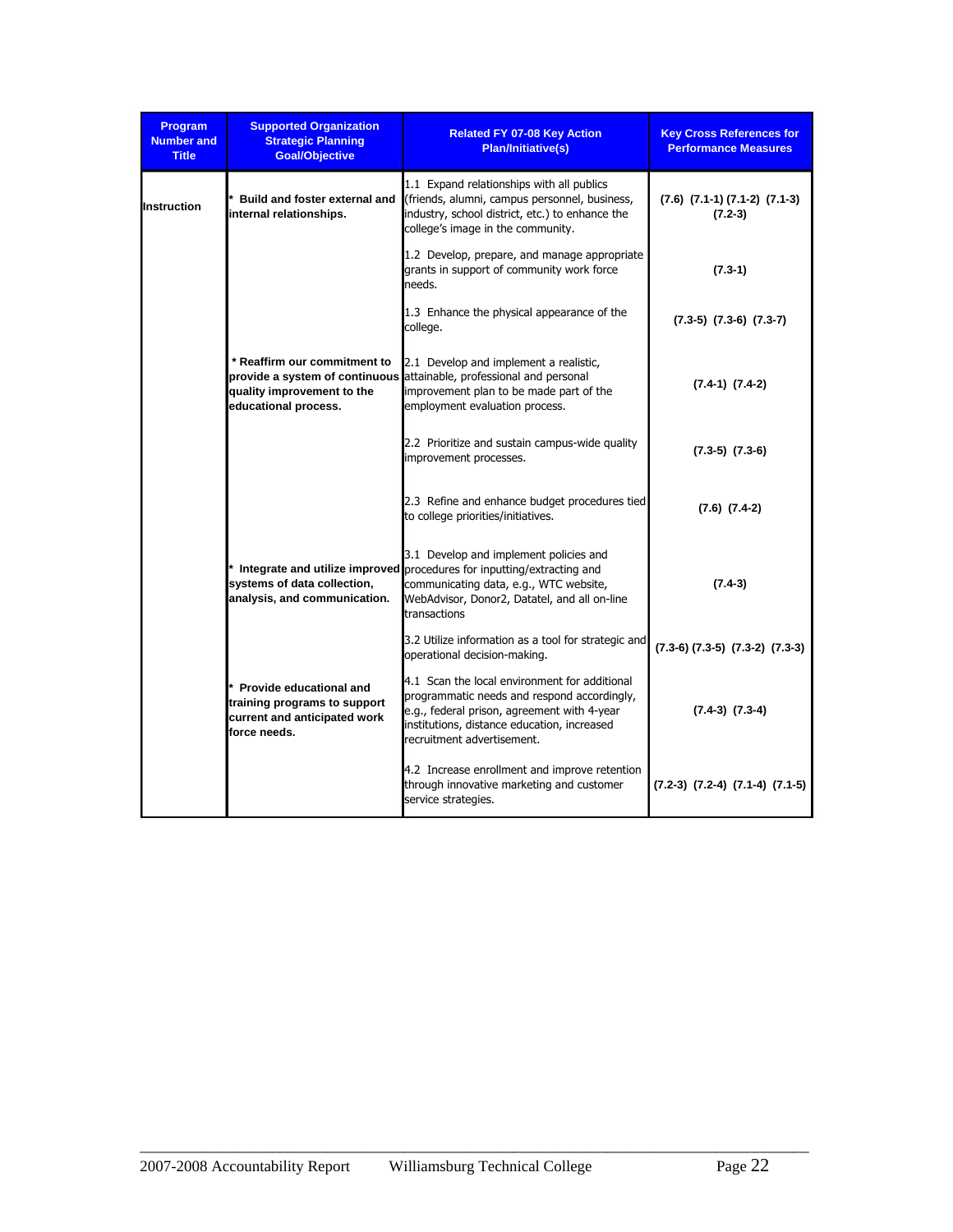*2.4 How do you develop and track action plans that address your key strategic objectives? Include how you allocate resources to ensure the accomplishment of your action plans.*



Put simply, Williamsburg Technical College's Purpose Statement defines what its initiatives will be. The initiatives of the college determine what measurable outcomes will be used to assess achievement of the goals.

This assessment will yield quantifiable data, which the college will use to reaffirm or change its institutional initiatives which, in turn, are used to redefine the purpose statement of the college. The process is cyclic in nature. In other words, it never ends and is never complete.

The process used by Williamsburg Technical College is essentially a 10-step process, which follows the fiscal calendar of the college.

On the following page, the diagram shows this process in graphic terms. In Step 1, the President's Staff of the college reviews and approves (or recommends changes to) the mission statement, vision, and institutional effectiveness process. At this time they also

identify the institutional initiatives based on Institutional Research data and prepare a draft of the Strategic Plan. (JULY)

In Step 2, the Area Commissioners approve identified institutional initiatives as well as changes to the mission statement if needed. (AUGUST)

In Step 3, the President's Staff reviews, revises, and approves the *Strategic Plan.* (AUGUST)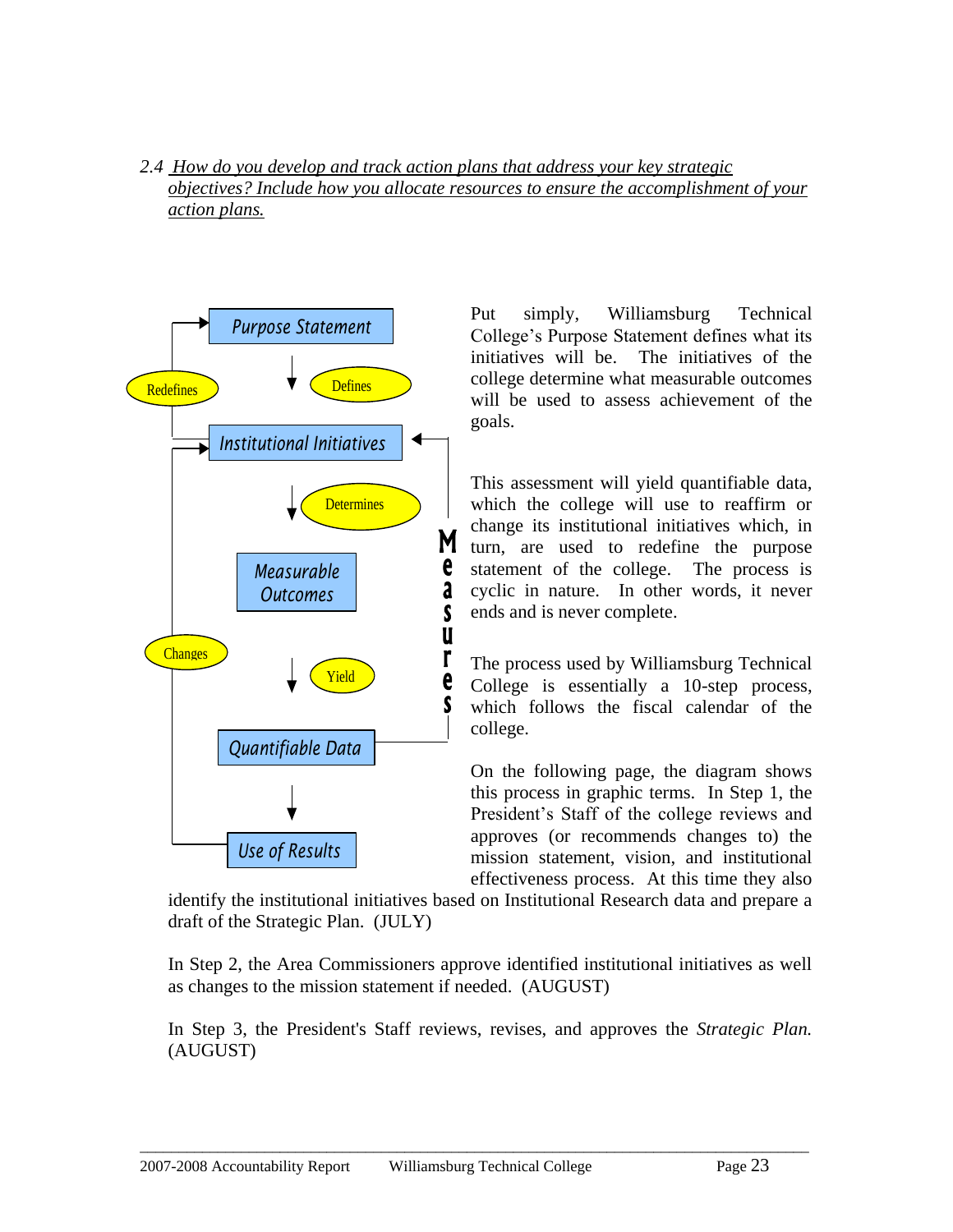In Step 4, the college, as a whole, develops the *Operational Plan*. This step is achieved first by the divisions developing their goals and outcomes in support of the *Strategic Plan's* institutional initiatives; then, once the divisions have developed their outcomes, the academic departments develop their forms A, B. and C in support of divisional outcomes and all other departments use the Employee Action Plan (EAP) forms to record and track their goals and outcomes. (AUGUST)

In Step 5, all *Operational Plan* outcomes are routed to the IE Committee which ensures that results from the previous cycle are used in the development of outcomes for the current cycle, if appropriate, and recommends changes where necessary. In this step the committee also coordinates research efforts needed to assess stated outcomes. (SEPTEMBER)



In Step 6, the IE Coordinator develops survey instruments, in concert with Institutional Research, for data collection needed for assessment. Coordination of data collection activities, if needed, will be communicated to the whole college. Additionally, the IE Coordinator will maintain a record of all data analyzed. (SEPTEMBER)

In Step 7, the college divisions collect and submit their (and their department's) completed assessments and use of results on the appropriate IE Forms for review. (APRIL)

In Step 8, the IE Committee completes their review of these forms and forwards a copy of the completed *Assessment Record Book* of all IE forms to the President. These collections of forms constitute the completed *Operational Plan* for the current cycle year. (MAY)

In Step 9, the executive staff will review the completed *Assessment Record Book* for the current cycle, focusing on the Use of Results to prioritize funding and resource management issues for the subsequent cycle *Operational Plan.* (JUNE 15)

 $\_$  ,  $\_$  ,  $\_$  ,  $\_$  ,  $\_$  ,  $\_$  ,  $\_$  ,  $\_$  ,  $\_$  ,  $\_$  ,  $\_$  ,  $\_$  ,  $\_$  ,  $\_$  ,  $\_$  ,  $\_$  ,  $\_$  ,  $\_$  ,  $\_$  ,  $\_$  ,  $\_$  ,  $\_$  ,  $\_$  ,  $\_$  ,  $\_$  ,  $\_$  ,  $\_$  ,  $\_$  ,  $\_$  ,  $\_$  ,  $\_$  ,  $\_$  ,  $\_$  ,  $\_$  ,  $\_$  ,  $\_$  ,  $\_$  ,

In Step 10, the cycle begins again at Step 1.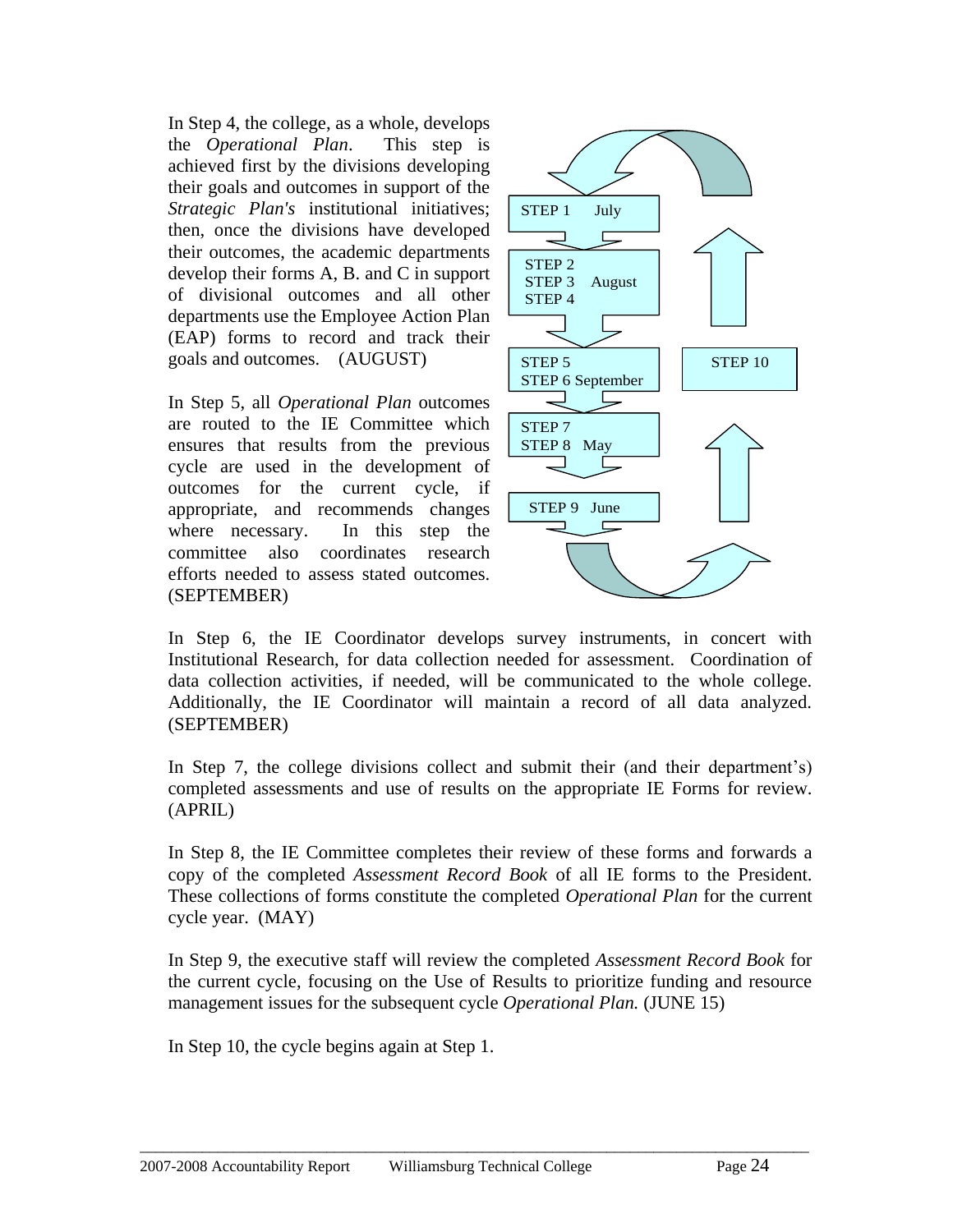#### *2.5 How do you communicate and deploy your strategic objectives, action plans and related performance measures?*

At the beginning of the cycle, each division conducts a meeting of all employees, staff, and faculty within the division where each is given a copy of the strategic initiatives and then develops their divisional goals to support the accomplishment of the college's initiatives. Several workdays are set aside in the college calendar to allow time for record keeping and assessment of goals. At the end of the cycle, a copy of the completed Assessment Record Book is maintained in each Division Head's office as well as in the Learning Resource Center (LRC) and President's office. A summary of the highlights of the prior year's cycle is also published on the WTC website in various IE Reports and in documents such as this one.

#### *2.6 How do you measure progress on your action plans?*

Multiple means of assessment are encouraged of all employees and divisions, and a variety of measures is often utilized. Examples of outcome assessment may include pre- and post-testing results, licensure pass rates, surveys, graduation and employment data. When available, comparison data is utilized from state and SREB averages. For the current year, the strategic planning process has attempted to form a linkage between the state accountability report and the WTC Strategic Plan with specific indicators to be reported in next year's report.

*2.7 If the organization's strategic plan is available to the public through the agency's internet homepage, please provide an address for that plan on the website.*

The Strategic Plan may be found at the following link: [http://www.wiltech.edu/IE/2007/Accountabillity%2007/2006-](http://www.wiltech.edu/IE/2007/Accountabillity%2007/2006-2009%20Strategic%20Initiatives%20(all).doc) [2009%20Strategic%20Initiatives%20\(all\).doc](http://www.wiltech.edu/IE/2007/Accountabillity%2007/2006-2009%20Strategic%20Initiatives%20(all).doc)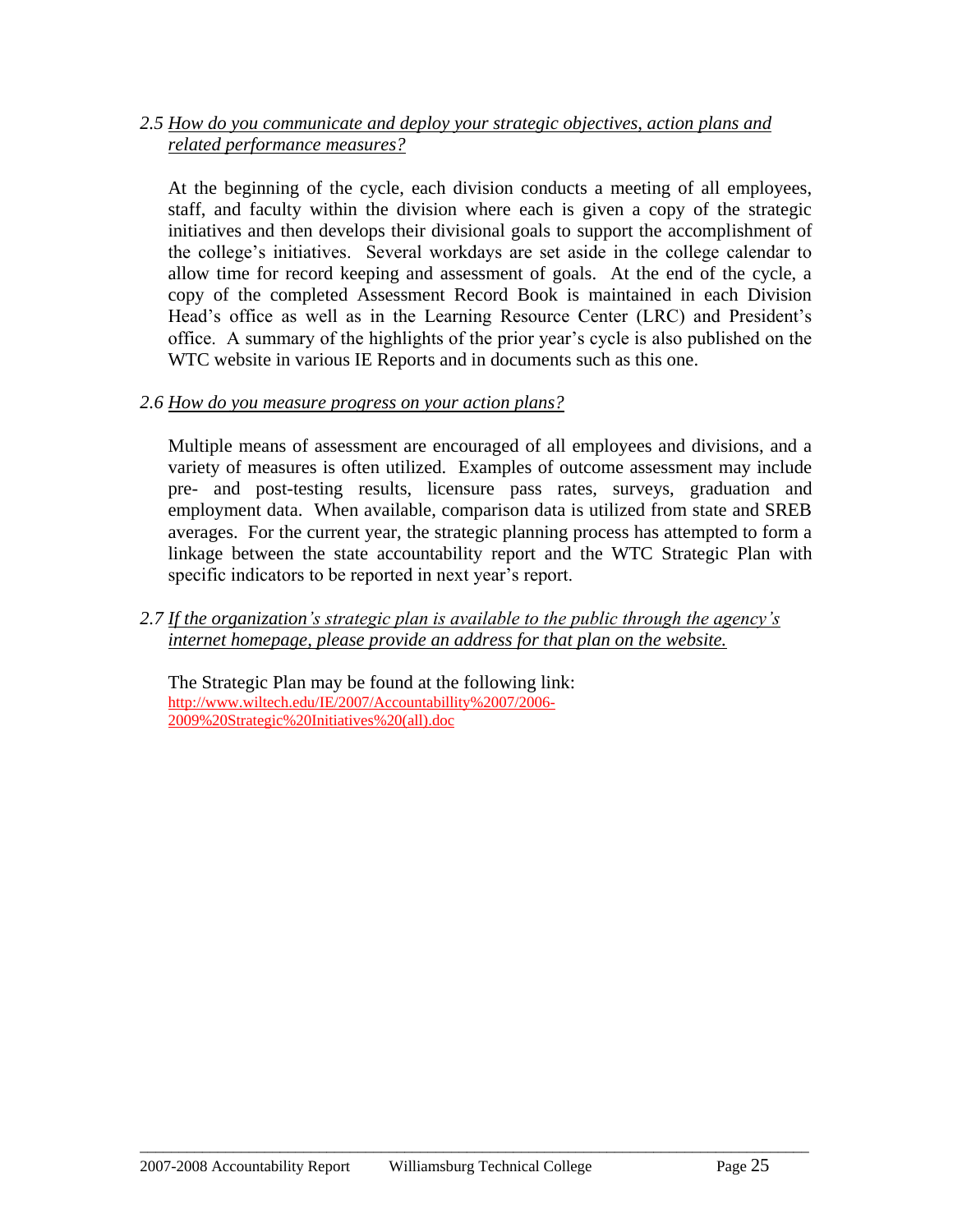#### **Section III, Category 3 – Student, Stakeholder (External only), and Market Focus**

*3.1 How do you identify the student and market segments your educational programs will address? How do you determine which student and market segments to pursue for current and future educational programs, offerings, and services?*

The best method currently available is to rely on demand (signups) for the various classes and programs as they are offered. Programs are reviewed and sometimes discontinued when there is not enough demand for them. The use of past history and trends is often a good predictor for the future.

While current demand is good predicator of program success, it does not help in planning for future needs. The president has set a goal to survey or interview 25 service area leaders regarding our program relevance and any changes, additions, or deletions they might recommend. He began this goal in 2006 and has met with about 70% of the area industry and business so far. In these visits he conducts a thorough assessment of how well the college is meeting their current needs, and he also asks what the college can do for their future needs.

Another valuable asset in determining need is with the program Advisory Committees. These committees are primarily comprised of business and industry leaders in the local area, and the knowledge and foresight they bring to the planning table is often invaluable.

Prior to the approval of any diploma or associate degree, a needs survey is completed among potential employers to determine if there is sufficient demand in the area to warrant the offering of a proposed program. Only when demand is sufficient to maintain the viability of a new program is the program started.

*3.2 How do you keep your listening and learning methods current with changing student and stakeholder needs and expectations (including educational programs, offerings, and service features)? How do you determine the relative importance of the expectations to these groups' decisions related to enrollment?*

Advisory committees are active for each program at the college. These meet at least once per year and are composed of representatives of the business community affected by the graduates of the program. These committees provide strong leadership and guidance as to course offerings and topics that need to be emphasized within the courses. The college also conducts a Student Opinion Survey every semester which gauges student satisfaction with the various services of the college. Additionally, the college has suggestion boxes in the canteen area as well as Point-of-Sale boxes at multiple locations to allow students an additional means of providing immediate feedback or complaint. The president has determined that every student complaint is worth answering, so every Monday, during the Administrative Team meeting, any student complaint is brought before the committee for action or response. The responses or solutions are posted on the bulletin board in the canteen.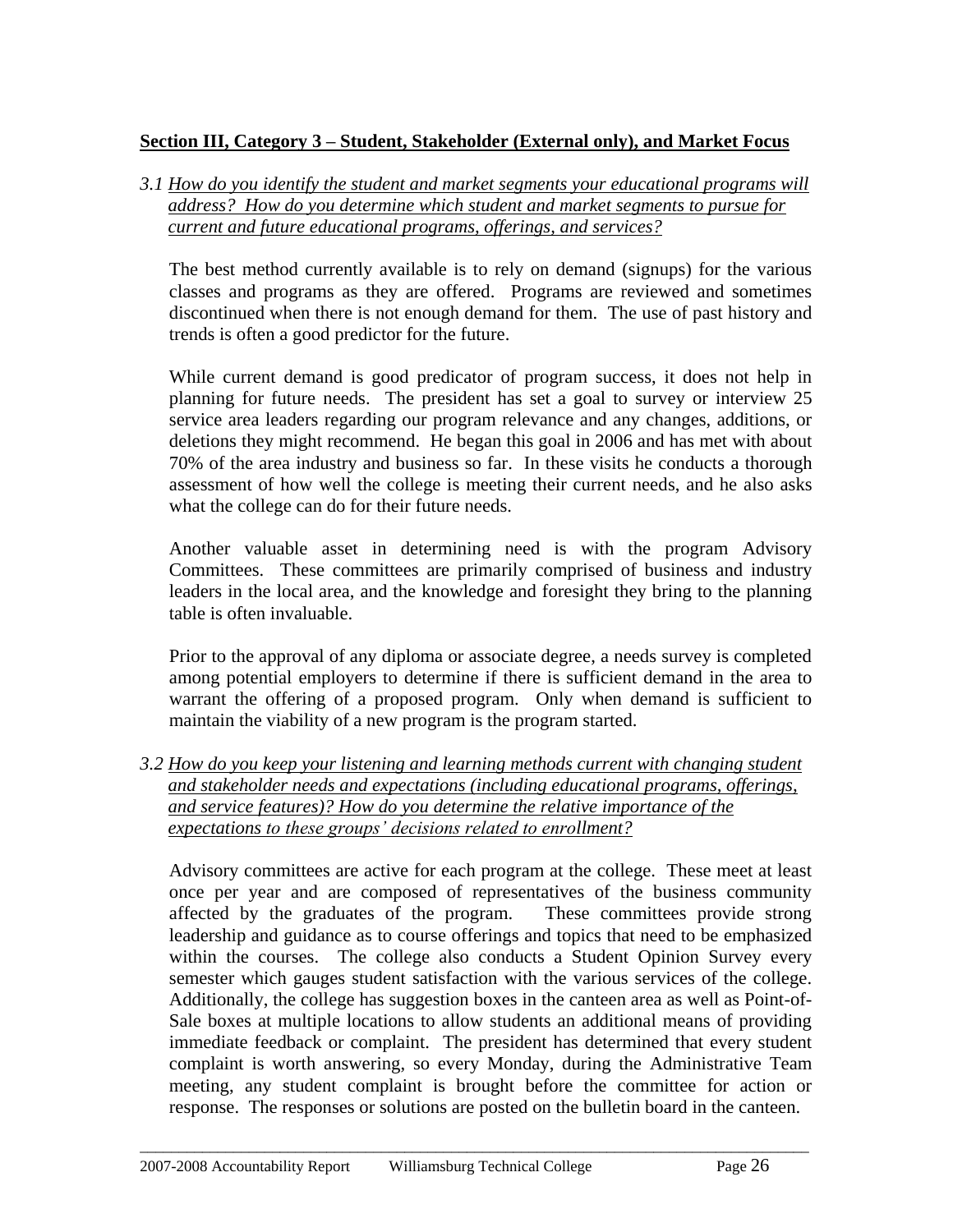#### *3.3 How do you use information and feedback from current, former, and future students and stakeholders to keep services and programs relevant, and provide for continuous improvement?*

Several surveys are administered on a yearly basis to determine satisfaction with instruction and course offerings. Employer surveys are also administered to learn how satisfied the employers are with recent hires from the college. These surveys give a good indication of what the graduates need to know and where their strengths lie. Graduate surveys are given to determine whether students have been exposed to the necessary skills and knowledge to perform satisfactorily on the job. In addition, each student in every course completes a Course Evaluation Survey, and one of the questions is whether the course meets their needs of enhancing their progress toward their goals. Survey data, along with advisory committee input, is used by the Curriculum Review Committee in recommending changes, additions or deletions to program offerings.

#### *3.4 How do you determine student and stakeholder satisfaction and dissatisfaction and use this information to improve?*

All of the survey data collected in the surveys mentioned in 3.2 and 3.3 are used during the strategic planning process described in section 2.1 by the president and the senior leaders. Additionally, data that relates specifically to either courses or programs are used by the Curriculum Review Committee in their decision making process for revision or affirmation of curriculum requirements.

#### *3.5 How do you build positive relationships to attract and retain students and stakeholders, to enhance student performance, and to meet and exceed their expectations for learning? Indicate any key distinctions between different student and stakeholder groups.*

As a small technical college, Williamsburg holds a distinct advantage in being able to build relationships to attract and retain students and stakeholders. Faculty and staff who come in contact with the students soon know them by name and develop friendships with them. From the admissions counselor, to the financial aid advisor, to the curriculum faculty advisor, to the business office clerk, to the bookstore personnel, there is a one-on-one relationship with the student. At each of these points of contact, the student has an opportunity to complete a satisfaction card survey and deposit it anonymously. In addition, employees maintain active and positive working relationships with colleagues in other departments and in other organizations that allow informal dialog and honest feedback; they identify common issues and/or problems and work collaboratively to develop win/win situations; they communicate clearly and clarify agreed upon roles and responsibilities in all joint projects; and they practice active listening skills at every point of contact with all stakeholders. Many college employees consistently practice the mantra of "deliver more than is expected."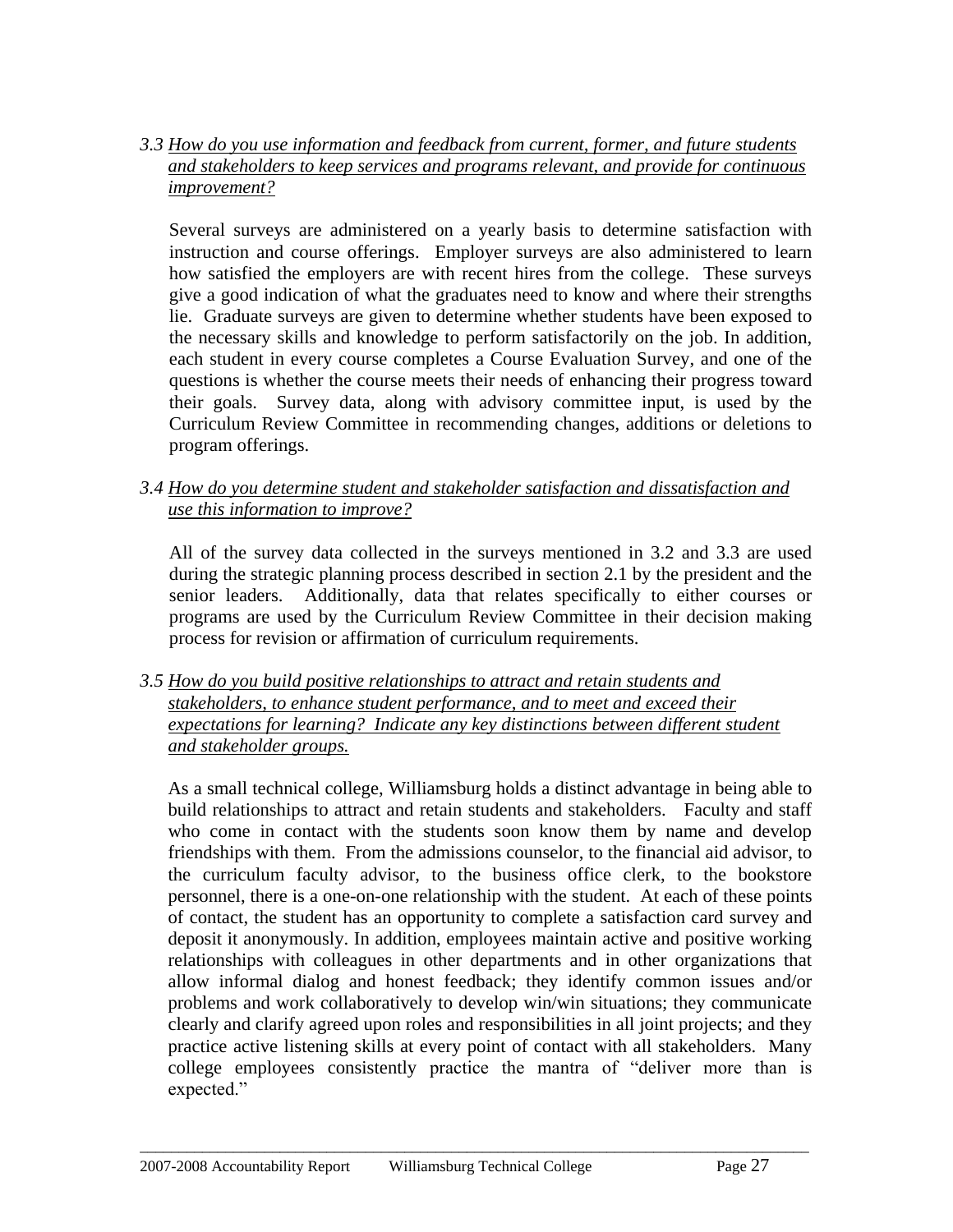#### **Section III, Category 4 – Measurement, Analysis, and Knowledge Management**

*4.1 How do you select which operations, processes and systems to measure to determine student learning, and for tracking daily operations and overall organizational performance, including progress relative to strategic objectives and action plans?* 

The college incorporates a ten-step process, described in 2.4, to determine its strategic objectives and action plans. The accomplishment of the strategic plan at the division or departmental level determines the precise operations, processes and systems to measure to gauge accomplishment of this plan. To determine student learning and to track daily and overall organizational performance, the division employ a variety of measures depending on the expected outcomes. For example, the Instruction Division uses a number of indicators such as licensure pass rates, pre and post tests, and course project demonstrations to determine if student learning is occurring. To track daily operations, the various departments submit a number of reports internally and to external agencies which serve as indicators of daily performance.

*4.2 How do you select, collect, align, and integrate data/information for analysis to provide effective support for decision making and innovation throughout your organization?*

Every academic department establishes expected student outcomes at the beginning of the IE cycle in each year and then assesses the level of success or lack of success at the conclusion of the cycle. These outcomes are determined after input from various sources, including business/industry input from advisory committees and student input from survey data, and individual faculty expertise. The departments establish the student outcomes, measure the attainment of these outcomes and then use the results to make improvements to the affected courses or programs.

The support units also establish expected outcomes and activities and report their findings to the senior staff and the IE Committee for incorporation into the following year's planning cycle and budget requests.

#### *4.3 How do you keep your measures current with educational service needs and directions?*

Key measures include an internal review of objectives and goals, graduation rates, placement of students, and student satisfaction as reported on the various surveys. Another important measure is input received from advisory committees regarding the performance of graduates who are employed by area business and industry. Comparison data of transfer students offer yet another measure as to the adequate preparation of students completing general education courses. These measures are first shared with the Dean of Instruction, and then to faculty and advisory committees. Based on these measures and outcomes, recommendations are then made to the Curriculum Review Committee who make any recommendation of changes to the Dean of Instruction.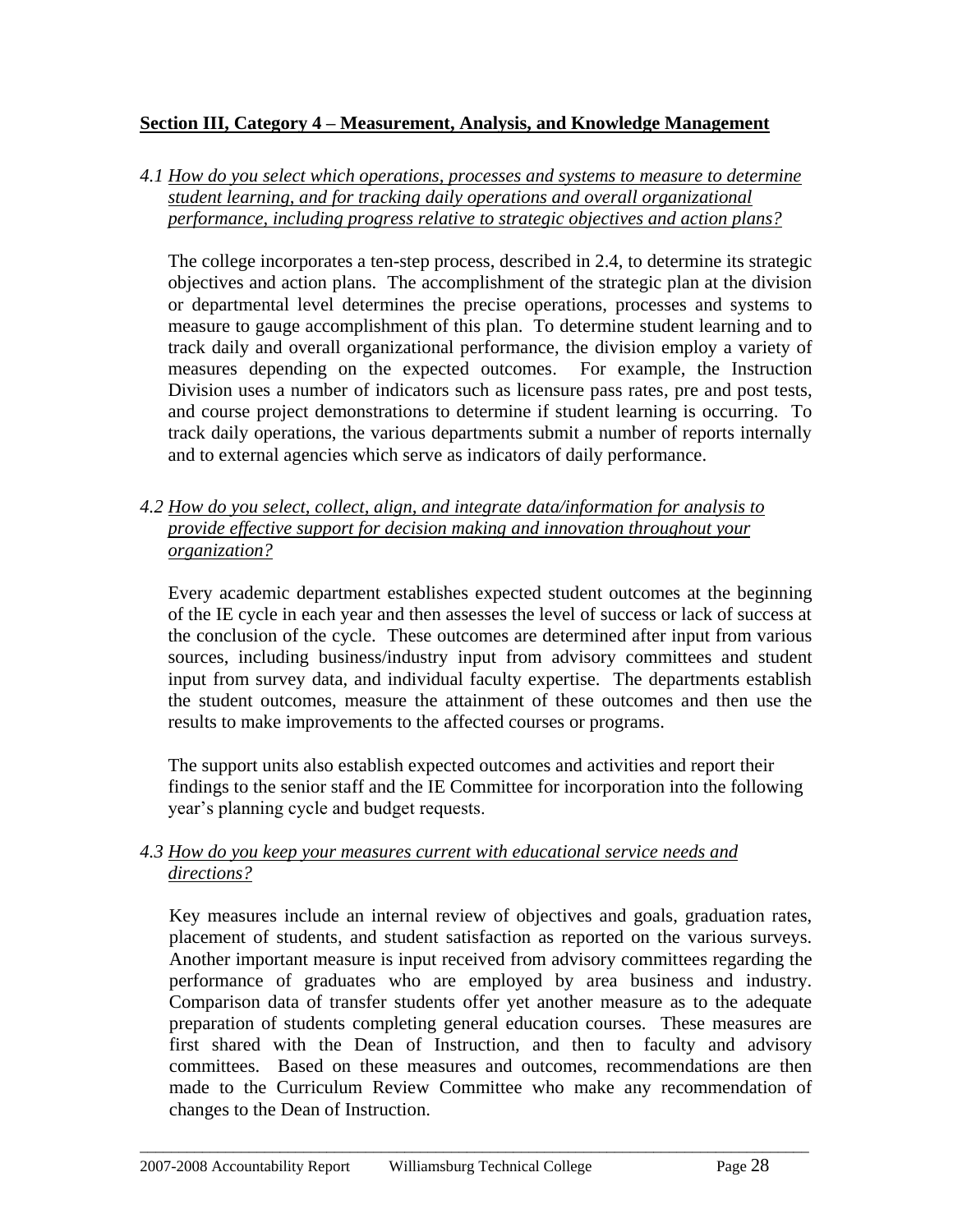*4.4 How do you select and use key comparative data and information from within and outside the academic community to support operational and strategic decision making?*

Because of the extreme differences between Williamsburg Technical College and other colleges, finding comparative data is nearly impossible. WTC is the smallest of the sixteen technical colleges and the next smallest college is nearly twice as large. The academic departments do, however, utilize regional or national data as it relates to licensure tests in those programs requiring testing as a condition of employment. The college is, however, reviewing the possibility of joining a consortium of colleges in a national data collection and survey project. The data collected may help us determine what, if any, comparative date exists which may be comparable to WTC.

#### *4.5 How do you ensure data integrity, timeliness, accuracy, security and availability for decision making?*

Ensuring data integrity and accuracy was a problem last year for WTC. To help address this issue, the college hired an additional IT staff member with expertise in networking. The addition of this staff person has helped free the MIS Director to devote more time to data integrity and timeliness of data reporting. Additional training for all personnel who enter data into the DATATEL system and especially for those persons who write the "rules" and set the priorities within the system continues to be needed as well as cross-training individuals in the MIS department, but the situation has improved compared to last year.

WTC submits data relating to student enrollment, student completions, facilities, courses, and faculty consistent with data required by the SC Technical College System to be reported to the Commission on Higher Education and collected by the Southern Regional Education Board (SREB) and the National Center for Education Statistics (NCES) and to IPEDS. The college's part-time Institutional Effectiveness/Institutional Research official submits this data on a timely basis.

Security of the data is provided through passwords, firewalls, and other security software. Data availability for decision making is easily accessed by those needing to use the data.

*4.6 How do you translate organizational performance review findings into priorities for continuous improvement?*

The division deans review the performance findings within their respective areas of control and provide feedback to the responsible employees or faculty. The division dean is responsible for developing an improvement plan with the assistance and collaboration of the department head.

*4.7 How do you collect, transfer, and maintain organizational and employee knowledge? How do you identify and share best practices?*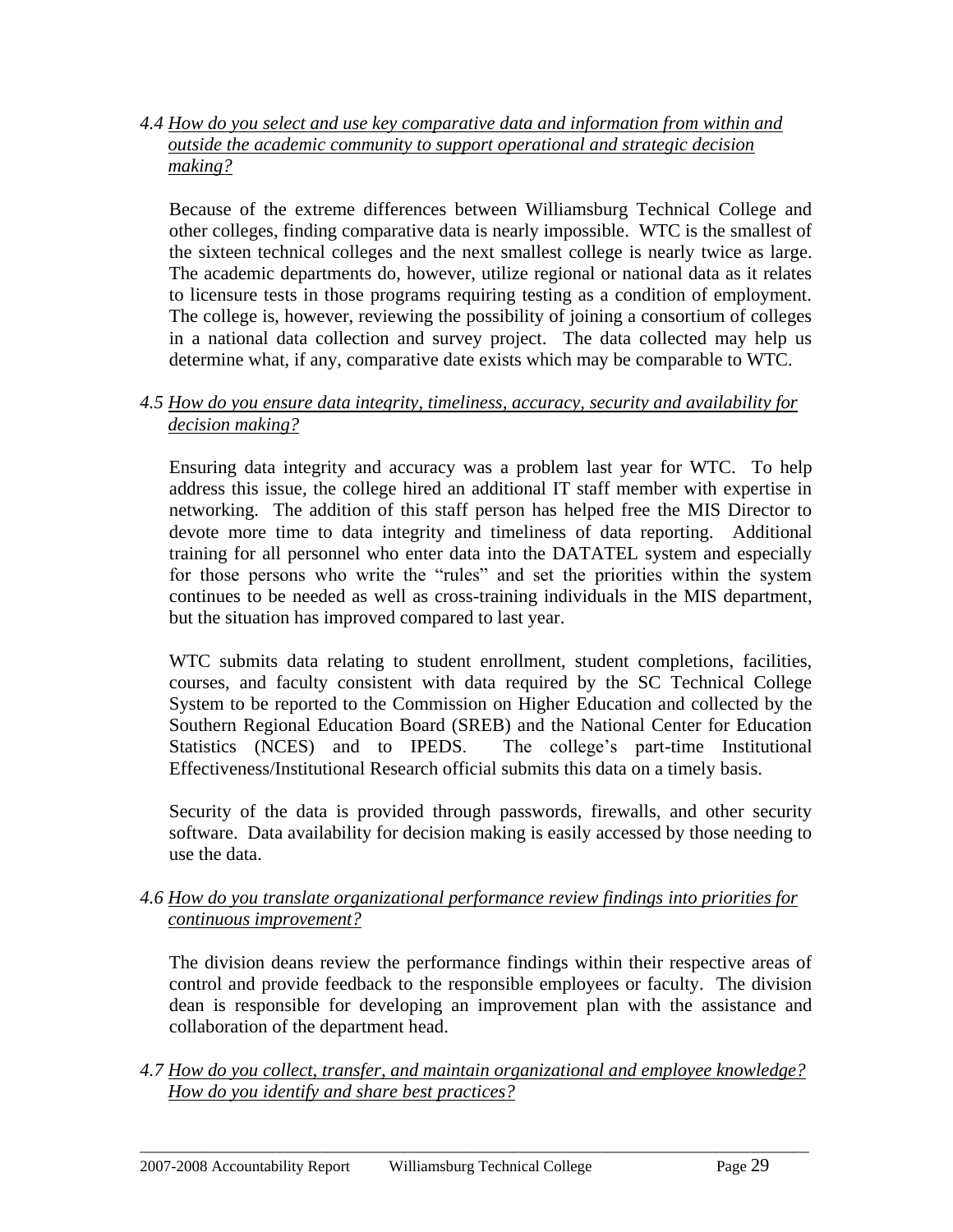The Williamsburg Technical College Polices and Procedures Manual provides the best method of transferring organizational knowledge in addition to several booklets and guides, comprising rules and procedures. The Instruction Division also utilizes a Faculty Handbook as a supplemental and condensed source of maintaining organizational knowledge. New employees are given an orientation, and supervisors conduct both formal and informal training. Faculty and staff are sent to peer group meetings within the state to collect and share best practices learned. When budgets allow, faculty and staff are also sent to professional conferences and annual meetings to collect and share information among other members at the college. The college has sent at least two employees to the Southern Association of Colleges and Schools (SACS) annual conference for the last five years, and these employees collect valuable information regarding best practices shared among member institutions and distribute this information throughout the college staff.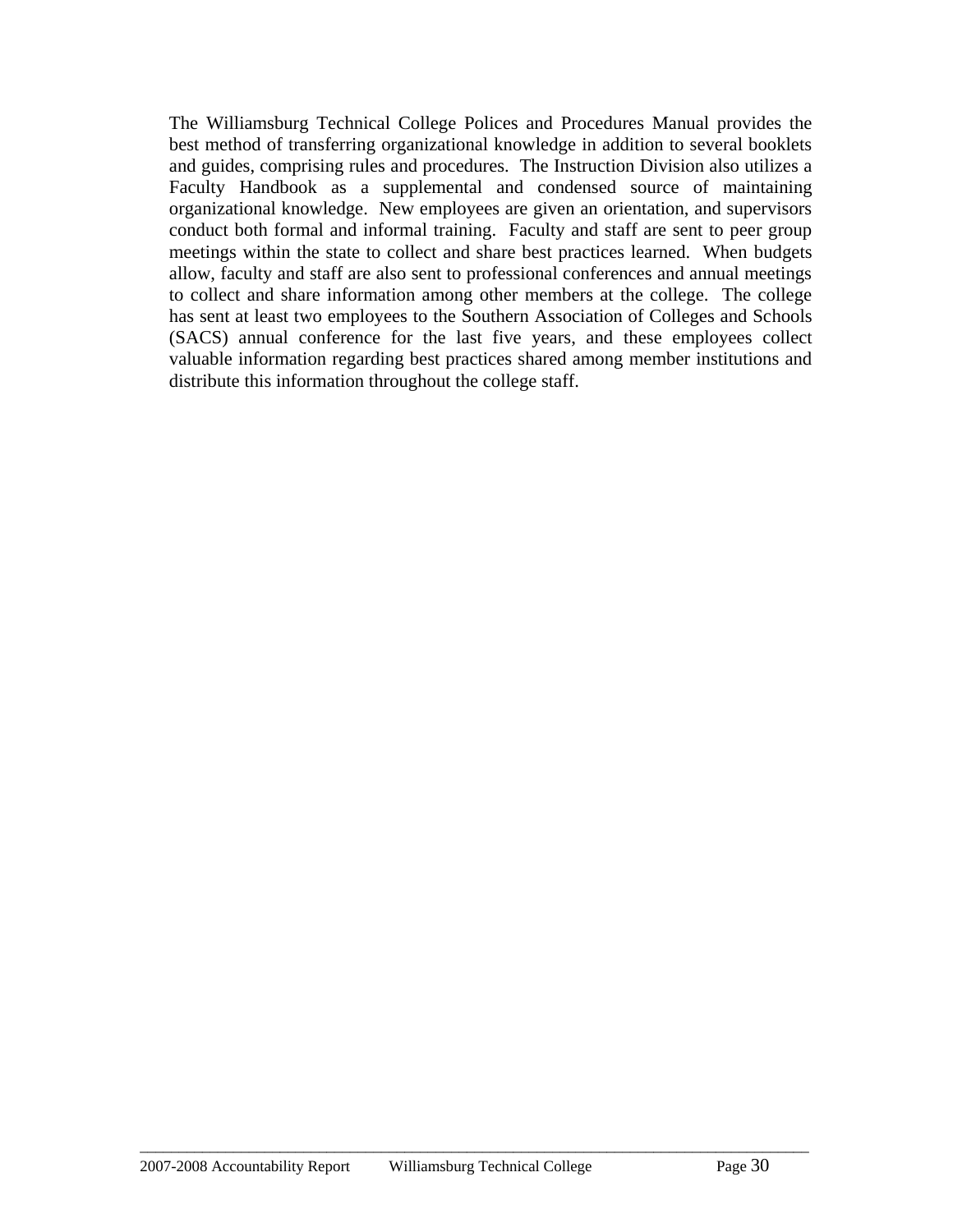### **Section III, Category 5 – Workforce Focus**

#### 5.1 *How do you organize and manage work to enable workforce to develop and utilize their full potential, aligned with the organization's objectives, strategies, and action plans and promote cooperation, initiative, empowerment, innovation, and your organizational culture?*

Deans and managers/supervisors employ a variety of options to encourage and motivate employees to achieve their full potential. These options include the following:

- Providing tuition assistance to employees seeking job related educational/training/career development opportunities
- Affording employees the opportunity to exercise flexible work schedules
- Placing value on employee performance by maximizing available dollars to award performance increases
- Awarding bonuses, based on available funding, to recognize significant employee contributions/efforts
- Using the Employee Performance Management System (EPMS) and the Faculty Performance management System (FPMS) to recognize employee performance and to identify areas for improvement to assist the employees in maximizing their value to the organization
- College social and planning group meetings to enhance morale, motivation, and communication
- Promoting from within where possible
- Encouraging professional development of employees through the establishment of annual individual professional development plans
- Establishing a CARE Committee to recognize birthdays, sicknesses, bereavements, and to select the "Employee of the Month"
- Providing a "Suggestion Box" and a drop off for "Point of Service" evaluation cards
- Providing an "In the News" bulletin board on Faculty Row to post news clippings and honors received by faculty, staff, and/or their families

#### 5.2 *How do you achieve effective communication and knowledge/skill/best practice sharing across departments, jobs, and locations?*

As a small campus with fewer than 100 total employees including adjuncts, effective communication and skill sharing across departments, jobs, and locations is done informally as well as formally. Employees and faculty meet in the halls, between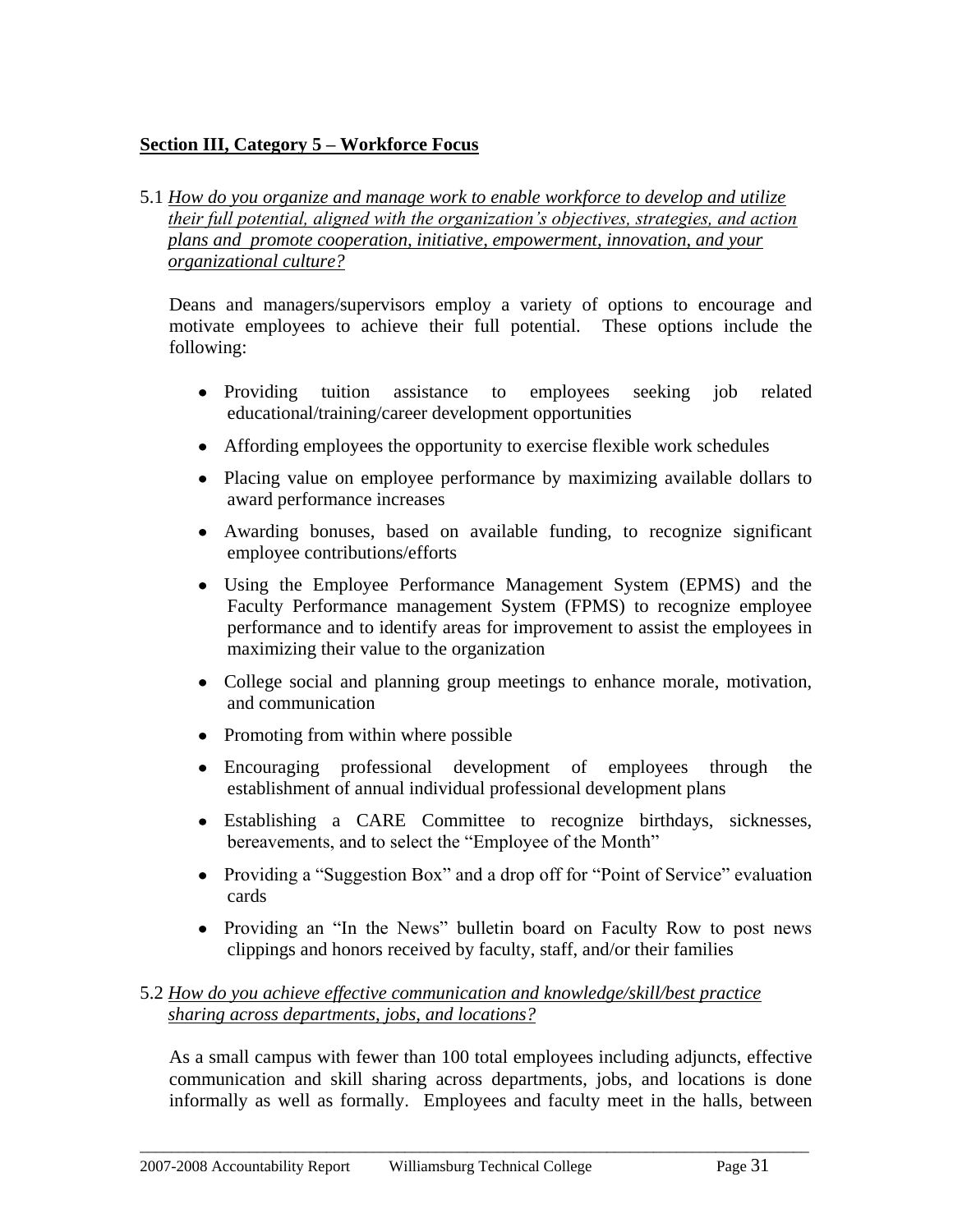classes, at breaks, and at college functions and talk about what works and what doesn't work. Additionally, there are more formal means of communication, such as the campus-wide meetings held before and after registration to assess what was done right and what should be improved. There is also a weekly meeting of the President's Administrative Team to discuss plans and share information and schedules, and the minutes of these meetings are posted to the college's intranet site and are available to all employees.

The Chief Development and Public Information Officer produces a weekly electronic news bulletin, The *E-News,* which is distributed electronically, and a hard copy is posted on the "In the News" bulletin board located on the faculty hallway each week, highlighting events and happenings at the college and giving important information.

Periodically, faculty members conduct mini-workshops to share skills and knowledge.

5.3 *How does your workforce performance management system, including feedback to and from individual members of the workforce, support high performance work and contribute to the achievement of your action plans?*

As previously discussed, the FPMS and EPMS forms are vital in setting goals, assessing goals, and encouraging high performance connected with the action plans. Each employee has the opportunity to meet one-on-one with his/her supervisor to do the planning and the evaluation portions of these documents.

#### 5.4 *How do you accomplish effective succession planning? How do you manage effective career progression for your entire workforce throughout the organization?*

As mentioned in 1.4, the college allows faculty and staff to complete up to nine credit hours per year tuition-free. Supervisors use this professional development activity to train and prepare staff members for increased responsibility and possible advancement. All faculty have additional responsibilities beyond the normal teaching duties expected of instructors. Every faculty members sits on at least one college committee and many perform additional duties including Perkins IV administrator, SACS Liaison, Dual Enrollment Liaison, TechOnline Liaison, Committee Chair and IE/IR Manager. All of these administrative responsibilities prepare faculty for further responsibilities and appointment as Department Head.

Williamsburg Technical College is small and its offices are equally small. Staff members perform their duties, literally, side-by-side with coworkers. This closeness allows staff to easily share and learn other staff members' duties. Most positions at the college are one-deep slots, and with greater turnover due to retirements expected, there is a great need for additional cross training in all areas to prevent a sudden vacancy from becoming a crisis.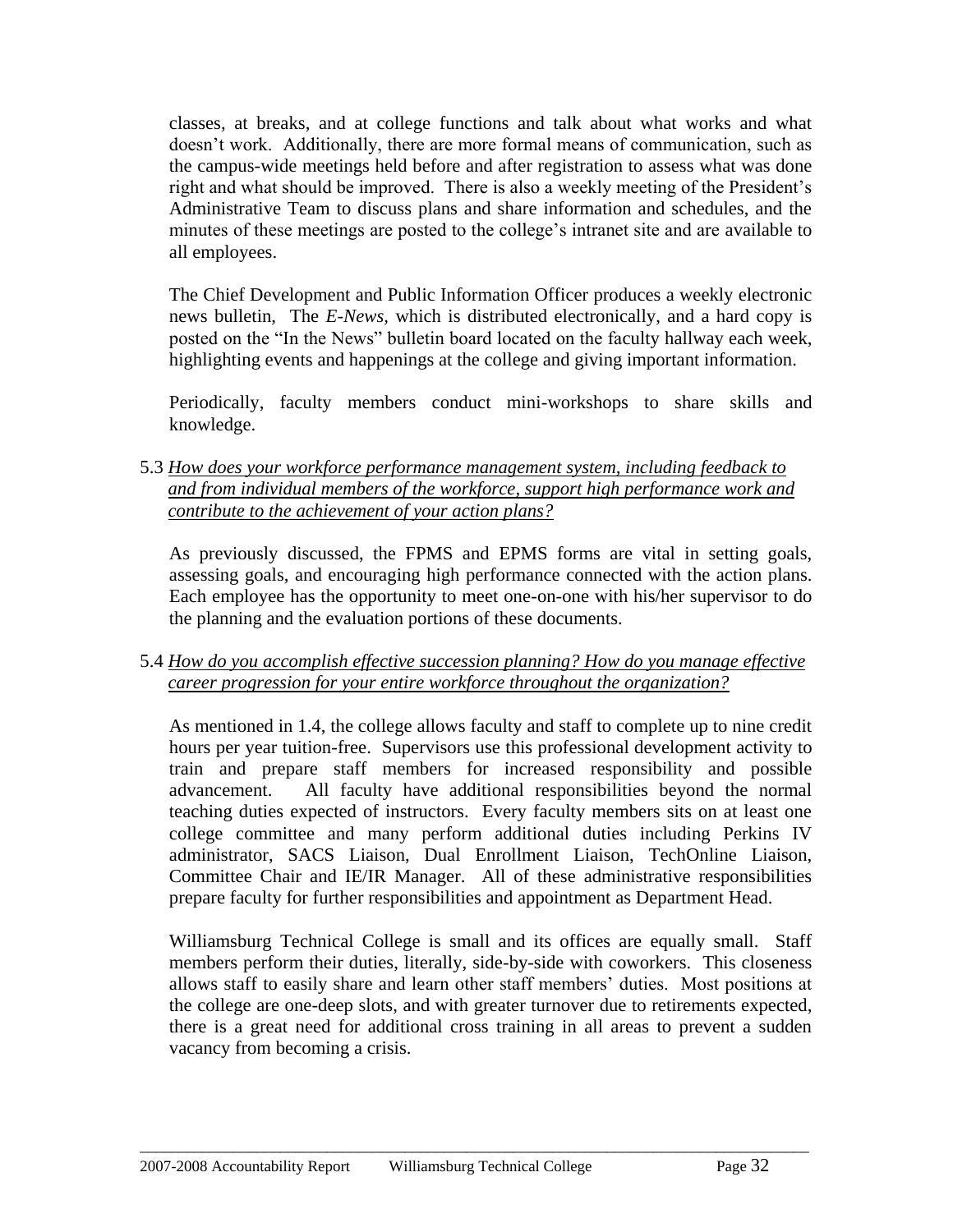#### 5.5 *How does your development and learning system for leaders address the following:*

- *a. Development of personal leadership attributes;*
- *b. Development of organizational knowledge;*
- *c. Ethical practices;*
- *d. Your core competencies, strategic challenges, and accomplishment of action plans?*
- (a) By allowing the staff and faculty to complete up to nine credit hours a year, tuition-free, the college follows a "grow your own" policy of preparing for its future needs. This practice allows staff members to upgrade their credentials or receive training in areas needed by the college. When funding has allowed, the college has supported staff members who have enrolled in the USC Leadership Academy. Additional coursework helps educate and prepare staff for future leadership positions.
- (b) All personnel are required to sit on at least one college committee. Participation on college committees allows employees to not only have a voice in the conduct of the college, but also allows them an opportunity to learn about the organizational structure of the college.
- (c) All employees are required to sign an ethics agreement, but those employees who participate in the USC Leadership Academy also receive additional instruction in ethical practices.
- (d) Workshops are held throughout the year at both the college and divisional level which instruct personnel on the IE Process and their required involvement. This instruction includes information about the strategic plan and action plans.

## 5.6 *How do you assess your workforce capacity and capacity needs, including skills, competencies, and staffing levels?*

The college presently has no specific mechanism in place to fully assess the workforce capacity or capacity needs. Most functions are performed by a single individual, so if that person's position becomes vacant, one is hired to replace them or those duties are not accomplished. If a department head determines a need, he/she must complete a Request to Fill form and forward it to the Human Resource Director for action. The capacity needs for faculty are determined in large part by the requirements of SACS. For example, every associate degree program must have a full-time faculty member employed as a program manager. Other agencies, such as the state board of nursing, also have staffing requirements which dictate capacity needs. As with most state employment, the skills and competencies are mandated for classified positions and for non-classified faculty positions, SACS requirements play a key role in determining skills and competencies.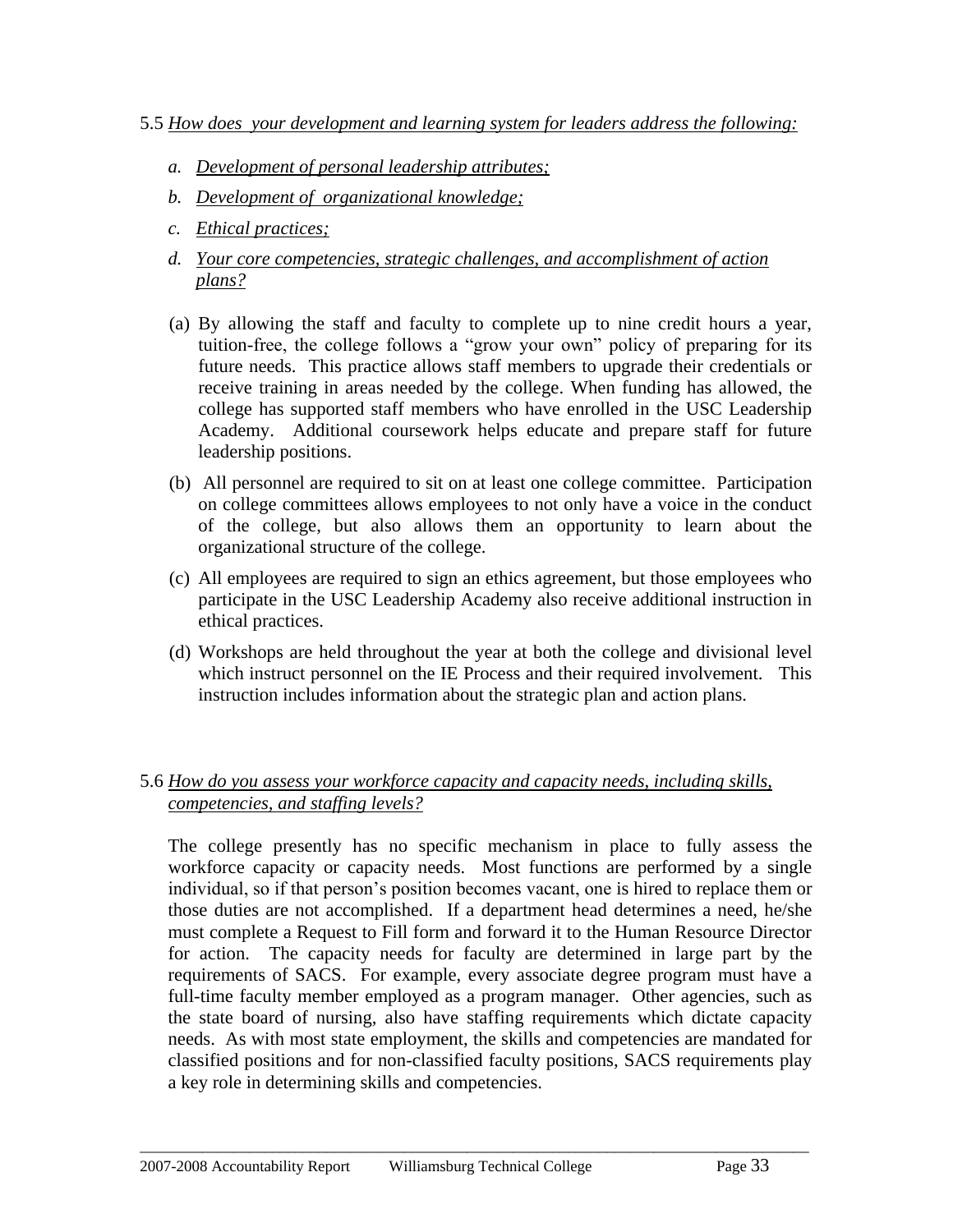#### 5.7 *How do you recruit, hire, and retain new employees?*

When a need has been identified by a department head to the HR Director, the HR Director follows the procedure established to fill positions. Depending on the level of employment and availability of skilled people in the local area, Williamsburg Technical College advertises position vacancies, receives applications, interviews prospective employees, and selects candidates per WTC Procedure C.1.1.

5.8 *How does your workforce education, training, and development address your key organizational needs? How do you encourage on the job use of new knowledge and skills?*

Shortfalls in workforce education and skills are often identified during the strategic planning process and plans are developed to minimize or eliminate those shortcomings. For example, when it was identified that many new staff personnel were not as proficient in Datatel as they should and that many older employees, who had the skills, were retiring, the college began an extensive training program to educate personnel in the use of Datatel and sent 12 employees to the Southeastern regional Datatel Users Group (SEDUG) meeting to learn from other colleges. The SEDUG was so successful that the college intends to send as many employees as possible to this meeting each year. The college pays travel expenses for staff who attend this training, and for now, this is the only means of encouragement for on the job use. Plans are underway for devising a means of recognition for those who incorporate the knowledge learned into the daily operation of the college.

#### 5.9 *How do you evaluate the effectiveness of your workforce and leader training and development systems?*

The Human Resource Manager has begun a detailed HR plan with a complete review of the process. To date, he has met with all administrative leaders of the college to seek their input for change and has initiated some changes to training. As mentioned, the process is under development and will be addressed in next year's report.

#### 5.10 *How do you motivate your workforce to develop and utilize their full potential?*

A variety of rewards are utilized when performance exceeds expectation. Public recognition of top performers is utilized at every opportunity to demonstrate the best example of what is expected of faculty and staff.

5.11 *What formal and/or informal assessment methods and measures do you use to obtain information on workforce well-being, satisfaction, and motivation?* 

Divisional surveys are conducted to assess faculty and staff well-being, satisfaction, and motivation. In addition, all senior managers have an open-door policy through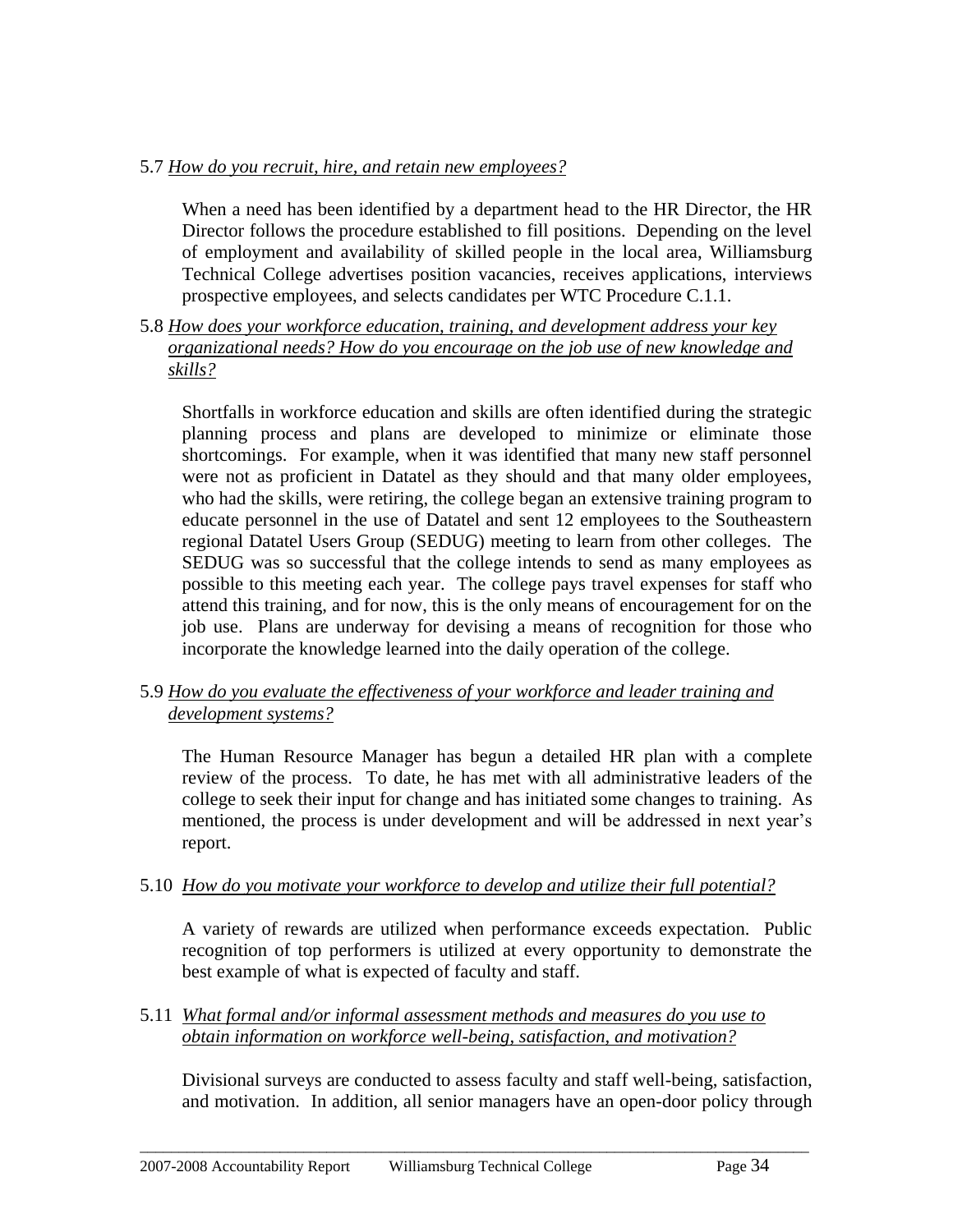which controversial matters are addressed immediately on a one-to-one basis. Faculty and staff who wish to remain anonymous are encouraged to utilize the suggestion boxes located throughout campus and these concerns are addressed during the weekly staff meetings.

#### 5.12 *How do you use workforce satisfaction assessment findings to identify and determine priorities for improvement?*

All faculty and staff are involved in the annual Strengths, Weaknesses, Opportunities and Threats (SWOT) analysis and strategic planning process. This analysis incorporates findings from faculty and staff satisfaction assessments as well as direct input from employees during the analysis itself. At the conclusion of the meeting, employees actually participate in determining their recommended priorities of the objectives and initiatives for the college.

#### *5.13 How do you maintain a safe, secure, and healthy work environment? (Include your workplace preparedness for emergencies and disasters.)*

For weather-related disasters, several measures are in place. There is a calling tree to notify employees of closings or late openings; there are materials on hand in each office to cover essential equipment to prevent water damage; TV and radio stations are identified for public announcements and an individual is identified to contact them at the president's discretion. The Biology/Chemistry instructor has developed an OSHA-compliant Safety Manual for Labs and has the manual in place for students and adjunct faculty to use. The Facilities Manager has a comprehensive listing of hazardous materials and has developed rules and regulations for their handling and storage.

For security, the college employs an evening administrator to handle any emergency requiring the need for police or ambulance service, and during the hours of 7:30 a.m. to 4:30 p.m., the college contracts with the Kingstree Police Department to have a uniformed police officer on campus. If additional help is needed, the response time for the local police is less than five minutes, and since the college is located directly beside the local hospital, emergency services are less than two minutes away from the college.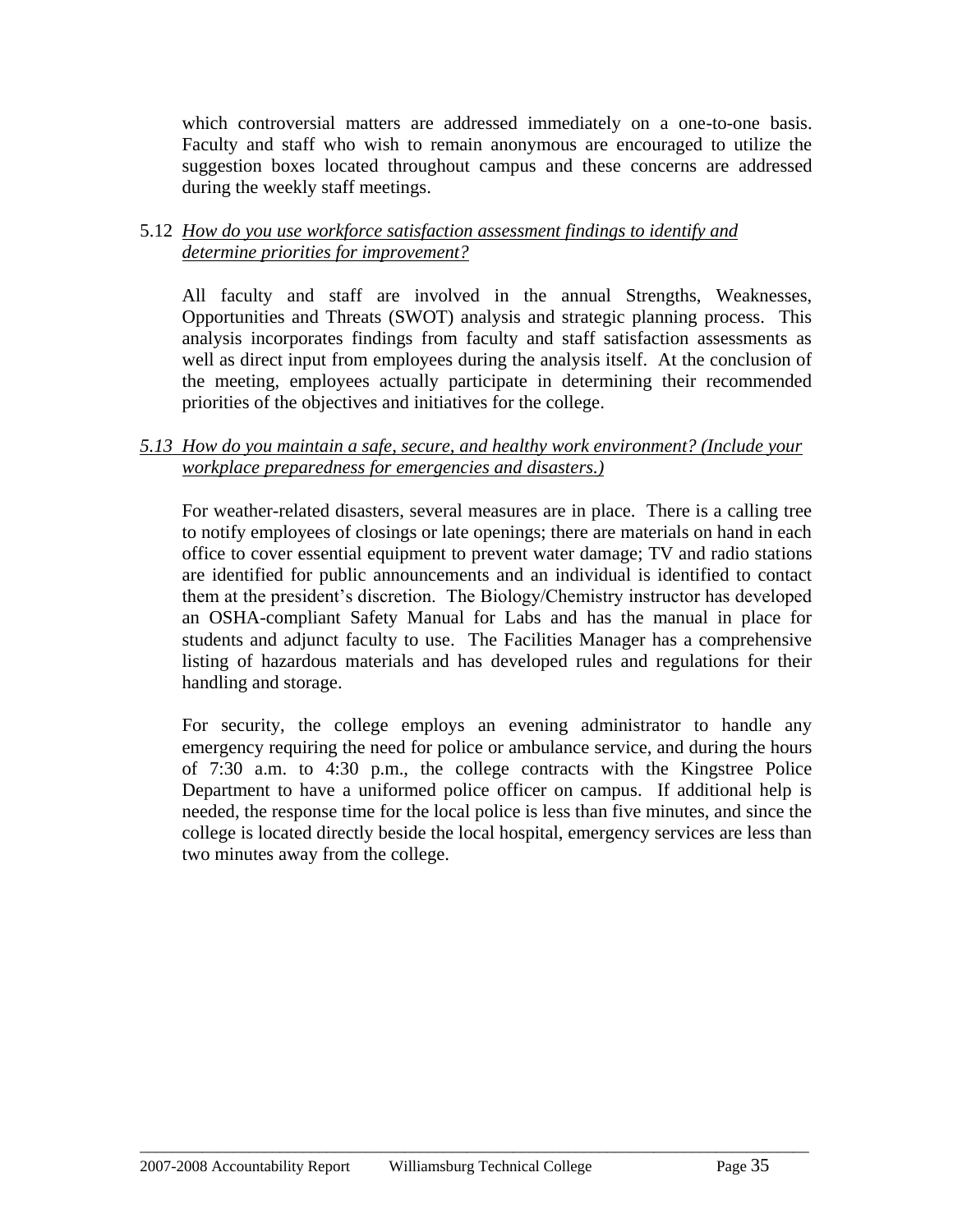#### **Section 3, Category 6 – Process Management**

6.1 *How do you determine, and what are your organization's core competencies, and do they relate to your mission, competitive environment, and action plans?*

The Williamsburg Technical College mission, vision, and values form the framework for the organization core competencies. Specifically, the values define our core and are determined by the college leadership through the strategic planning process and are reviewed annually with input from all college employees. At the present time, Williamsburg Technical College affirms the following values as guides for the institution to fulfill its mission, goals, philosophy, and operational procedures. The College is committed to the following:

- *Students*: belief in the capacity of individuals to be productive, to grow, and to achieve their highest potential.
- *Quality Education:* commitment to high standards for educational programs that enhance the personal, social, and economic potential of the individual.
- *Access*: commitment to educational access for all who are eligible and who have the desire and ability to benefit from program offerings.
- *Contribution to Community:* recognition of a partnership with and respect for cultural diversity in the community which supports local civic, economic, educational and cultural needs, and enriches the quality of community life.
- *Quality Work Environment:* commitment to instructional and organizational development which results in open communication and involvement in planning and decision making in an ethical environment.

#### 6.2 *What are your organization's key work processes?*

All work processes at Williamsburg Technical College exist with the student as its center. Every process at WTC focuses on the student and is involved, to some extent, with the student from the moment they enter the college to when they leave. In short, the key work processes of the college involve either instructing students in the courses or programs that will prepare them for work or transfer or supporting the function of instructing students.

6.3 *How do you incorporate input from students, faculty, staff, stakeholders, suppliers, and partners for determining your key work process requirements?*

By using assorted survey feedback, suggestion box entries, point of service responses, campus meetings, observations, and individual conversations, the college incorporates input from students, faculty, staff, stakeholders, suppliers, and partners.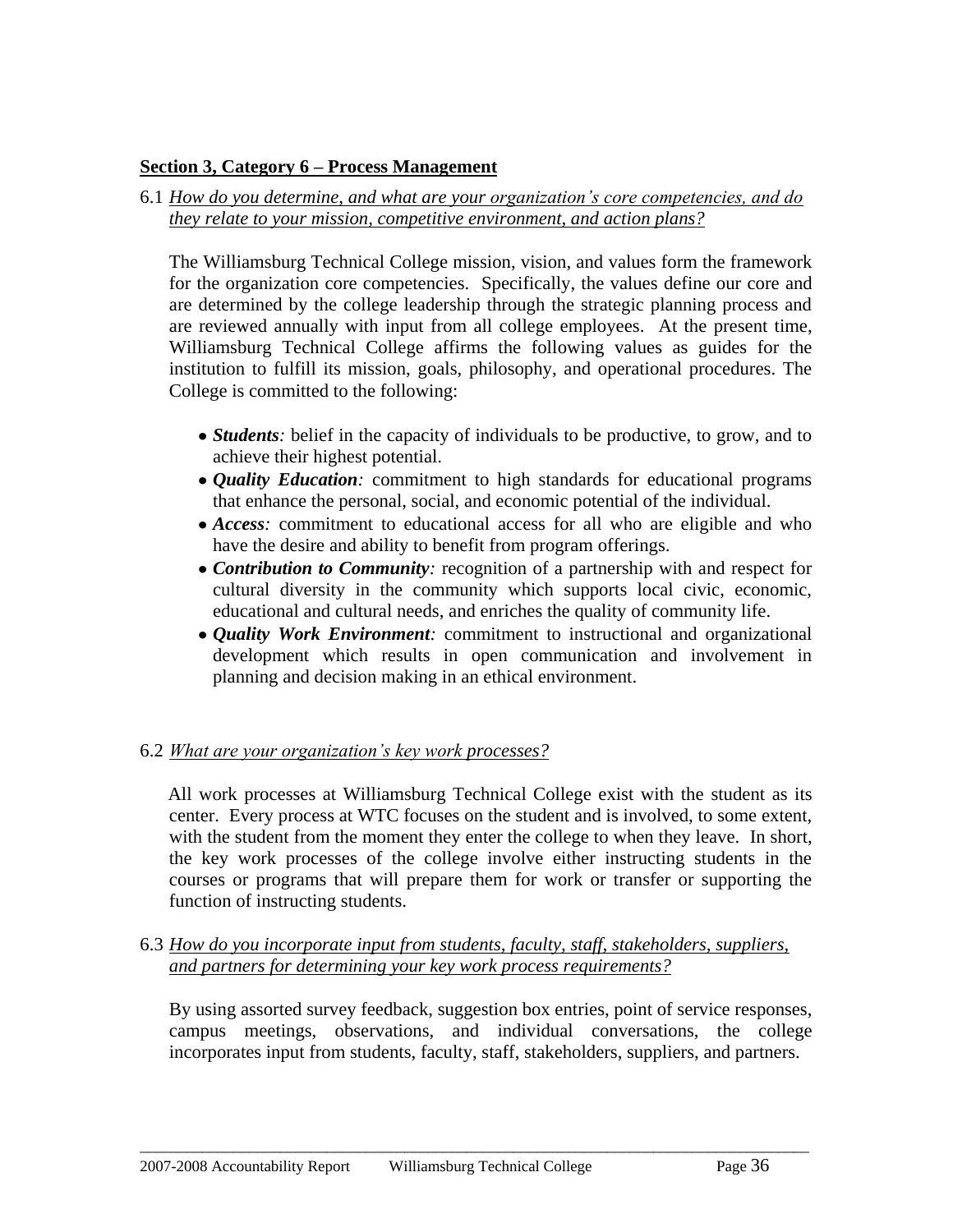The academic departments utilize advisory committees, comprised of area industry leaders, educators, former graduates, and current students to assist in the identification and development of curriculum changes as well as recommended changes to delivery methods.

The College utilizes the front line providers of services to identify necessary process changes. When necessary, divisions identify areas for improvement and develop new policies or procedures to guide consistent operations. Procedures are then reviewed by the Administrative Team for implementation.

#### *6.4 How do you incorporate organizational knowledge, new technology, cost controls, and other efficiency and effectiveness factors, such as cycle time, into process design and delivery?*

While there may be some disadvantages to being a small college, there are many advantages, especially where decisions are made which need to be implemented quickly. WTC has very few levels of bureaucracy with which to contend, and if action is needed quickly and efficiently, the actions of only a few people are generally involved. If the decision involves new technology or organizational knowledge unknown to the decision maker, individuals with the requisite knowledge are quickly brought into the planning phase.

#### *6.5 How do you systematically evaluate and improve your work processes?*

Surveys are completed each semester for every course section by students, rating the quality of instruction and the instructor as well as the students' satisfaction with the learning process. The results of these surveys are compiled and supplied to the instructors and to the Dean of Instruction for review and action, if needed.

Every spring semester, students are administered a satisfaction survey in which they rate the processes and services of the entire college. The survey results of this survey are collected by the IE Coordinator and disseminated to the administrative staff for inclusion in the strategic planning process.

A graduate survey is administered annually to determine student satisfaction with their WTC experience a year following graduation. The survey is also used to determine job placement data for program evaluation reporting.

The college faculty use an Academic Performance Notice form as an early alert measure to assist students who may need additional help in coursework. These alert forms are given to the students and a copy is sent to the Academic Support Center where tutors, without charge, are available to students.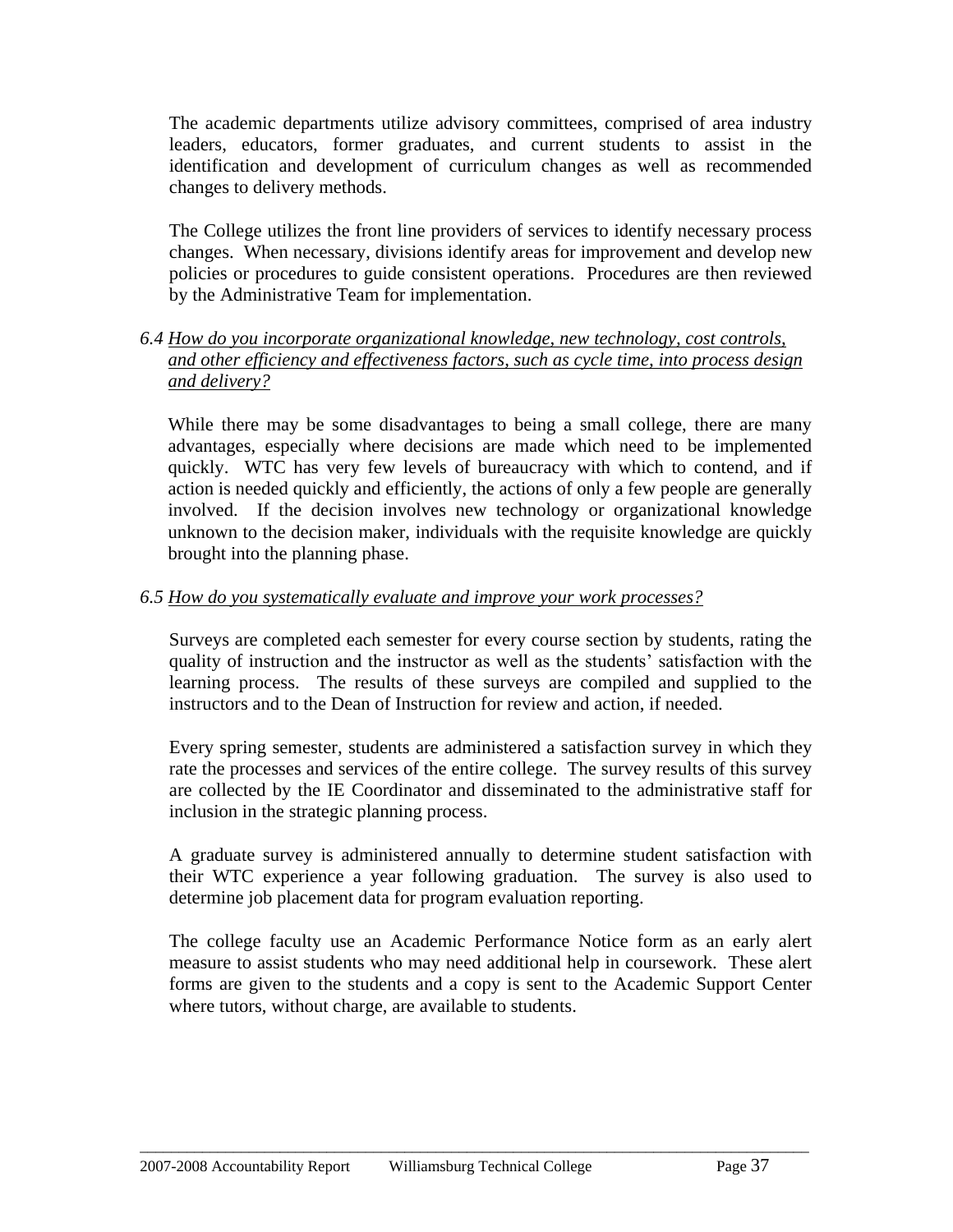#### *6.6 What are your key support processes, and how do you improve and update these processes to achieve better performance?*

Key support processes include the following:

- Financial Aid services
- $\bullet$ Library services
- Business office services
- Technology support services  $\bullet$
- Recruiting/Public Information services  $\bullet$
- Human Resource services  $\bullet$
- Procurement services

Constant monitoring, survey data, internal review, and careful attention to results provide information regarding needed updates and improvements. The above services are continually improved and modified as the needs arise. For example, portions of the financial aid services have recently been outsourced to enhance the timely delivery of services, incorporating an on-line application and review element. The Recruiting/Public Information service has employed the use of billboards, posters, and "Apply Now" signs to enhance enrollment numbers along with direct interaction with the college's recruiter. All offices of Student Services have been relocated to the Administration Building for improved convenience to students and improved efficiency for staff.

#### *6.6 How does your organization ensure that adequate budgetary and financial resources are available to support your operations? How do you determine the resources needed to meet current budgetary and financial obligations, as well as new education related initiatives?*

In an atmosphere of decreasing state funds, WTC has had to pay special attention to its budgetary needs. At strategic planning sessions, cost figures are developed to support each function of the college. Grant monies are sought using an outside grants writer and local agencies. The college strives to maintain its accessibility and affordability to the residents of Williamsburg County; however, tuition was increased for the fourth time since 2001 for the Fall 2007 term to offset some of the shortfalls between local and state funding.

From an estimate of the revenue funds to be available in a given year, a budget is designed with allocations to each division of the college. Each division determines the exact funds for its individual departments. Budget managers have access to the budget status via DATATEL and are obligated to stay within their budget. Discipline, research, and planning are all required to make the budget process work, but in spite of these elements, some programs and services are cut or diminished to release funds required for meeting the greatest need among students and faculty.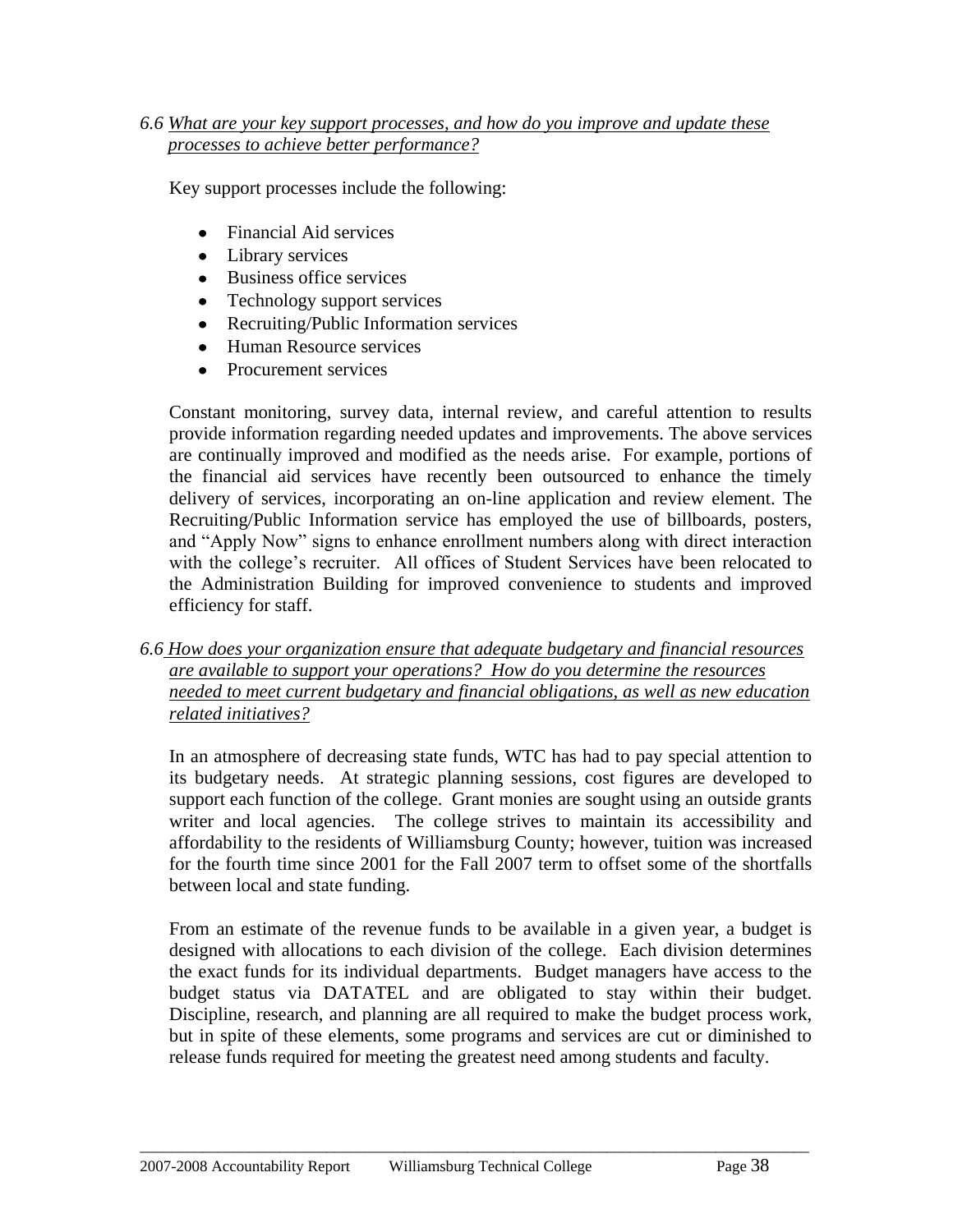During the budget process, fixed costs (i.e., energy, salaries, etc.) are determined first and not included in the budgeting process. The remainder of the funds available is divided based on division head requests which are prioritized and scrutinized. For example, educational supplies and materials receive the greatest priority since they most directly affect the students and academic programs, the key processes of the college. On the other hand, often the first budgetary item to be cut is travel, which adversely affects college personnel and their ability to attend conferences and seminars related to their jobs.

As with any college, personnel costs require most of the operating funds. As a result, shrinking budgets have forced managers to make difficult decisions, which are often both unpopular and arguably unwise. For example, vacancies from departing personnel often go unfilled for long periods of time or go unfilled completely, and the duties of a former employee are often added to the duties of another.

Academic programs facing smaller budgets and greater costs force college staff and faculty to be creative in getting the job done with little funds in which to do it. For example, if the welding program needs material for students to practice welding techniques, the faculty in the welding department will often ask local fabrication shops for donations of scrap metal. Partnerships with local industry often aid in supplying critical needs in many of the technology or industrial programs. Without the support of area industry, many of the technology programs would suffer greatly.

In short, less funding, rising costs, and greater demands hinder the college's ability to perform its mission. Williamsburg Technical College is a "state-supported" institution of higher education in the state of South Carolina, but only through frugal spending, industry support, and creative solutions has the college been able to meet the needs of its students.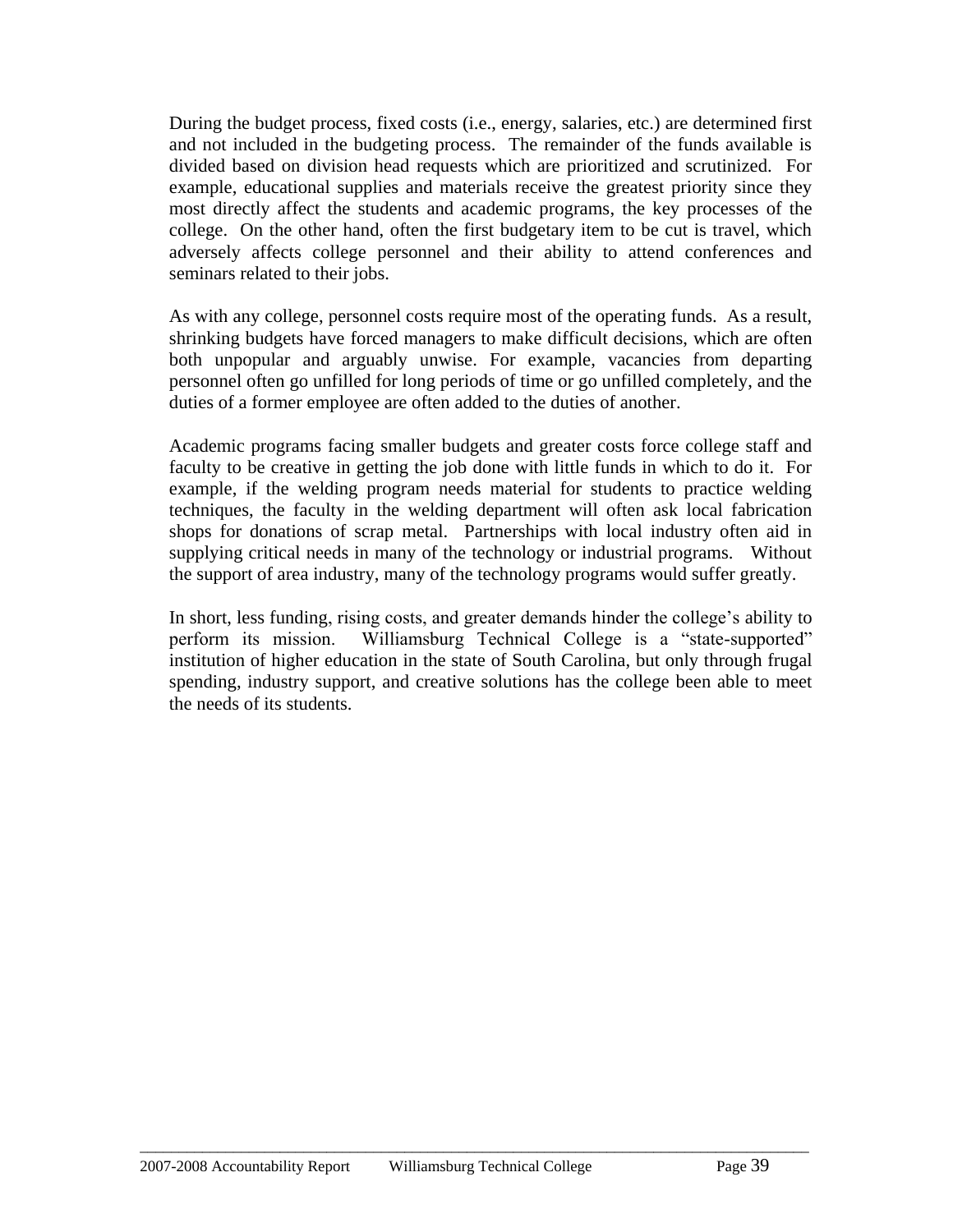#### **Section 3, Category 7 – Results**

7.1 *What are your performance levels and trends for your key measures on student learning, and improvements in student learning? How do your results compare to those of your competitors and comparable organizations?*



 **Graph 7.1-1 Associate Degree Placement Rates**

Perhaps the greatest measure of student learning is the student's ability to seek, find and maintain employment following graduation. The Institutional Effectiveness Coordinator conducts an annual graduate survey and alumni survey which, among several items, includes data on placement. This data serves as not only an aid to measure student learning but also as an indicator of program viability. As the graphs to the left and below indicate, there has been

a slight increase in placement for all programs since last year. Over the past several years, the data in this area has been up and down, depending in large part to the local economy. The indicator is deserving of continued review, but for now, placement seems to be improving for all programs.







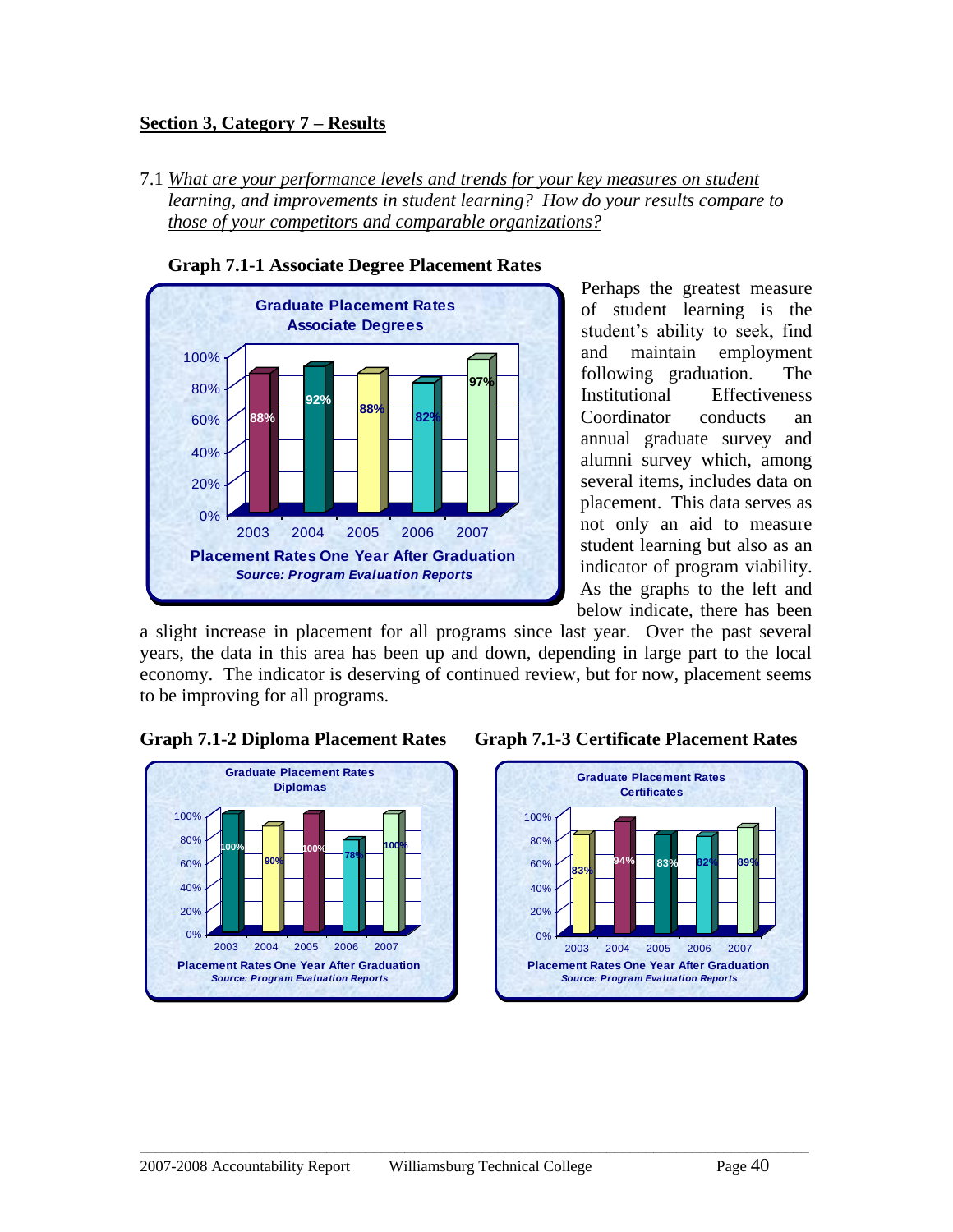Another important measure of student learning concerns graduation and retention rates. Students who are satisfied in their ability to meet their goals generally stay enrolled until program completion and are retained from semester to semester. If the student's goal, however, is to seek employment or advancement, they may, in fact be able to reach that goal after completing only one or two courses. As a standard measure, however, graduation and retention continue to be an excellent indicator of student learning. As the graphs below demonstrate, Williamsburg Technical College has enjoyed a graduation rate two to eight percent above the state average since 2003.



#### **Graph 7.1-4 Graduation Rate**

 **Graph 7.1-5 Retention Rate**



When comparing fall to fall retention and considering that most programs at WTC are designed to be completed in one year or less, retention rates above 50 percent are excellent when coupled with 15 percent or higher graduation rates.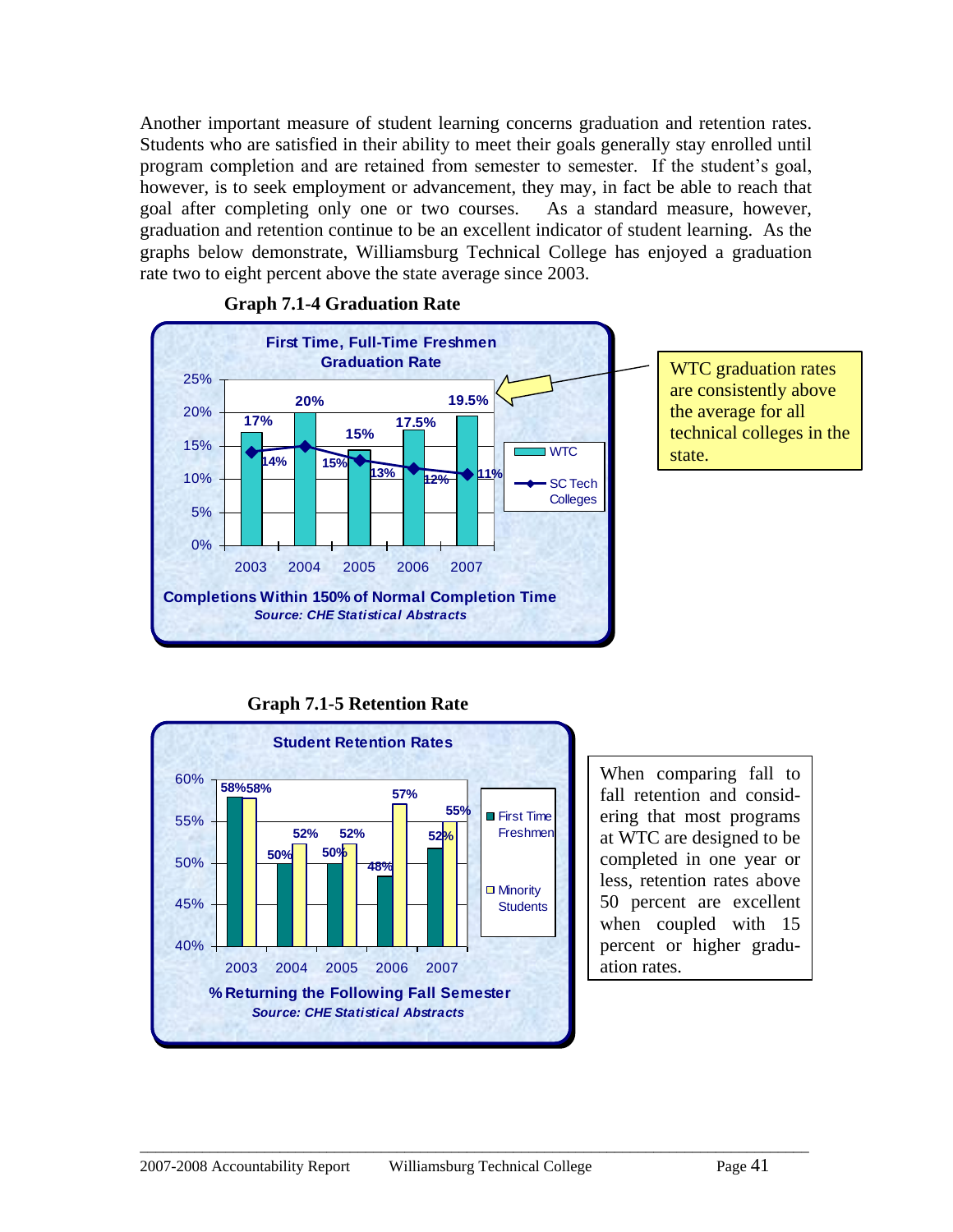Student learning, obviously, concerns the ability of students to succeed academically. A key indicator of student retention was the preparation of students prior to beginning an academic program and the level of support available following entry into the program. Students who encounter academic difficulties become frustrated and eventually leave. The college began an Academic Success Center using a Perkins III grant in 2000 to provide the support needed by students in math and English. Since its inception, student success has increased and the numbers of students on probation or suspension has decreased. The college was also awarded a TRIO grant which included a Student Support Services element providing tutoring services as well as counseling. With both programs, students have free access to academic support and help.



#### **Graph 7.1-6 Academic Achievement Lists**

Since the beginning of the Academic Success Center and Student Support Services, the numbers of students on the Dean's List and President's List have remained relatively constant, indicating minimal levels of grade inflation through the years.





The numbers of students on academic probation or suspendsion have decreased since 2005.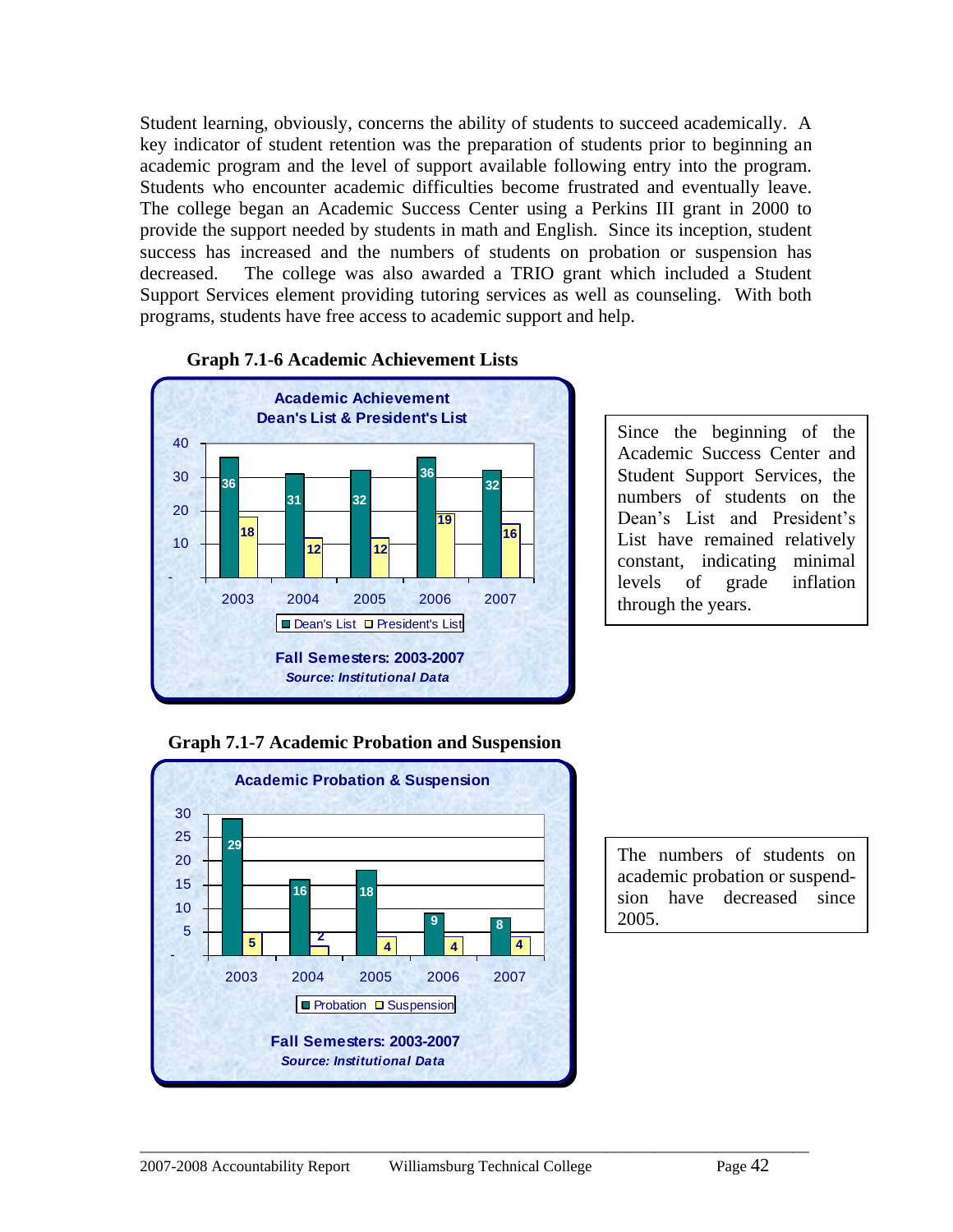The pass rates of students in programs requiring a license to be employed in South Carolina are also a major indicator of student learning as well as an overall indicator of the strength of the program. Presently, WTC has only three programs requiring such an examination: Cosmetology, Nail Technology, and Practical Nursing. The Practical Nursing Program is the newest of the programs, beginning for the first time in fall 2006. In 2006-2007, the Cosmetology and Nail Technology programs encountered a slight downturn in pass rates, but measures for improvement were implemented and the licensure pass rates for 2007-08 reflect the level of improvement.

| Number of Graduates Passing Professional, Graduate or<br><b>Employment-Related Examinations and Certification</b> | <b>Academic Years</b> |         |         |                 |      |  |  |  |
|-------------------------------------------------------------------------------------------------------------------|-----------------------|---------|---------|-----------------|------|--|--|--|
| <b>Tests</b>                                                                                                      | 2003-04               | 2004-05 | 2005-06 | 2006-07 2007-08 |      |  |  |  |
| <b>Cosmetology/Nail Technology</b>                                                                                | 100%                  | $100\%$ | 100%    | 82%             | 92%  |  |  |  |
| <b>Practical Nursing</b>                                                                                          | N/A                   | N/A     | N/A     | N/A             | 100% |  |  |  |

**Chart 7.1-8 Licensure Pass Rates**

| <b>Chart 7.1-9 Graduate Survey Data</b> |  |
|-----------------------------------------|--|
|-----------------------------------------|--|

| <b>Tests</b>                                                                                                                                                                                                                                                                                                                                                 | 2003-04         | 2004-05         | 2005-06         | 2006-07 | 2007-08         |  |
|--------------------------------------------------------------------------------------------------------------------------------------------------------------------------------------------------------------------------------------------------------------------------------------------------------------------------------------------------------------|-----------------|-----------------|-----------------|---------|-----------------|--|
| <b>Cosmetology/Nail Technology</b>                                                                                                                                                                                                                                                                                                                           | 100%            | 100%            | 100%            | 82%     | 92%             |  |
| <b>Practical Nursing</b>                                                                                                                                                                                                                                                                                                                                     | N/A             | N/A             | N/A             | N/A     | 100%            |  |
| <b>Source: Institutional Data</b><br>Perhaps the best source of data reflecting attainment of student learning outcomes and<br>goals come from the graduates themselves. The data below reflects the satisfaction<br>ratings from alumni following one year after graduation, and the data reflects an<br>extremely positive reaction to the WTC experience. |                 |                 |                 |         |                 |  |
| <b>Chart 7.1-9 Graduate Survey Data</b>                                                                                                                                                                                                                                                                                                                      |                 |                 |                 |         |                 |  |
|                                                                                                                                                                                                                                                                                                                                                              | 2004            | 2005            | 2006            |         | 2007            |  |
| <b>Achievement of Academic Goals</b>                                                                                                                                                                                                                                                                                                                         | <b>Achieved</b> | <b>Achieved</b> | <b>Achieved</b> |         | <b>Achieved</b> |  |
| Increased knowledge, skills, understanding                                                                                                                                                                                                                                                                                                                   |                 |                 |                 |         |                 |  |
| in an academic/technical/vocational field.                                                                                                                                                                                                                                                                                                                   | 98%             | 99%             | 100%            |         | 100%            |  |
| Obtained a college degree/diploma/certificate                                                                                                                                                                                                                                                                                                                | 100%            | 100%            | 100%            |         | 100%            |  |
| Completed courses necessary to transfer to                                                                                                                                                                                                                                                                                                                   |                 |                 |                 |         |                 |  |
| a four-year college/university.                                                                                                                                                                                                                                                                                                                              | 77%             | 79%             | 96%             |         | 94%             |  |
| <b>Achievement of Career Goals</b>                                                                                                                                                                                                                                                                                                                           | 2004            | 2005            | 2006            |         | 2007            |  |
|                                                                                                                                                                                                                                                                                                                                                              | <b>Achieved</b> | <b>Achieved</b> | <b>Achieved</b> |         | <b>Achieved</b> |  |
| Discovered my career interests                                                                                                                                                                                                                                                                                                                               | 90%             | 96%             | 94%             |         | 100%            |  |
| Prepared me for a new career                                                                                                                                                                                                                                                                                                                                 | 92%             | 90%             | 88%             |         | 92%             |  |
| Increased my knowledge for my current job                                                                                                                                                                                                                                                                                                                    | 89%             | 93%             | 96%             |         | 98%             |  |
| Increased my chances for a raise or promotion                                                                                                                                                                                                                                                                                                                | 79%             | 85%             | 87%             |         | 88%             |  |
| <b>Achievement of Personal Development Goals</b>                                                                                                                                                                                                                                                                                                             | 2004            | 2005            | 2006            |         | 2007            |  |
|                                                                                                                                                                                                                                                                                                                                                              | <b>Achieved</b> | <b>Achieved</b> | <b>Achieved</b> |         | <b>Achieved</b> |  |
| Became actively involved in student<br>life/activities.                                                                                                                                                                                                                                                                                                      | 59%             | 62%             | 84%             |         | 76%             |  |
| Met new people.                                                                                                                                                                                                                                                                                                                                              | 97%             | 96%             | 100%            |         | 100%            |  |
| Increased my self-confidence.                                                                                                                                                                                                                                                                                                                                | 93%             | 95%             | 98%             |         | 98%             |  |
| Improved my leadership skills.                                                                                                                                                                                                                                                                                                                               | 93%             | 94%             | 96%             |         | 98%             |  |
| Improved my ability to get along with others.                                                                                                                                                                                                                                                                                                                | 93%             | 92%             | 99%             |         | 98%             |  |
| Developed my ability to be independent.                                                                                                                                                                                                                                                                                                                      | 96%             | 96%             | 99%             |         | 100%            |  |
| Source: WTC Graduate Survey (2004-2007)                                                                                                                                                                                                                                                                                                                      |                 |                 |                 |         |                 |  |
| 2007-2008 Accountability Report<br>Williamsburg Technical College                                                                                                                                                                                                                                                                                            |                 |                 |                 | Page 43 |                 |  |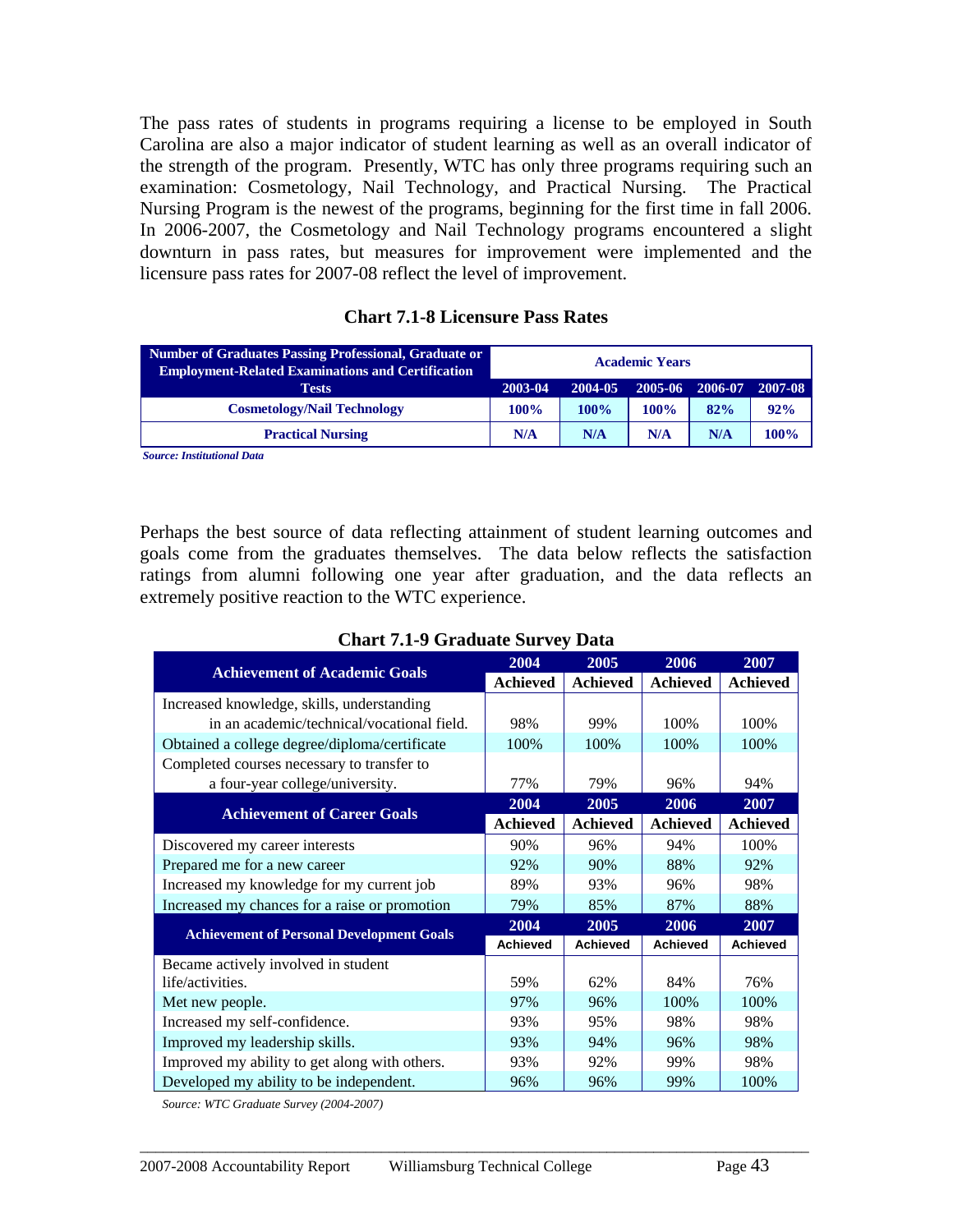7.2 *What are your performance levels and trends for your key measures on student and stakeholder satisfaction and dissatisfaction? How do your results compare with competitors and comparable organizations?*

Every academic department at Williamsburg Technical College utilizes the input of advisory committees, comprised of business and industry leaders, educators and administrators, faculty, staff, and students, to measure and evaluate the effectiveness of its graduates in the workplace. Starting in 2004, every associate degree program had an advisory committee, and a movement has begun to include every diploma and certificate program as well. The chart below indicates the percentage of programs with active advisory committees and the gains which have been made since 2003. The only diploma program without an active advisory committee is cosmetology, but the program is presently organizing one.



**Graph 7.2-1 Active Advisory Committees by Program**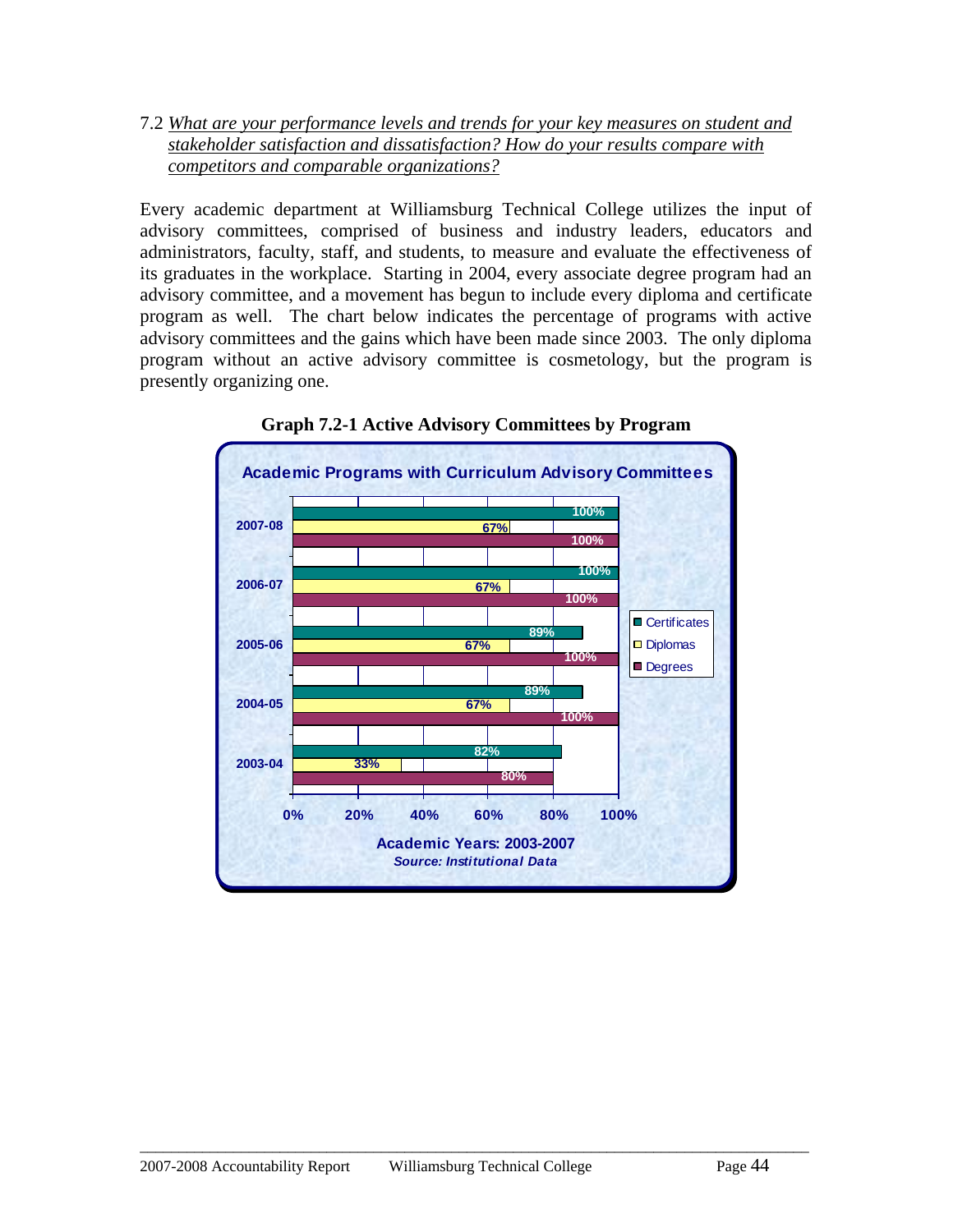A very important stakeholder in the Williamsburg Technical College experience is, of course, its students. All students are surveyed annually to determine their satisfaction with the services offered by the college. As displayed below, over 90% of students rate most of the services offered by the college as either good or excellent, and these ratings are relatively consistent from year to year, but the trend since 2004 has been upward.

| <b>Ratings of WTC Services:</b>             | 2004                               | 2005                               | 2006                               | 2007                               |
|---------------------------------------------|------------------------------------|------------------------------------|------------------------------------|------------------------------------|
| <b>Fall Semester</b>                        | <b>Good</b> to<br><b>Excellent</b> | <b>Good</b> to<br><b>Excellent</b> | <b>Good</b> to<br><b>Excellent</b> | <b>Good</b> to<br><b>Excellent</b> |
| <b>Academic Advising</b>                    | 88%                                | 92%                                | 93%                                | 94%                                |
| Administration's attitude toward students   | 82%                                | 85%                                | 86%                                | 88%                                |
| <b>Admission procedures</b>                 | 92%                                | 94%                                | 93%                                | 93%                                |
| <b>Availability of courses</b>              | 72%                                | 79%                                | 81%                                | 85%                                |
| Availability of your instructors            | 95%                                | 95%                                | 94%                                | 96%                                |
| <b>Bookstore</b>                            | 81%                                | 84%                                | 86%                                | 88%                                |
| <b>Business office</b>                      | 86%                                | 91%                                | 90%                                | 93%                                |
| <b>Classroom computer services</b>          | 94%                                | 96%                                | 95%                                | 95%                                |
| Faculty attitude toward students            | 91%                                | 96%                                | 94%                                | 95%                                |
| Financial aid services                      | 78%                                | 83%                                | 87%                                | 92%                                |
| Laboratory or shop facilities & equipment   | 96%                                | 96%                                | 97%                                | 96%                                |
| Preparation for job                         | 93%                                | 95%                                | 94%                                | 93%                                |
| <b>Quality of instruction</b>               | 95%                                | 98%                                | 97%                                | 98%                                |
| <b>Registration procedures</b>              | 90%                                | 90%                                | 87%                                | 90%                                |
| Staff attitude toward students              | 87%                                | 90%                                | 91%                                | 92%                                |
| <b>Student Government Association (SGA)</b> | 85%                                | 84%                                | 82%                                | 80%                                |
| <b>Student Records</b>                      | 95%                                | 98%                                | 96%                                | 94%                                |
| Testing/grading system                      | 98%                                | 93%                                | 93%                                | 92%                                |
| This college in general                     | 92%                                | 96%                                | 95%                                | 96%                                |
| Variety of courses                          | 92%                                | 94%                                | 91%                                | 92%                                |
| Work study program                          | 85%                                | 84%                                | 87%                                | 89%                                |

#### **Chart 7.2-2 Student Satisfaction Survey Results**

*Source: WTC Student Opinion Survey (2004-2007)*

Another important indicator in determining stakeholder and student satisfaction with performance measures is communication within and throughout the college. If students, staff, and faculty feel comfortable with the current level of communication and are confident that their concerns are being addressed, then the services and administration of the college are being effective.

| <b>Chart 7.2-3 Student / Staff Satisfaction with Communication Process</b> |  |
|----------------------------------------------------------------------------|--|
|----------------------------------------------------------------------------|--|

| The Divisions of the College communicate effectively. | % Responding Satisfactory to Very<br><b>Satisfactory</b> |      |      |
|-------------------------------------------------------|----------------------------------------------------------|------|------|
|                                                       | 2005                                                     | 2006 | 2007 |
| <b>Responses by Students</b>                          | 92%                                                      | 94%  | 95%  |
| <b>Responses by Faculty/Staff</b>                     | 79%                                                      | 85%  | 86%  |

 $\_$  ,  $\_$  ,  $\_$  ,  $\_$  ,  $\_$  ,  $\_$  ,  $\_$  ,  $\_$  ,  $\_$  ,  $\_$  ,  $\_$  ,  $\_$  ,  $\_$  ,  $\_$  ,  $\_$  ,  $\_$  ,  $\_$  ,  $\_$  ,  $\_$  ,  $\_$  ,  $\_$  ,  $\_$  ,  $\_$  ,  $\_$  ,  $\_$  ,  $\_$  ,  $\_$  ,  $\_$  ,  $\_$  ,  $\_$  ,  $\_$  ,  $\_$  ,  $\_$  ,  $\_$  ,  $\_$  ,  $\_$  ,  $\_$  ,

*Source: Annual Division Surveys 2005-2007*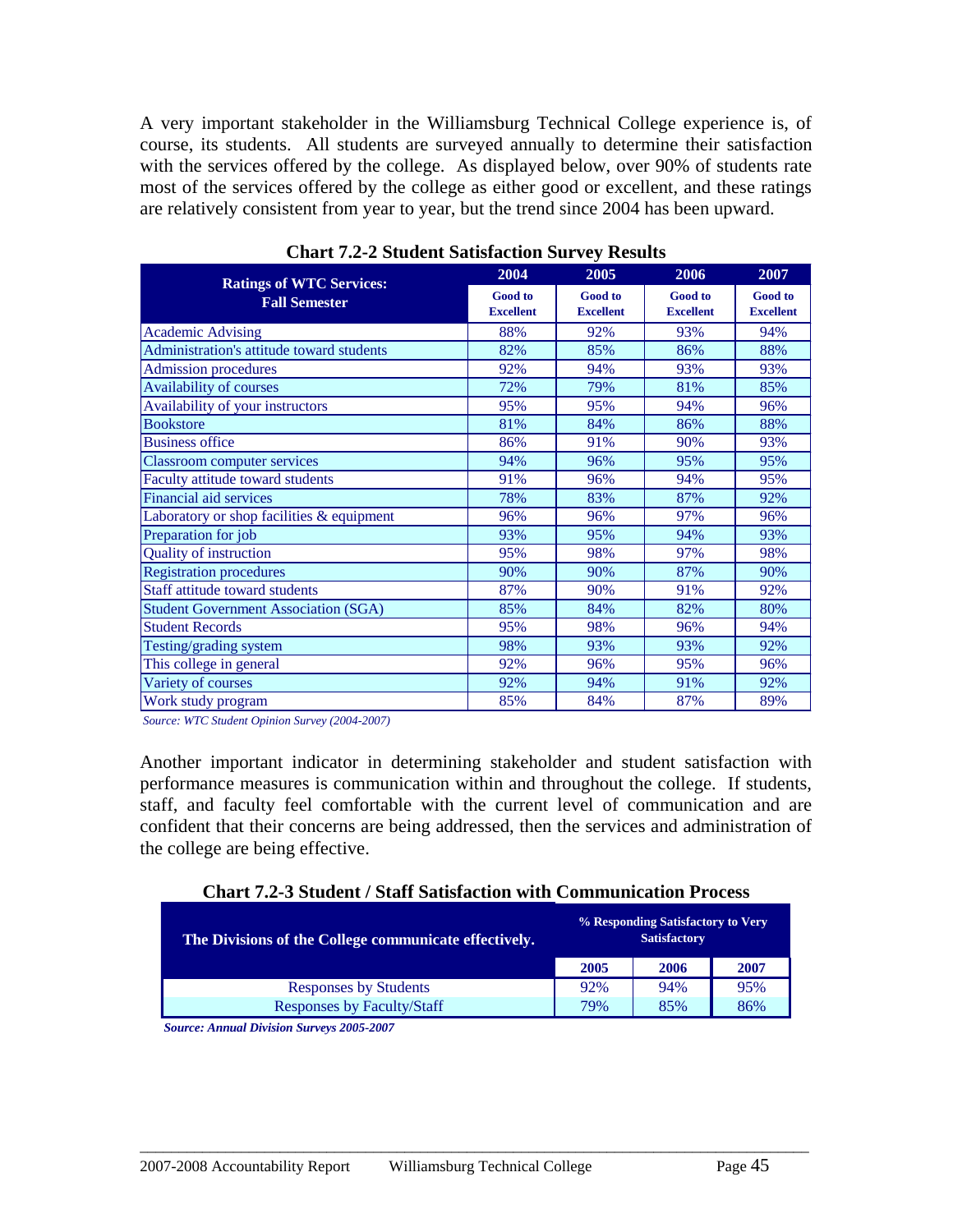#### 7.3 *What are your performance levels for your key measures on budgetary and financial performance, including measures of cost containment, as appropriate?*

An important part of the mission and values of Williamsburg Technical College is ensuring that the college is both accessible and affordable to the citizens of Williamsburg County. For over 35 years, the college has made a concerted effort to keep tuition low and affordable for residents of, perhaps, the most impoverished and unemployed county in the state. College and community leaders recognize that only through education will Williamsburg County reach the dream held by most of the United States. Since 2002, however, state appropriations have fallen dramatically and funding for the college has been cut by over 30 percent. To continue the services of the college and to meet the demands of the local workforce, the college has had to increase tuition and fees by approximately 30 percent during the same timeframe.



**Graph 7.3-1 Comparison of Tuition Increases and Budget Cuts**

In a comparison of data beginning in 2002; however, the effects of budget cuts on tuition are much more dramatic and damaging to the county, the college, and its students. In 2002, tuition for the year (fall and spring terms) was approximately \$2,100. In five years, however, the cost to the student has increased by nearly 35% to over \$2,800 per year. The average family in Williamsburg County earns less than \$18,000 per year. Without financial aid, students in Williamsburg County would not be able to afford to attend college, and even with financial aid, many struggle. The rising costs of textbooks,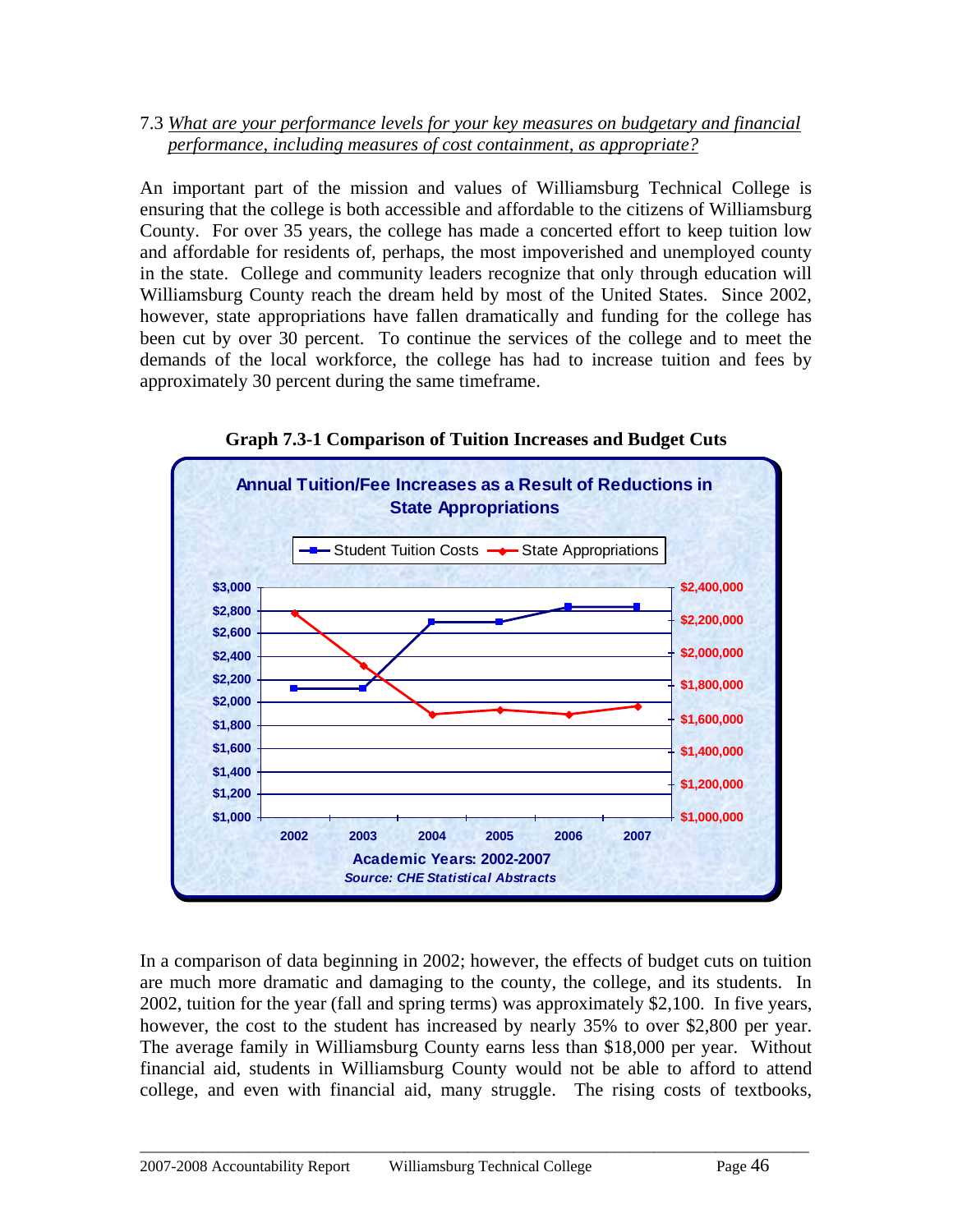tuition, travel, and living expenses far exceed the rate of increases (if any) in federal or state aid to these students.

The college has worked to be good stewards of the state's money and to keep tuition as low and affordable as possible. In this endeavor, the college has had to cut spending, not fill vacant positions, and generally try to do more with less, while working to not pass the burden on to the students who need the services the greatest. Costs for students, however, have unavoidably increased due to the lack of state support, but as the graph below illustrates, Williamsburg Technical College continues to keep its tuition burden below the average of the other fifteen technical colleges in the technical college system



#### **7.3-2 Tuition and Fees Increases Since 1999**

As graph 7.3-2 indicates, tuition and fees at Williamsburg Technical College have increased nearly 300 percent since 1999, but even with the higher cost to students, the college has consistently held tuition and fees below the average of the other technical colleges in the state. In spite of increases in tuition, however, enrollment has generally been constant and flat, reflecting only minor decreases or increases.

Williamsburg Technical College neither recruits nor attracts out-ofstate students, and in the past six years, there have been less than three or four who have attended the college. The graph below, however, reflects a 200 percent increase in tuition and fees for these few students since 1999.

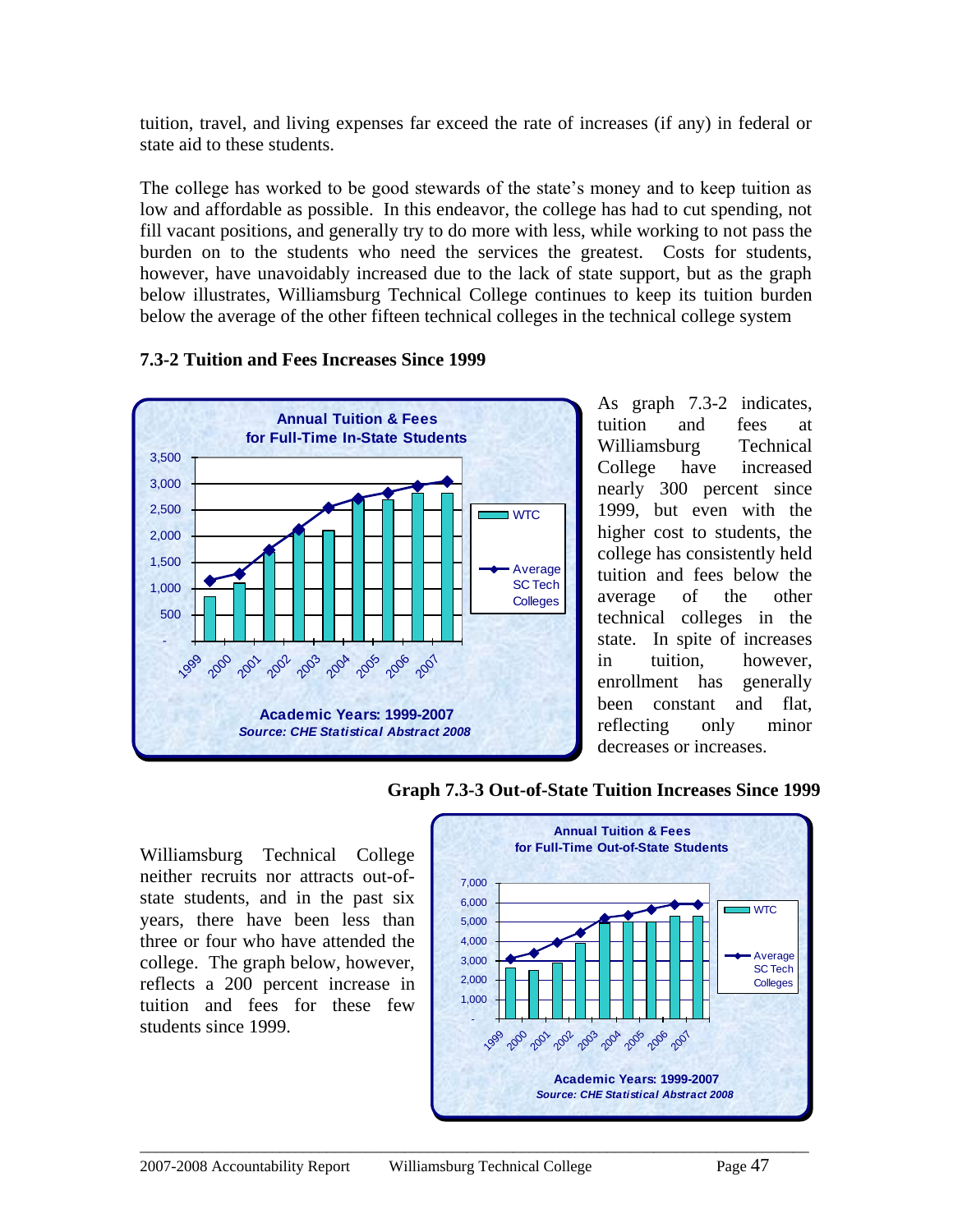As expected, given the low income levels of most residents in Williamsburg County, many students qualify for several state and federal tuition assistance programs. With the increases in tuition, however, many students are enrolling in less than full-time status to minimize the tuition cost. As a result, these students take longer to complete their programs of study.

To qualify for Lottery Tuition Assistance (LTA), a student must be enrolled in at least six hours and be admitted into one of the academic programs leading to either a certificate, diploma, or associate degree and not be qualified for Title IV funding. With 195 students receiving LTA in 2002-03 and 297 students receiving LTA in 2006-07, the chart to the right reflects an increase of 102 students during this time period, but need based



 **Graph 7.3-4 Tuition Assistance Disbursements by Year**

grants have more than doubled from 60 in 2002-03 to 148 in 2006-07.



**Graph 7.3-5 Percentage of Classrooms with Enhanced Technology**

Even as funding to the college has declined over the past several years, the faculty, staff, and administrators have attempted to keep the academic integrity of the college and the preparation of its students in the forefront as one of the college's key goals.

To this end, Lottery Technology funds and some funding from Perkins have been used to enhance

classrooms and labs with computers, internet access, LCD projectors, SMART boards, DVD players, multi-media consoles, and sound systems. In 2000, the college developed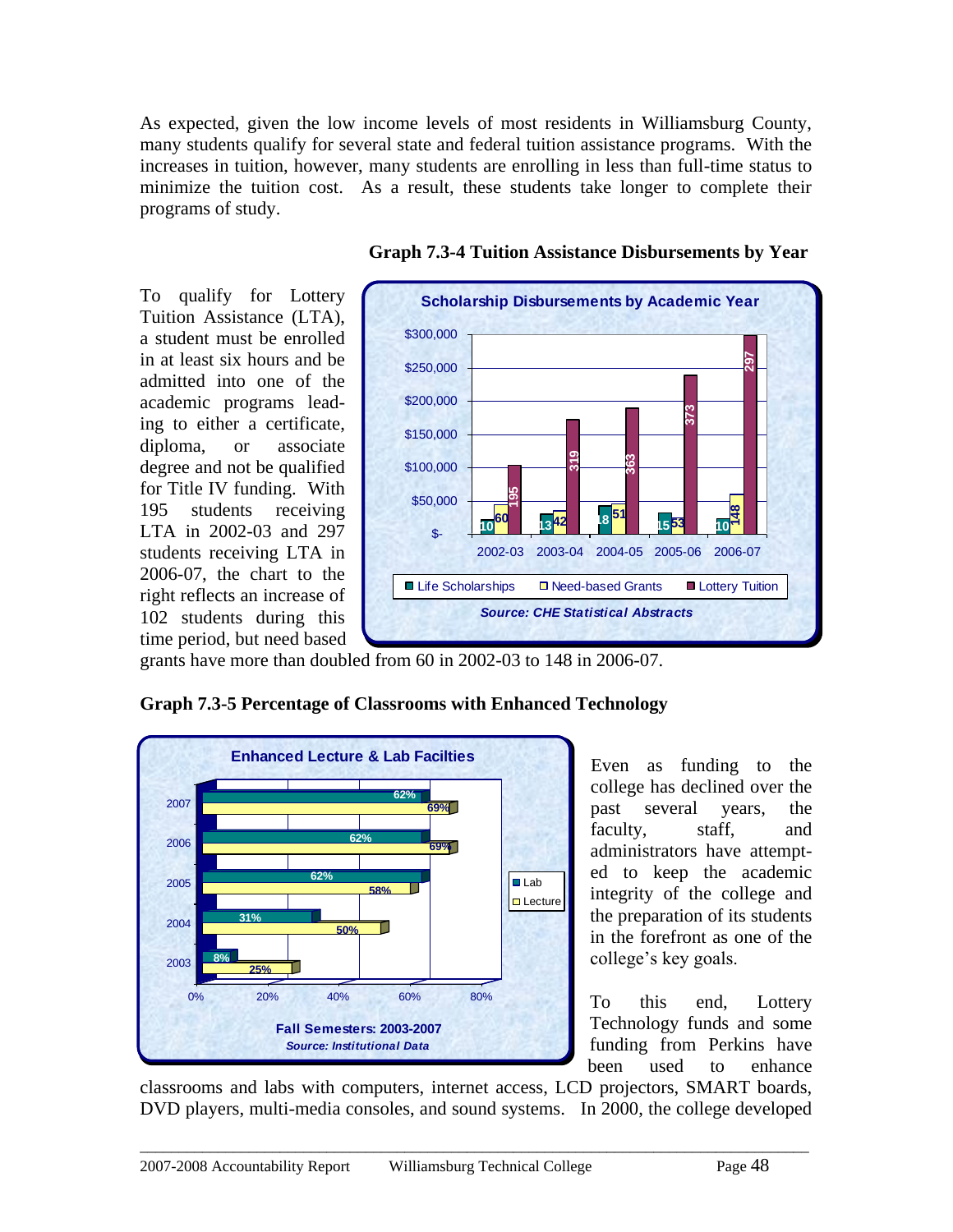a Technology Plan as a proactive measure to expectations that equipment funding allocations for the future would be both erratic and unpredictable. The use of operating funds to achieve the integration of technology into the classroom was out of the question since these funds were needed for essential daily operational needs in the academic departments, but the need for technology in the classroom was equally great. To achieve this end, the Instruction Division embarked on a room-by-room plan to upgrade the technology available to faculty and students by utilizing the Lottery Technology Funds.

The chart on the previous page reflects the progress achieved thus far in achieving the goal of 100 percent enhancement of all lab and lecture classrooms. No additions were made for the 2006-07 year due to unexpected needs in the administrative software requirements of the college. Plans for additional upgrades, however, intend to be in place by next year.

The data collected below indicates that student satisfaction with the improvements being made has been well received and appreciated, generally, but more improvements are needed in the canteen area.

| <b>Students' Level of Satisfaction</b> | 2004                                         | 2005                                         | 2006                                         | 2007                                         |
|----------------------------------------|----------------------------------------------|----------------------------------------------|----------------------------------------------|----------------------------------------------|
| with WTC Facilities:                   | <b>Satisfied to Very</b><br><b>Satisfied</b> | <b>Satisfied to Very</b><br><b>Satisfied</b> | <b>Satisfied to Very</b><br><b>Satisfied</b> | <b>Satisfied to Very</b><br><b>Satisfied</b> |
| <b>Classrooms</b>                      | 92%                                          | 95%                                          | 96%                                          | 95%                                          |
| <b>Technical Labs</b>                  | 90%                                          | 95%                                          | 94%                                          | 95%                                          |
| Library                                | 91%                                          | 92%                                          | 92%                                          | 93%                                          |
| <b>Computer Labs</b>                   | 96%                                          | 97%                                          | 95%                                          | 96%                                          |
| <b>Science Labs</b>                    | 92%                                          | 88%                                          | 91%                                          | 92%                                          |
| Canteen                                | 96%                                          | 94%                                          | 90%                                          | 89%                                          |

 $\_$  ,  $\_$  ,  $\_$  ,  $\_$  ,  $\_$  ,  $\_$  ,  $\_$  ,  $\_$  ,  $\_$  ,  $\_$  ,  $\_$  ,  $\_$  ,  $\_$  ,  $\_$  ,  $\_$  ,  $\_$  ,  $\_$  ,  $\_$  ,  $\_$  ,  $\_$  ,  $\_$  ,  $\_$  ,  $\_$  ,  $\_$  ,  $\_$  ,  $\_$  ,  $\_$  ,  $\_$  ,  $\_$  ,  $\_$  ,  $\_$  ,  $\_$  ,  $\_$  ,  $\_$  ,  $\_$  ,  $\_$  ,  $\_$  ,

#### **Chart 7.3-6 Student Satisfaction with WTC Facilities**

*Source: WTC Annual Student Opinion Survey (2004-2007)*



#### **Graph 7.3-7 Capital Improvement Expenditures**

Cost containment is also a great concern for the college. Graph 7.3- 7 reflects the level of funding spent on capital improvements since 2001-02. The funds spent on these improvements for 2006-07 were used to upgrade old and inefficient heating and air-conditioning systems in the library, improve security on campus and update the digital communication network of the college.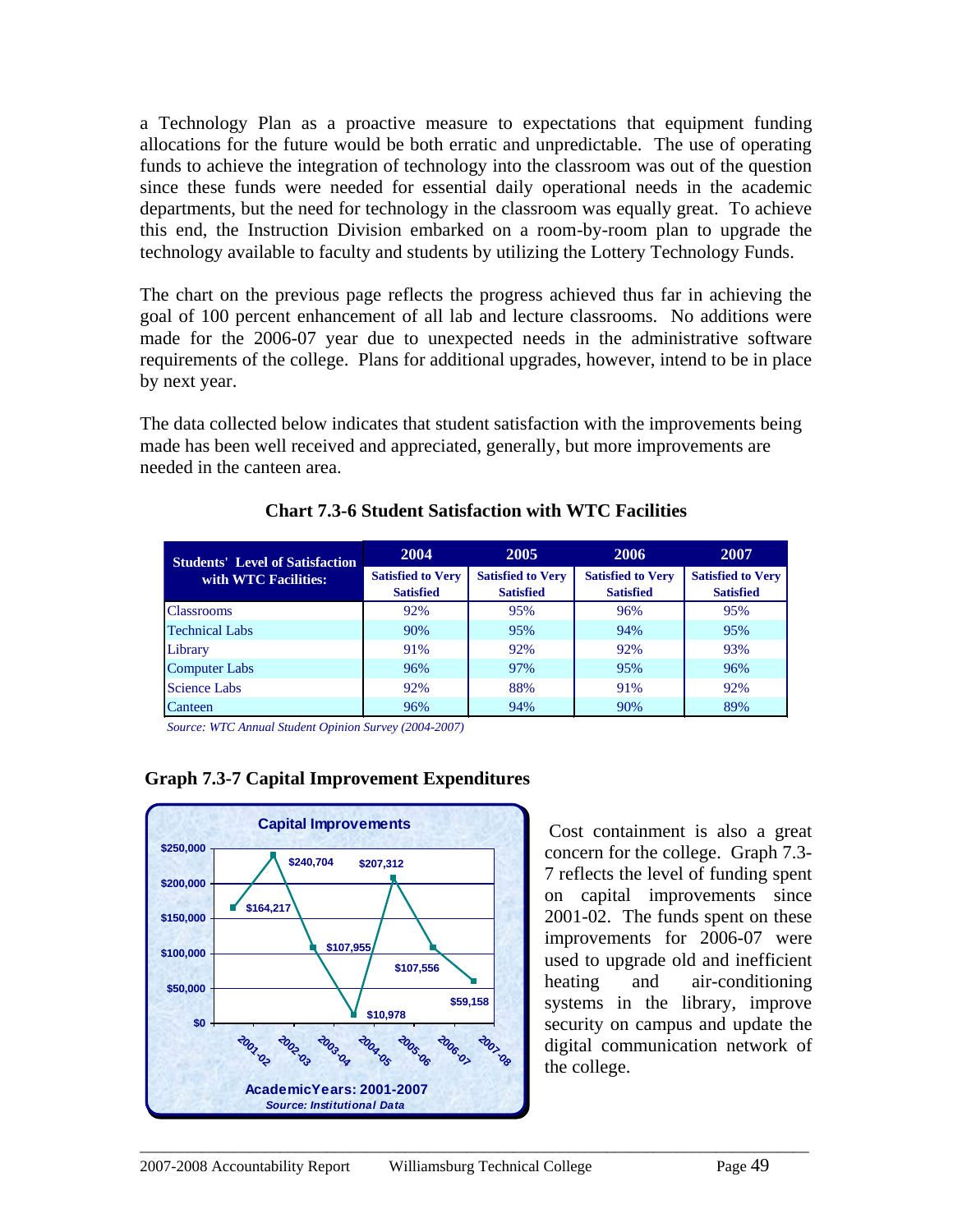*7.4 What are your performance levels and trends for your key measures of workforce engagement, workforce satisfaction, the development of your workforce, including leaders, workforce retention, workforce climate including workplace health, safety, and security?*



#### **Graph 7.4-1 Professional Development Participation**

For faculty and staff to remain current in their fields, professional development through either additional coursework or attendance at conferences and seminars are essential to maintaining a highly effective team. As already mentioned, finding the funding to pay for professional development activities is challenging. Through several grants, however, the Instruction Division has been able to increase the percentage of faculty

and staff participating in professional development activities since 2003. As graph 7.4-1 illustrates, the percentage of faculty and staff participating in professional development activities from 2003 to 2007 have doubled. Greater focus on human resources professional development has resulted in additional opportunities for staff personnel as well. Nearly all of the business office personnel were sent to a Datatel user's group seminar in Hilton Head to receive additional training related to their jobs.

 $\_$  ,  $\_$  ,  $\_$  ,  $\_$  ,  $\_$  ,  $\_$  ,  $\_$  ,  $\_$  ,  $\_$  ,  $\_$  ,  $\_$  ,  $\_$  ,  $\_$  ,  $\_$  ,  $\_$  ,  $\_$  ,  $\_$  ,  $\_$  ,  $\_$  ,  $\_$  ,  $\_$  ,  $\_$  ,  $\_$  ,  $\_$  ,  $\_$  ,  $\_$  ,  $\_$  ,  $\_$  ,  $\_$  ,  $\_$  ,  $\_$  ,  $\_$  ,  $\_$  ,  $\_$  ,  $\_$  ,  $\_$  ,  $\_$  ,



#### **Graph 7.4-2 Faculty / Staff Turnover Rate**

Employee turnover at Williamsburg Technical College is typically low, but as the graph to the left indicates, faculty turnover has decreased from 14 percent in 2003 to five percent in 2007 with an increase to 11 percent in 2006. Retirements lead the reasons for staff turnover, but causes for faculty turnover vary. The eleven percent turnover reflects the loss of two faculty; one retired and one died in an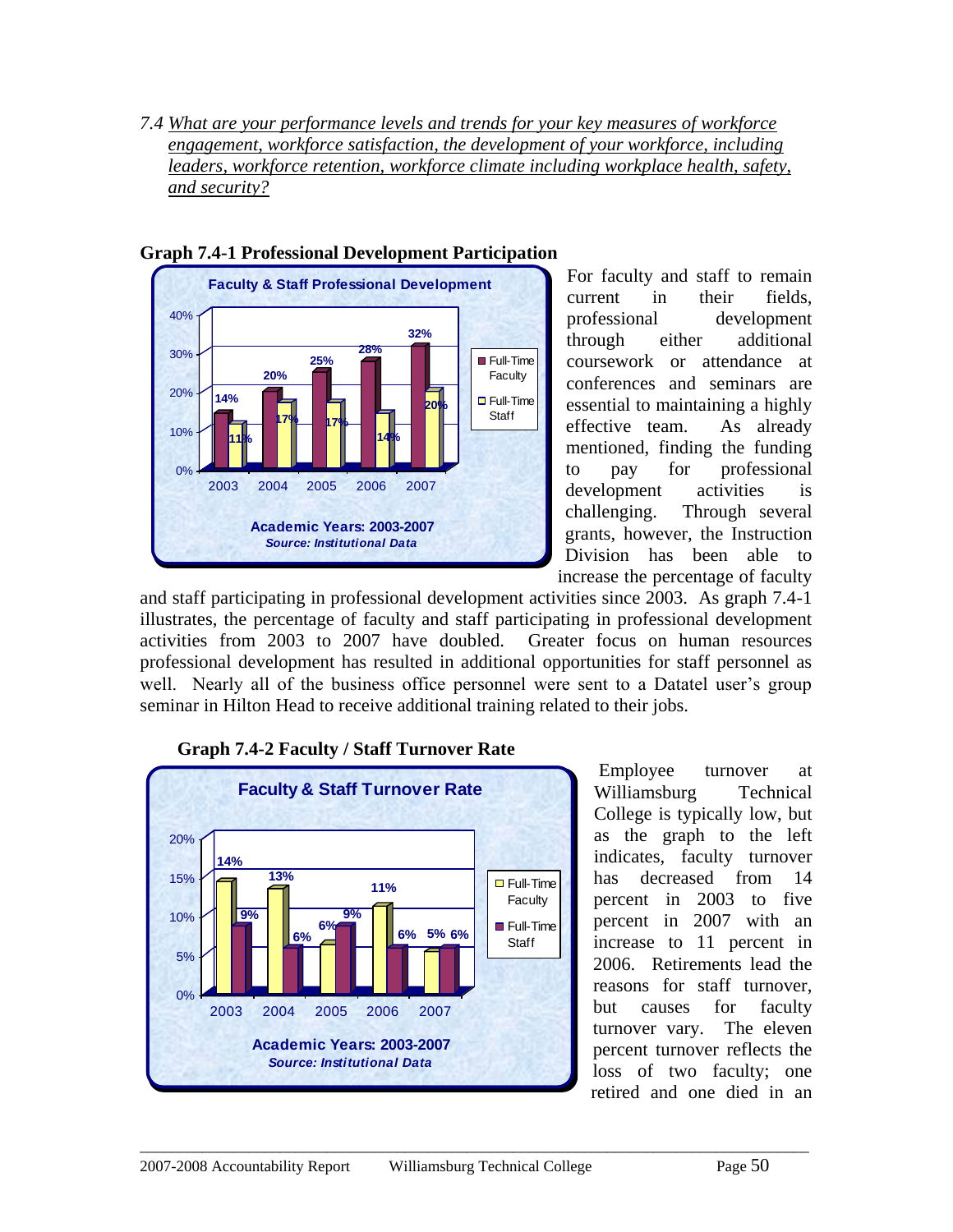automobile accident. It should be noted however that the number of full-time faculty have increased from 13 in 2003 to 19 in 2007.

Another measure of faculty satisfaction can be derived from the number or percentage of faculty involving themselves in activities for which no additional compensation is received. Faculty are encouraged, though not required, to create their own website for student access and communication. Professional Development work-shops have been provided to assist faculty in the creation of these sites, but no supplemental funding



**Graph 7.4-3 Percentage of Faculty with Websites**

to the faculty has been provided. As graph 7.4-3 illustrates, the percentage of faculty with their own website has more than tripled since 2003 with even more planning their sites for the future. As an added benefit, the faculty are growing more accustomed to the technology involved and are expanding plans for on-line or hybrid delivery of courses.

 $\_$  ,  $\_$  ,  $\_$  ,  $\_$  ,  $\_$  ,  $\_$  ,  $\_$  ,  $\_$  ,  $\_$  ,  $\_$  ,  $\_$  ,  $\_$  ,  $\_$  ,  $\_$  ,  $\_$  ,  $\_$  ,  $\_$  ,  $\_$  ,  $\_$  ,  $\_$  ,  $\_$  ,  $\_$  ,  $\_$  ,  $\_$  ,  $\_$  ,  $\_$  ,  $\_$  ,  $\_$  ,  $\_$  ,  $\_$  ,  $\_$  ,  $\_$  ,  $\_$  ,  $\_$  ,  $\_$  ,  $\_$  ,  $\_$  ,



#### **7.4-4 Average Faculty Salaries**

Due in large part to budget shortfalls, significant disparity exists between the average salaries of Williamsburg Technical College faculty and their peers at other technical colleges in the state. The long term effect of this widening gap will surely be increased turnover of qualified faculty. This problem and challenge, among many facing the college, is perhaps the most daunting. The only increases presently available to faculty are the state allocated cost-of-living adjustments given in some, but not all, years.

No additional funds from the college are presently available since any increases in salaries would result in cuts to essential educational supplies and operating funds. In spite of the low salaries, however, the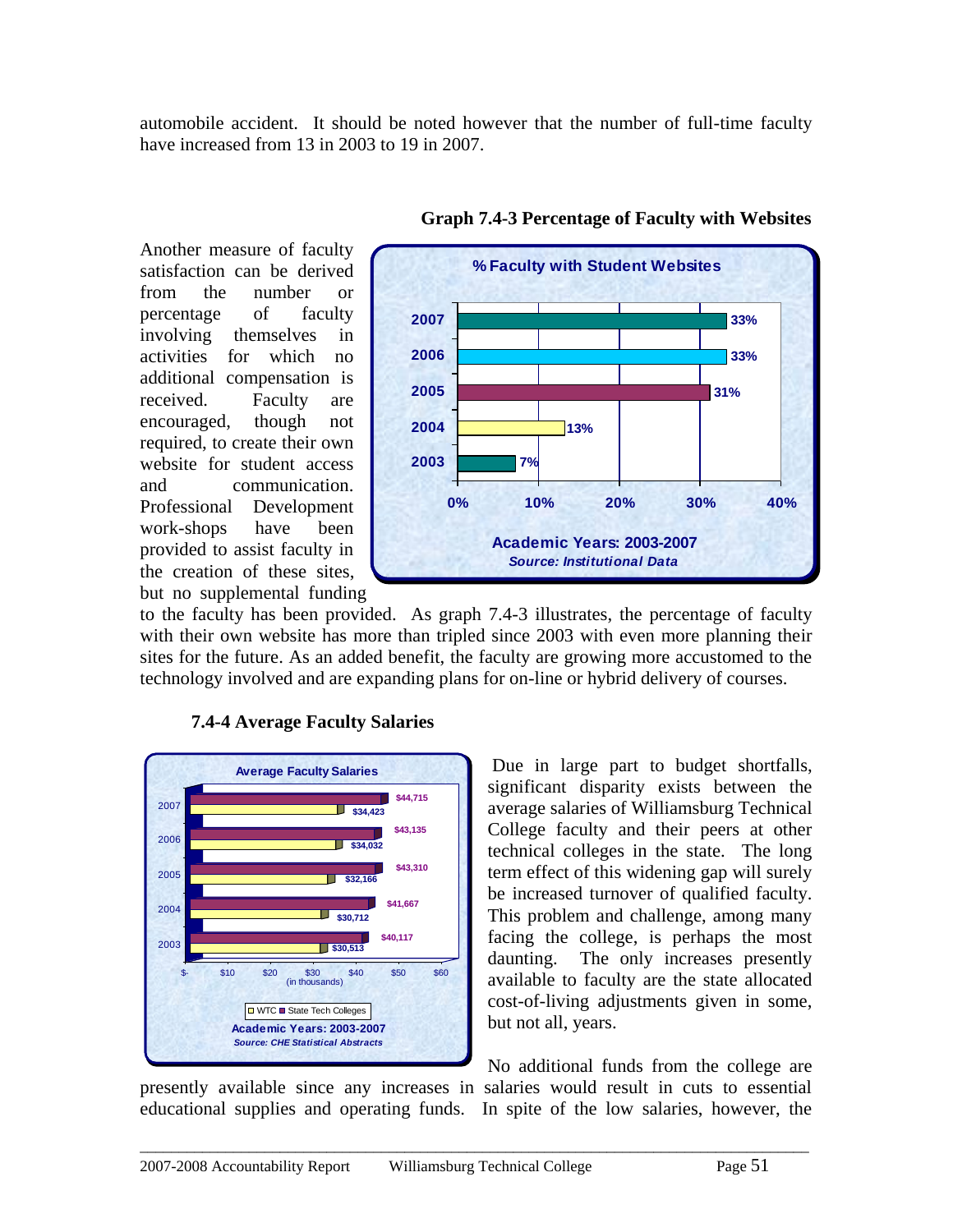faculty remain motivated and engaged, indicating, for now, an acceptable level of satisfaction.

*7.5 What are your performance levels for your key measures of organizational effectiveness/operational efficiency and work system performance (including student performance and development; the educational climate; responsiveness to student and stakeholder needs; supplier and partner performance; and cycle time)?*

Williamsburg Technical College assesses and monitors multiple indicators of effectiveness throughout the year, utilizing a number of methods and data sources while keeping a clear vision toward improvement and incorporating a student centered philosophy of the learning process. As already shown in multiple areas of Section VII, the numbers of students on academic probation or suspension have declined in the past several years, indicating that the college is moving in the right direction with its academic support features. The college began a new Practical Nursing program in fall 2006, and the graduates' 100 percent pass rate on the licensure exam clearly illustrate the firm foundation on which this program is built.

Many of the successes and obstacles facing Williamsburg Technical College center on the fact that the college is small. Of the sixteen technical colleges in the state, WTC is, by far, the smallest with an average headcount each semester of approximately 600 students. Being small is also a benefit to our students as reflected in the data above regarding pass rates and improved academic performance. Lower class sizes and smaller student to faculty ratios allow much more one-on-one instruction to occur when compared to other larger institutions in the state with average lecture classes exceeding 25-30 students.



The graph to the left illustrates the average size of both lecture and lecture/lab classes held at WTC during the fall semesters from 2003 to 2007. Minor shifts in enrollment account for some of the movement, either up or down, but since 2004 the average lecture class size has remained relatively constant at about 14 students per class. The lab courses are much smaller and reflect sizes closer to six per class. While this figure appears small for a lab

course, the one-on-one benefit is immeasurable in classes such as welding or machine tool technology where hands-on training is critically needed for students to properly learn

 **Graph 7.5-1 Average Class**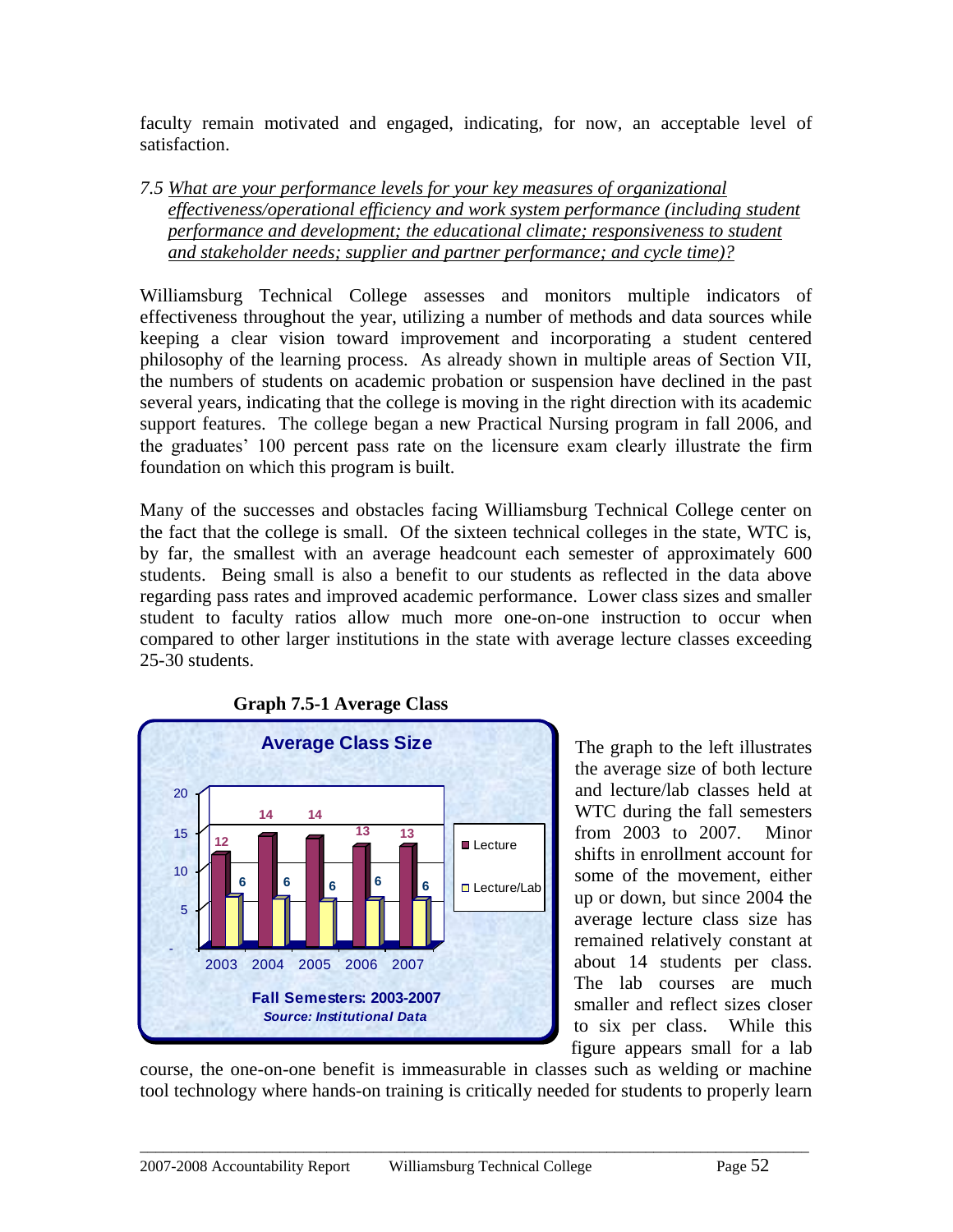the skill. In the lab courses, safety is also of major concern, and with smaller class sizes, the instructor is able to devote more time to the students who need the greatest help in understanding new or difficult techniques. The effectiveness of small classes, in terms of academic achievement and understanding, is undeniable.

Williamsburg Technical College, as a small college, depends heavily on adjunct (parttime) instructors to achieve its mission. The college also recognizes the need for diversity among its faculty ranks, especially in an area where the majority of the population is African-American. The graphs below reflect the college's commitment to both racial and gender diversity. Improvement is obviously needed to find and hire additional qualified minority faculty, but with faculty salaries far below the salaries of the local school district and other technical colleges, this challenge will be difficult.



#### **Graph 7.5-2 Faculty by Gender Graph 7.5-3 Faculty by Race**

Students attend Williamsburg Technical for a variety of reasons, and these reasons or goals are as diverse as the students are themselves. The barriers for continued attendance are also difficult for these students to overcome as already discussed in other sections of this report, but a critical factor for retention, understood by the college, is in the development of relationships with these students. Faculty understand, for example, that they must first convince students that they care about them before they can convince the students to care about continuing their education. Having a faculty advisor or a faculty member that the student can approach and talk about problems builds relationships which encourage and allow students to move towards their goal.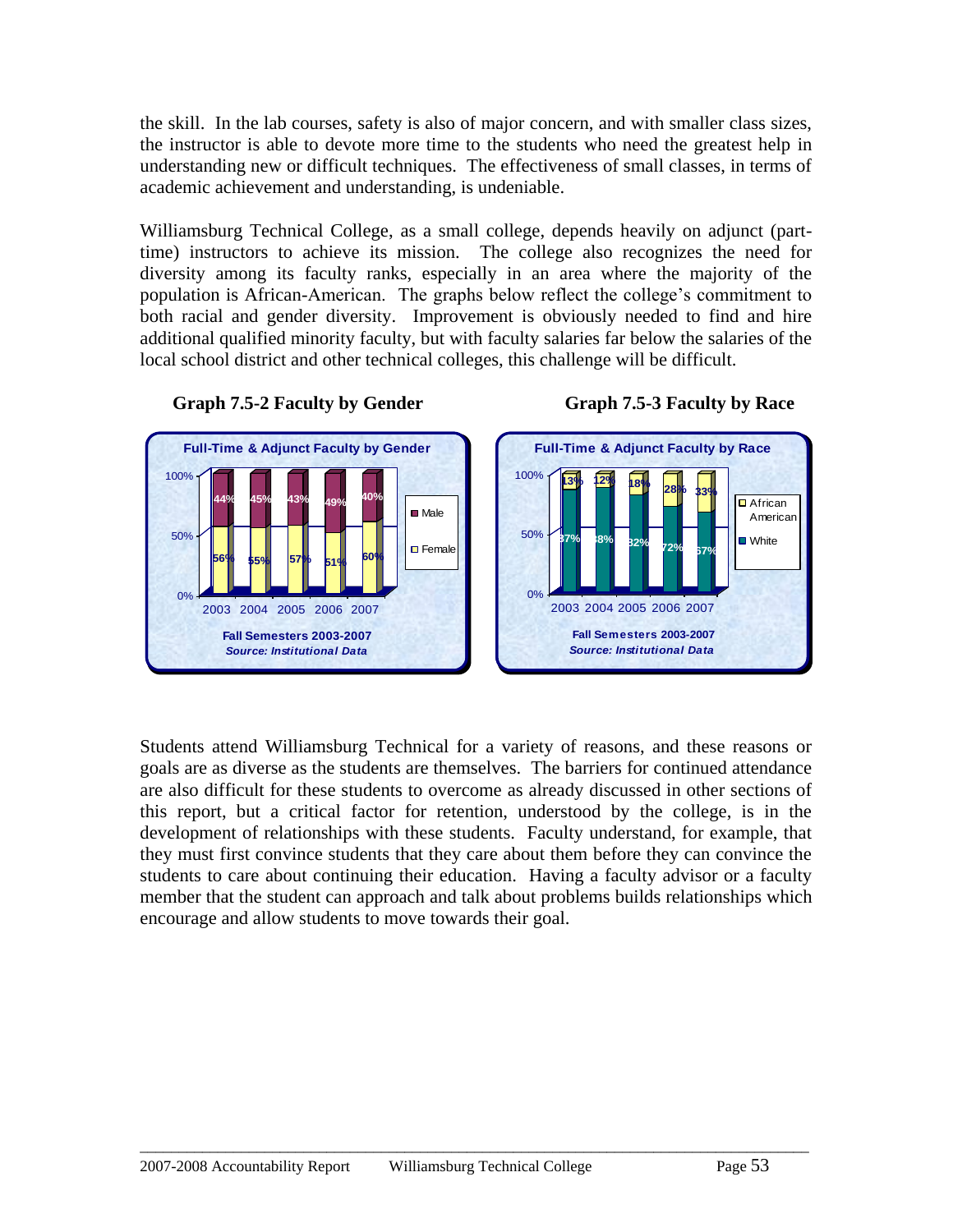

 **Graph 7.5-4 Student to Faculty Ratio**

The smallness of Williamsburg Tech-nical College continues to prove itself as an advantage. Lower student to faculty ratios allow greater contact with faculty members who become both advisors and mentors to the students with the greatest need. The graph to the left depicts the unique advantage students at WTC have over attendance at larger colleges where faculty-to-student ratios are much larger, and the time faculty have to spend with individual students is much shorter.

*7.6 What are your performance levels for your key measures related to leadership and social responsibility:* 

#### *a.) accomplishment of your organizational strategy and action plans*

During the 2007-08 academic year, Williamsburg Technical College has accomplished many long-term project goals as well as a number of improvements in the way courses are delivered and in the services offered to the students and to the faculty and staff.

Foremost among these is the graduation of the first Practical Nursing program students and the fact that 100 percent of them passed the licensure exam. The need for Practical Nursing instruction has long been evident, and offering this diploma program has been a goal for a number of years. Receiving final approval of the program from the State Department of Nursing, requiring no further reviews for five years, was also an historic achievement and a testament to the quality of the program and the college.

A second achievement during the 2007-08 academic year was the expanded partnership with the Williamsburg County School District and Williamsburg Technical College in the offering of three certificate programs in automotive technology, machine tool technology, and welding technology. Program enrollment has nearly doubled compared to the figures from last year and for the first time since the mid-1970's, the welding program is above capacity. Plans are already underway to renovate the lab to accommodate the increased demand by next year.

The college has progressed on its technology plan by purchasing its own server and supporting its own administrative software. This addition will allow the college to be more responsive to the needs of our students and workforce. Additionally, the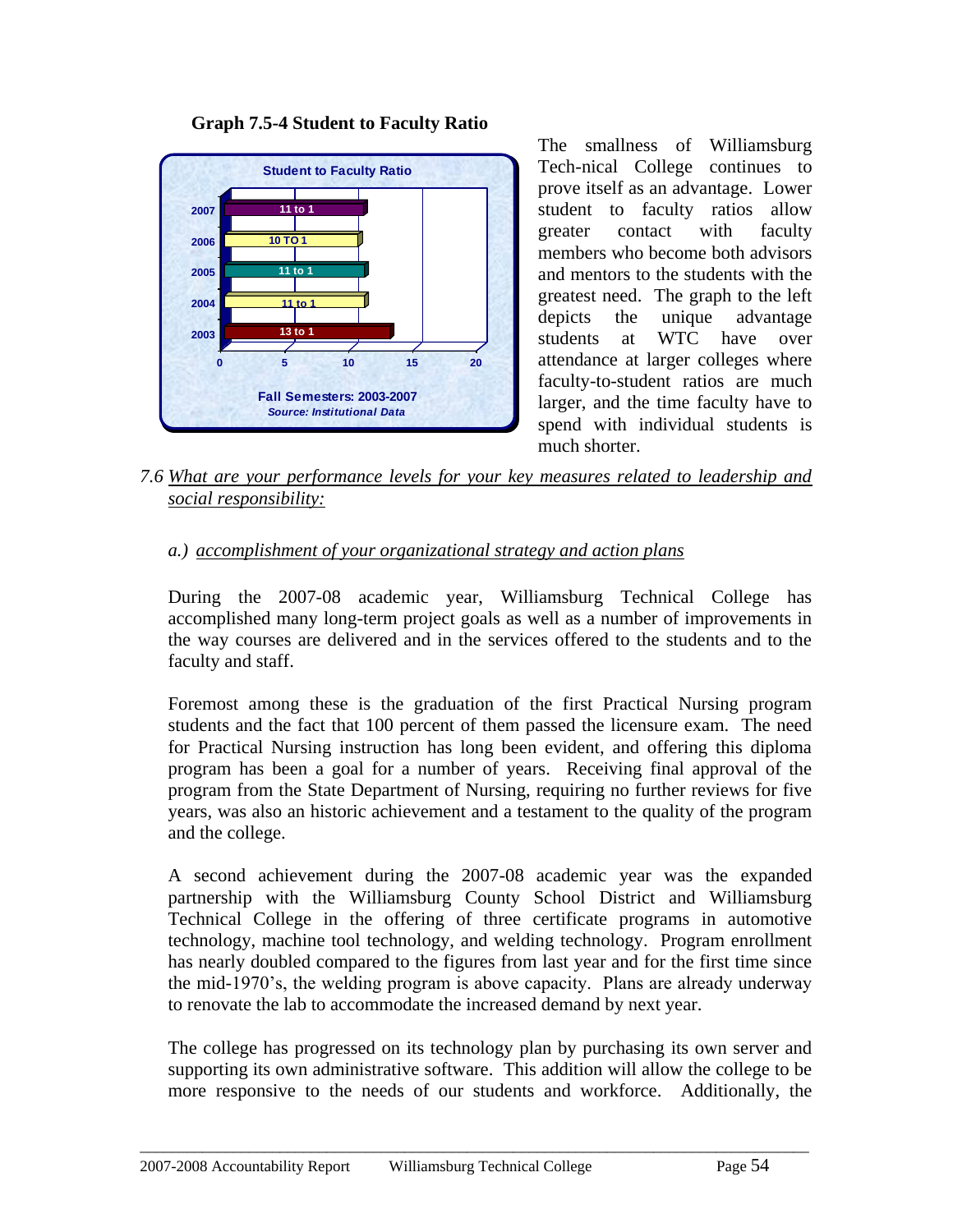college is making plans to enhance its network to accommodate a fully wireless technology throughout the campus.

Also during this reporting year, the college partnered with the school district to form the Williamsburg County School District Early College program on the Williamsburg Technical College Campus. The first cohort of 75 ninth-grade students entered the program in fall 2007. The intent of the program to create an honors college for the district students in the upper 10 percent of their class and will include these student taking dual enrollment courses beginning in their eleventh grade year.

#### *b.) stakeholder trust in your senior leaders and the governance of your organization*

The college has enjoyed the support from local industry for many years and the donations of equipment, funds, and materials to the technology programs exemplify their trust. Over the past four years, Peddinghaus, a manufacturer of metal working machines in Andrews, SC, has donated over \$40,000 to the college in both equipment and materials. Firestone, located in Kingstree, SC, donated \$25,000 to the Industrial Maintenance Technology Program in addition to several electronic testers and equipment valued at over \$20,000.

The best example of industry support and trust is Peddinghaus. This company came to the area in 2001 and immediately began building a relationship with the college. Today, over 25 percent of the employees at this facility are graduates of the WTC Machine Tool or Welding program. In fact, Peddinghaus will not hire new machinists who have not completed the WTC program. To continue to build a strong and skilled workforce, Peddinghaus pays all tuition and fees for employees wishing to take machine tool coursework at WTC. Plans are also underway for three registered apprenticeship programs to begin at Peddinghaus in 2008, further demonstrating their commitment to and confidence in the leadership of the college.

# *c.) fiscal accountability; and, regulatory, safety, accreditation, and legal compliance*

Williamsburg Technical College is committed to maintaining its compliance with all legal, financial, regulatory, and accrediting agencies. The college completed its last SACS reaccredidation visit in 2002 and will not receive another visit until 2012. Additionally, the business programs of the college (Associate in General Business and the Associate in Office Systems Technology) are individually accredited by the Association of Collegiate Business Schools and Programs (ACBSP) and are due for its reaccredidation visit in 2008. The college also plans to seek initial accreditation of its Associate in Public Service degree with a major in Early Care and Education through the National Association for the Education of Young Children (NAEYC) in 2008.

As required by law, WTC has an independent auditor perform a financial audit of the college's compliance with the laws and regulations applicable to the Title IV Federal Student Aid programs in which the college participates, as well as an audit of the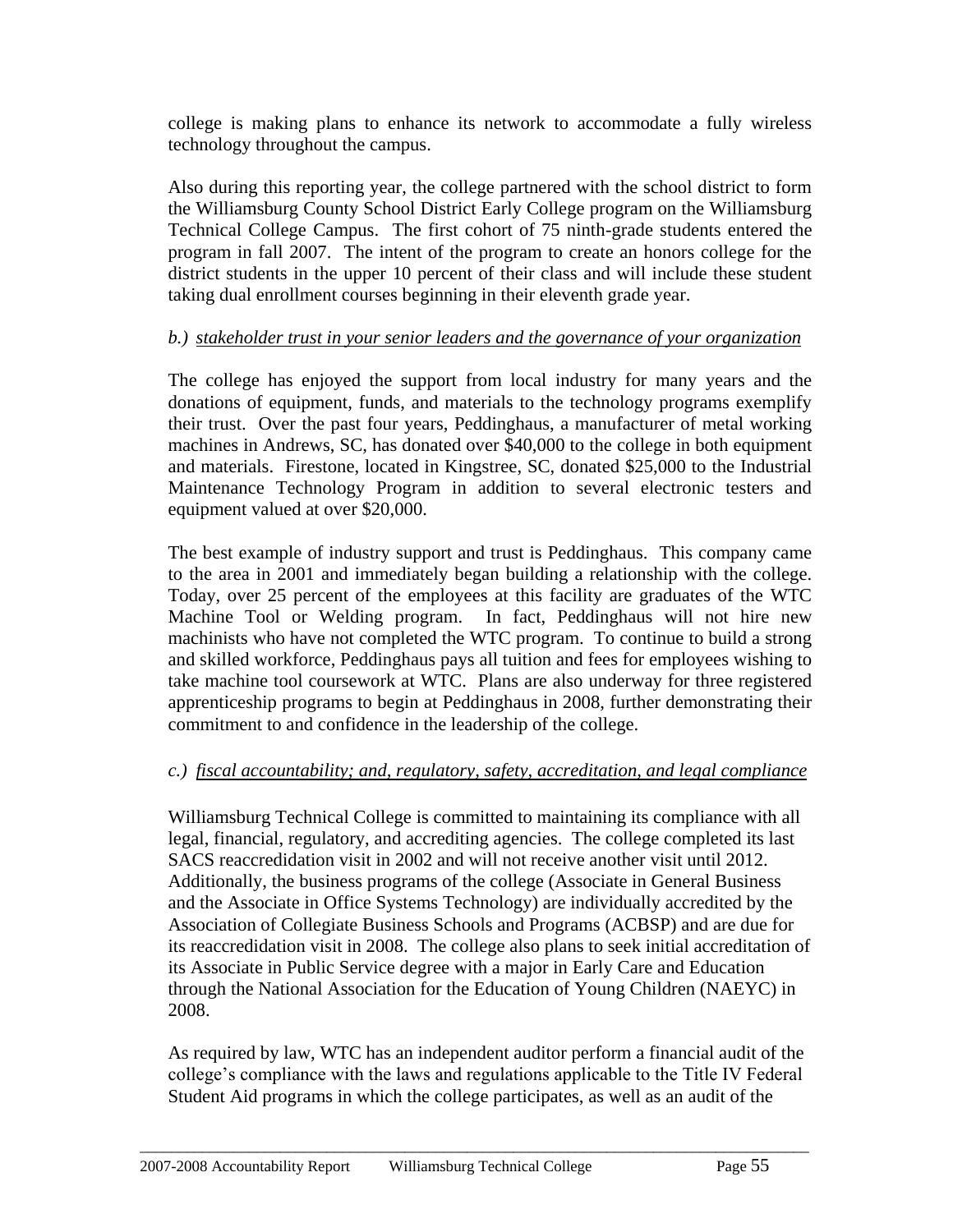institution's financial statements annually. The results of this and all other audits are presented to the Area Commission for review.

The state Fire Marshal conducts unannounced inspections of the college campus and reviews the current safety plan and equipment. Any discrepancies are corrected immediately.

#### *Organizational citizenship in support of your key communities?*

The college maintains a number of active memberships in a variety of civic and business organizations which support or complement the vision of the college. For example, the president is an active member of the local Rotary Club and often speaks to groups and churches regarding the positive benefits of the college in the local community. The Chief Development Officer and Director of Continuing Education are very active in the Chamber of Commerce and the Home Town Chamber. The Dean of Instruction is a member of the National Guard and supports the activities of veterans in the local area. The students of the college are also involved as good citizens in variety of organization and charity events, such as the American Red Cross, and food drives to help support St. Anne's Community Outreach Program. In the conduct and support of these organizations and their endeavors, the college often plays an active leader/participate role.

In short, the college is a viable member of the local community and demonstrates daily its commitment to being an active member and citizen of the larger group of the communities it serves.